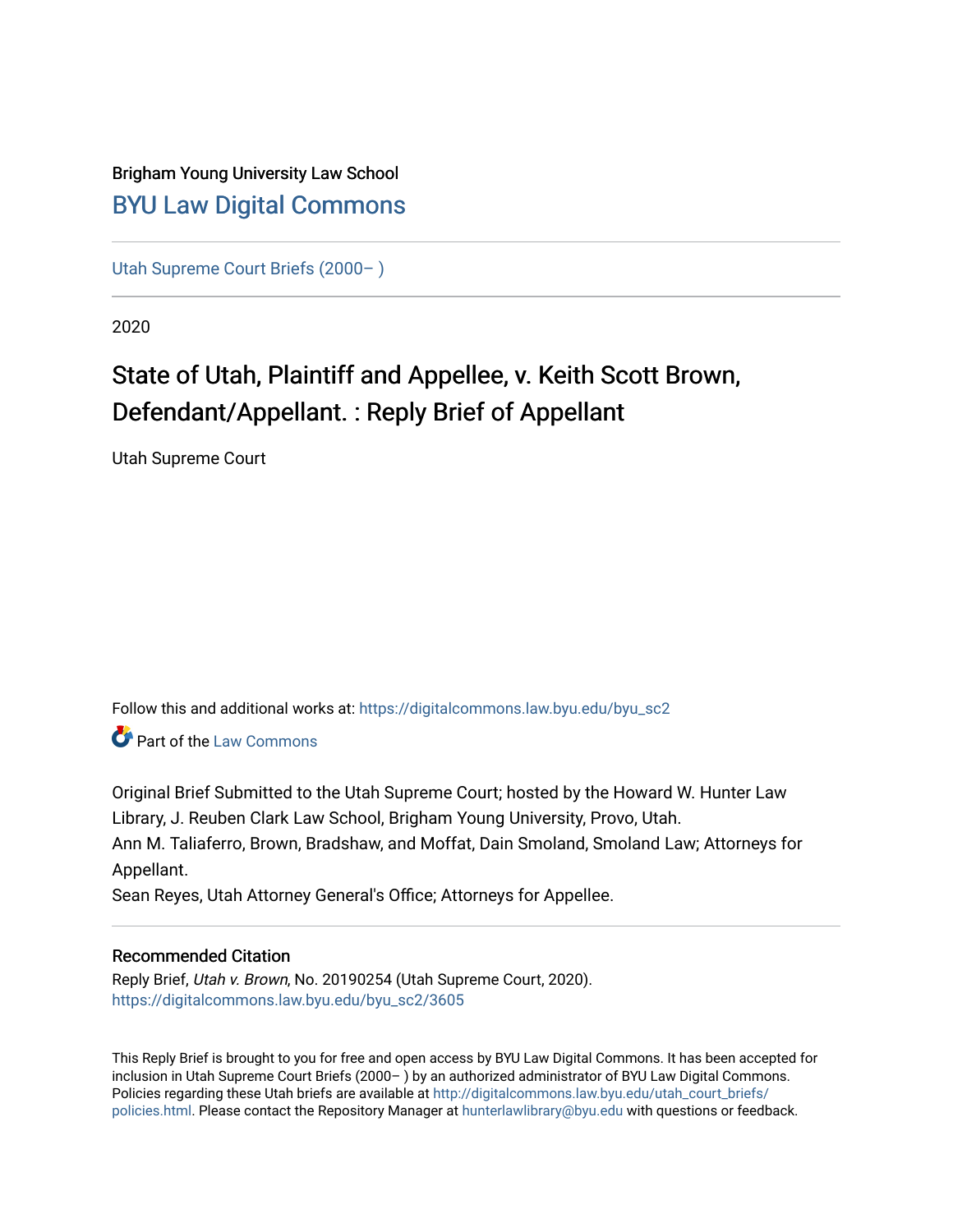### **PUBLIC**

### 20190254-SC

### **IN THE UTAH SUPREME COURT**

### **STATE OF UTAH,**

Appellee/Plaintiff,

v.

**KEITH SCOTT BROWN**,

Appellant/Defendant.

### **REPLY BRIEF OF APPELLANT**

Appeal from Order Denying Motion to Reinstate Defendant's Right to Appeal with Commensurate Right to Effective Assistance of Counsel Fourth Judicial District, Provo Division, the Honorable Christine Johnson presiding

SEAN REYES Utah Attorney General CHRISTOPHER BALLARD Assistant Solicitor General 160 East 300 South, 6th Floor Salt Lake City, Utah 84111

*Attorney for Appellee* ANN M. TALIAFERRO (#8776) BROWN BRADSHAW & MOFFAT 422 North 300 West Salt Lake City, Utah 84103 Telephone: (801) 532-5297 ann@brownbradshaw.com

> DAIN SMOLAND SMOLAND LAW 422 North 300 West Salt Lake City, UT 84103 (801) 980-3625 dain@smolandlaw.com *Attorneys for Appellant*

### **Appellant Is Incarcerated \*\*Oral Argument Is Requested**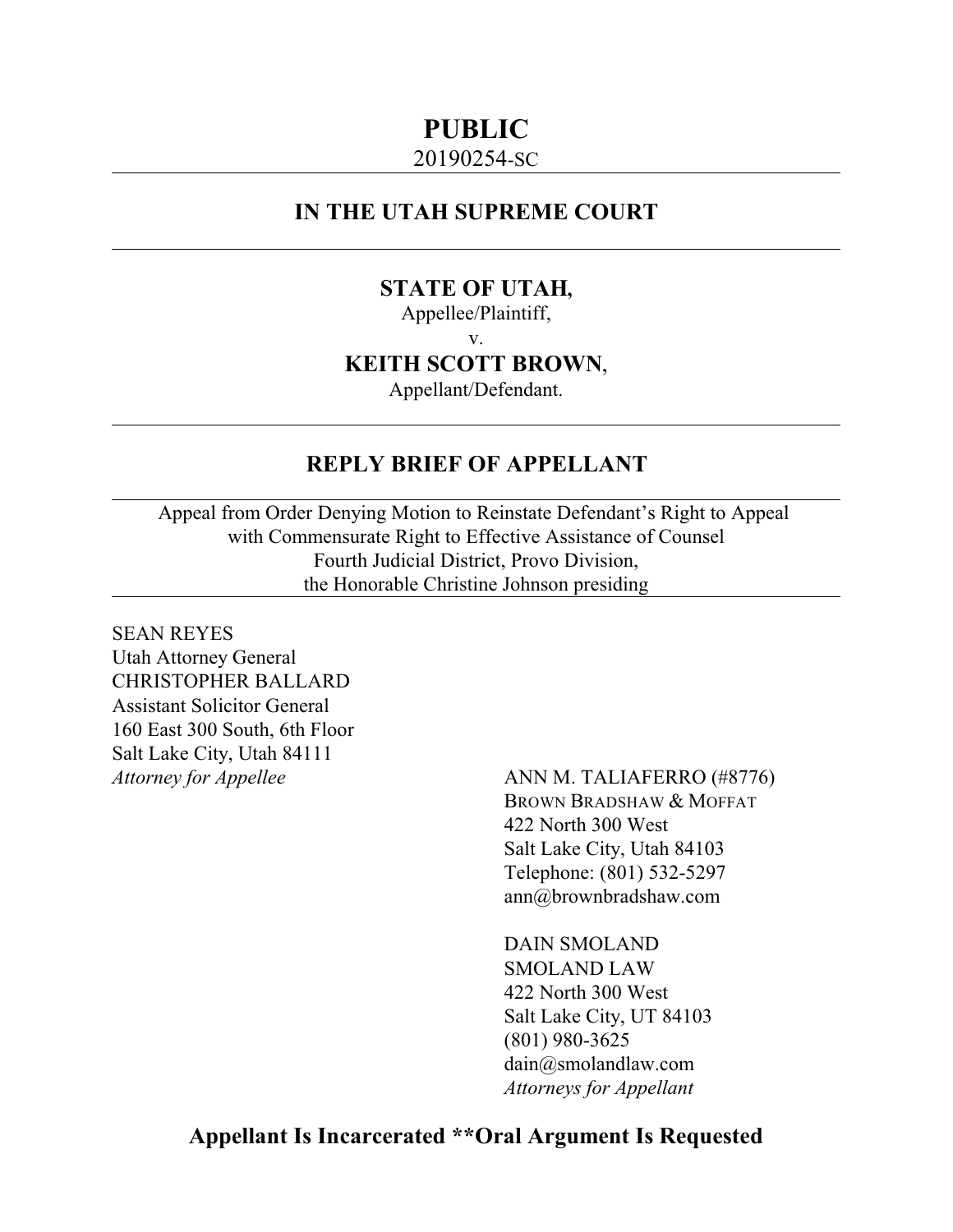### **TABLE OF CONTENTS**

| I.   |           |    | <b>HOW WE GOT HERE:</b>                                                                                                                                        |
|------|-----------|----|----------------------------------------------------------------------------------------------------------------------------------------------------------------|
| II.  |           |    | <b>WHERE WE ARE TODAY:</b>                                                                                                                                     |
| III. |           |    | WHERE WE ARE IS CONSTITUTIONALLY UNTENABLE  18                                                                                                                 |
|      | A.        |    | The Failure To Afford A Procedure Of "First Review"<br>With The Right To Effective Assistance Of Counsel<br>Violates A Number Of Rights Guaranteed By The Utah |
|      |           | 1. | That There Is No Current Remedy for Brown's Request<br>Makes Brown's Point, Rather than Giving this Court                                                      |
|      |           | 2. | The "Right to Appeal" Extends Beyond Simply Affording                                                                                                          |
|      |           | 3. | Brown Has Not Ignored Authority And The Court Has                                                                                                              |
|      |           |    | <i>State v. Rettig Did Not Dispose of Brown's Claims  22</i><br>a.<br>State v Merrill Did Not Dispose of Brown's Claims 26<br>b.                               |
|      | <b>B.</b> |    | The PWS Also Violates Utah's Separation Of Powers Provision As<br>Subsection (2)(B) Is An Unconstitutional Assumption Of The Court's                           |
|      |           | 1. | The State's Argument That Subsection (2)(B) Is Jurisdictional<br>Is Unavailing As The State Oversimplifies The Amorphous                                       |
|      |           | 2. | A Deadline Is Not Substantive Just Because It Appears To<br>Address Policy Concerns Like Speed, Finality, and Economy 35                                       |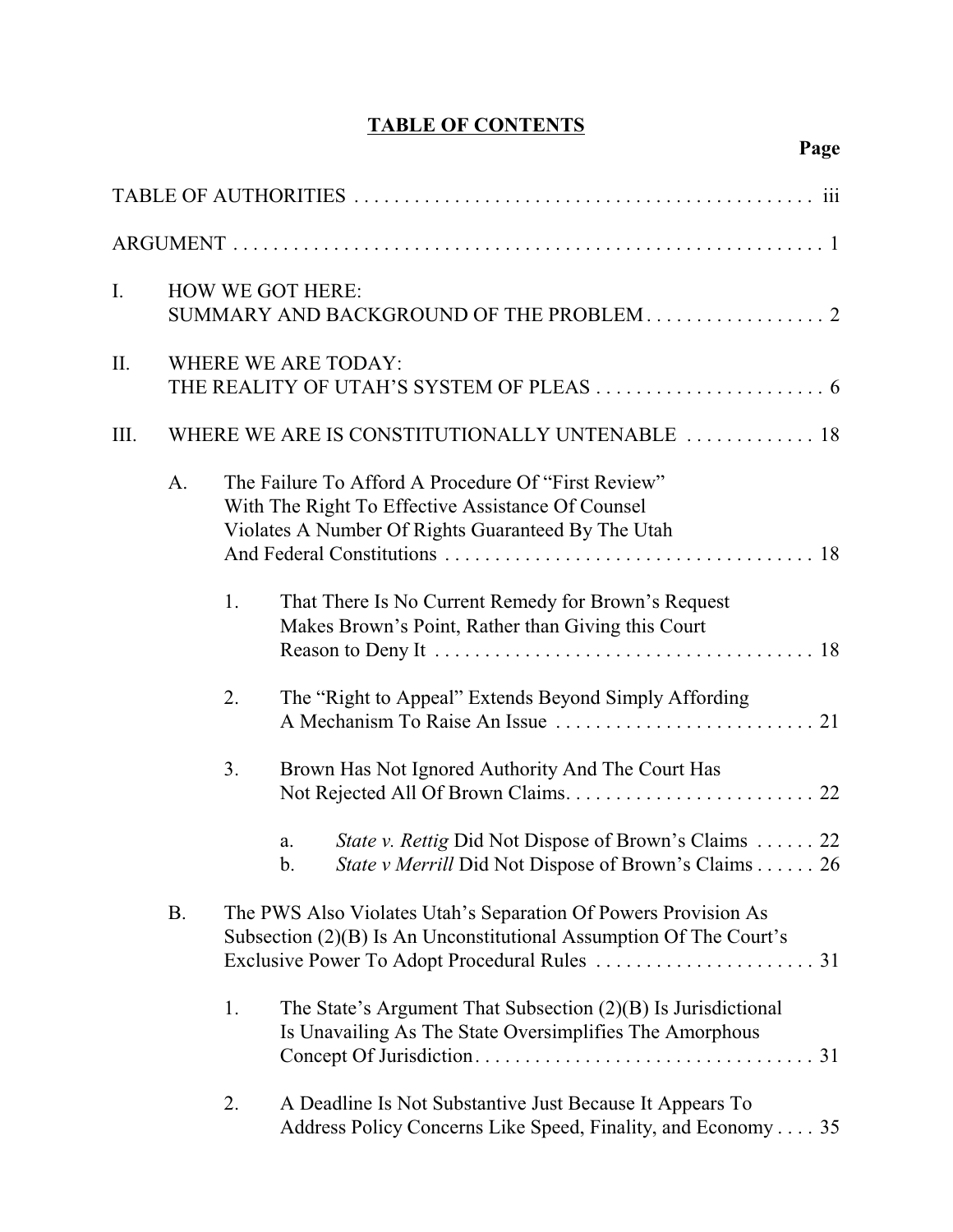|     | 3. | Legislative Changes To The Deadline In The PWS Do Not<br>Prove That Subsection 2(b) Is "Inextricably Intertwined" With<br>The Underlying Substance; They Demonstrate The Opposite  36 |
|-----|----|---------------------------------------------------------------------------------------------------------------------------------------------------------------------------------------|
| IV. |    |                                                                                                                                                                                       |
|     |    |                                                                                                                                                                                       |
|     |    | <b>CERTIFICATE OF COMPLIANCE</b>                                                                                                                                                      |
|     |    | <b>CERTIFICATE OF DELIVERY</b>                                                                                                                                                        |
|     |    | ADDENDUM A 2014-2019 Case Data Charts                                                                                                                                                 |

Data compiled by the Administrative Office of the Courts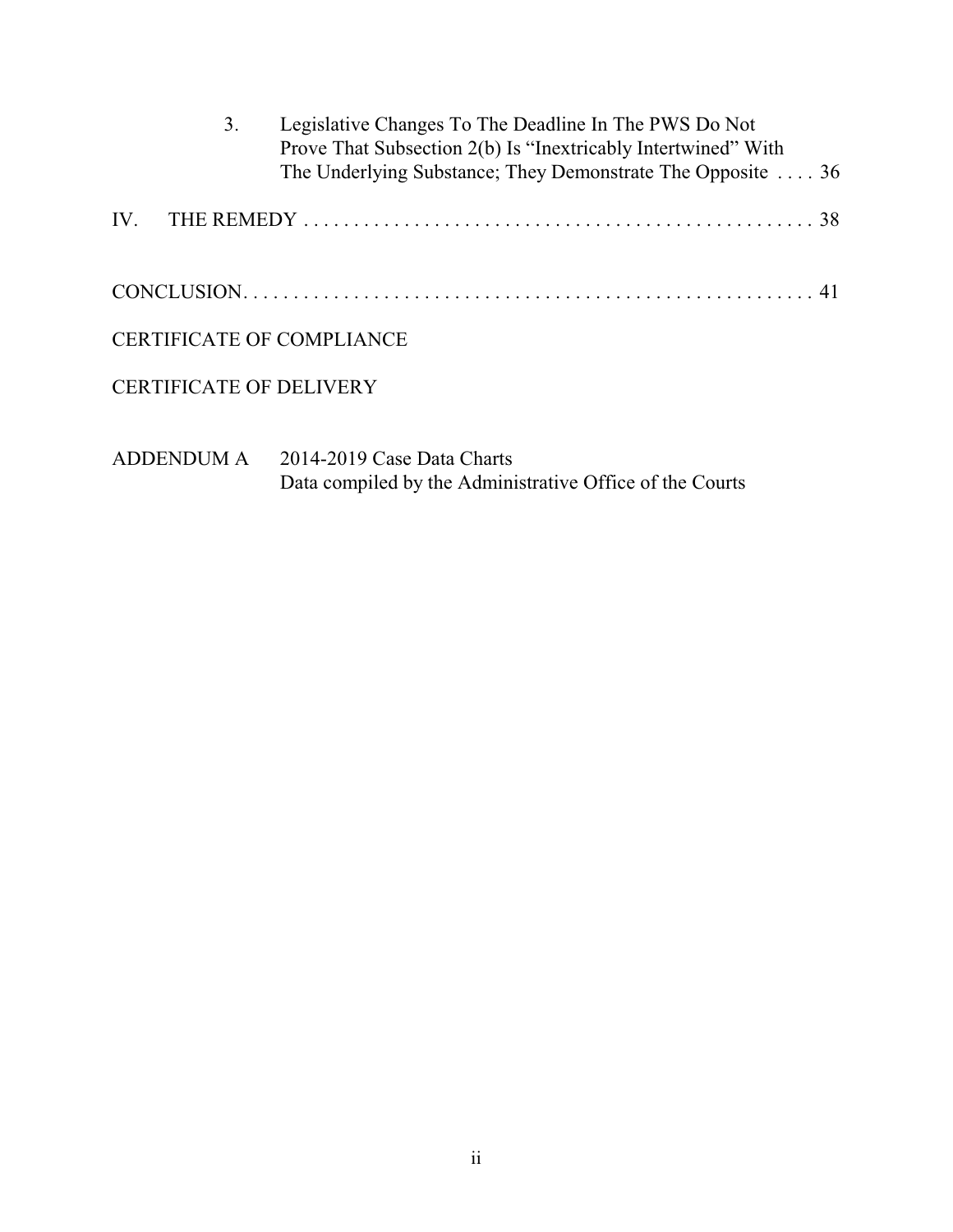### **TABLE OF AUTHORITIES**

| Page  |
|-------|
| Cases |
|       |
|       |
|       |
|       |
|       |
|       |
|       |
|       |
|       |
|       |
|       |
|       |
|       |
|       |
|       |
|       |
|       |
|       |
|       |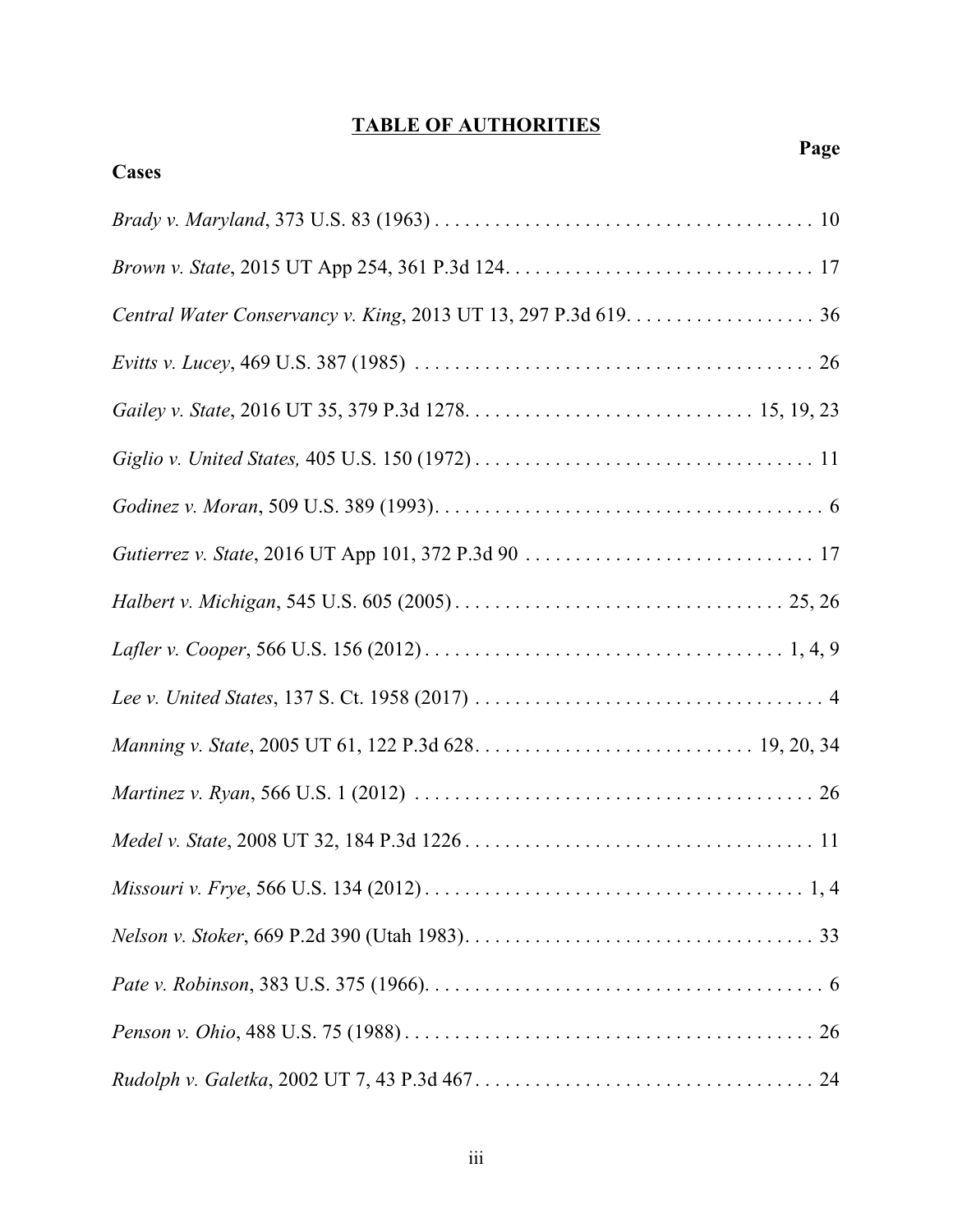| State v. Badikyan, 2020 UT 312, 459 P.3d 967  4-6, 16, 30, 39 |
|---------------------------------------------------------------|
|                                                               |
|                                                               |
|                                                               |
|                                                               |
|                                                               |
|                                                               |
|                                                               |
|                                                               |
|                                                               |
|                                                               |
|                                                               |
|                                                               |
|                                                               |
|                                                               |
|                                                               |
|                                                               |
|                                                               |
|                                                               |
|                                                               |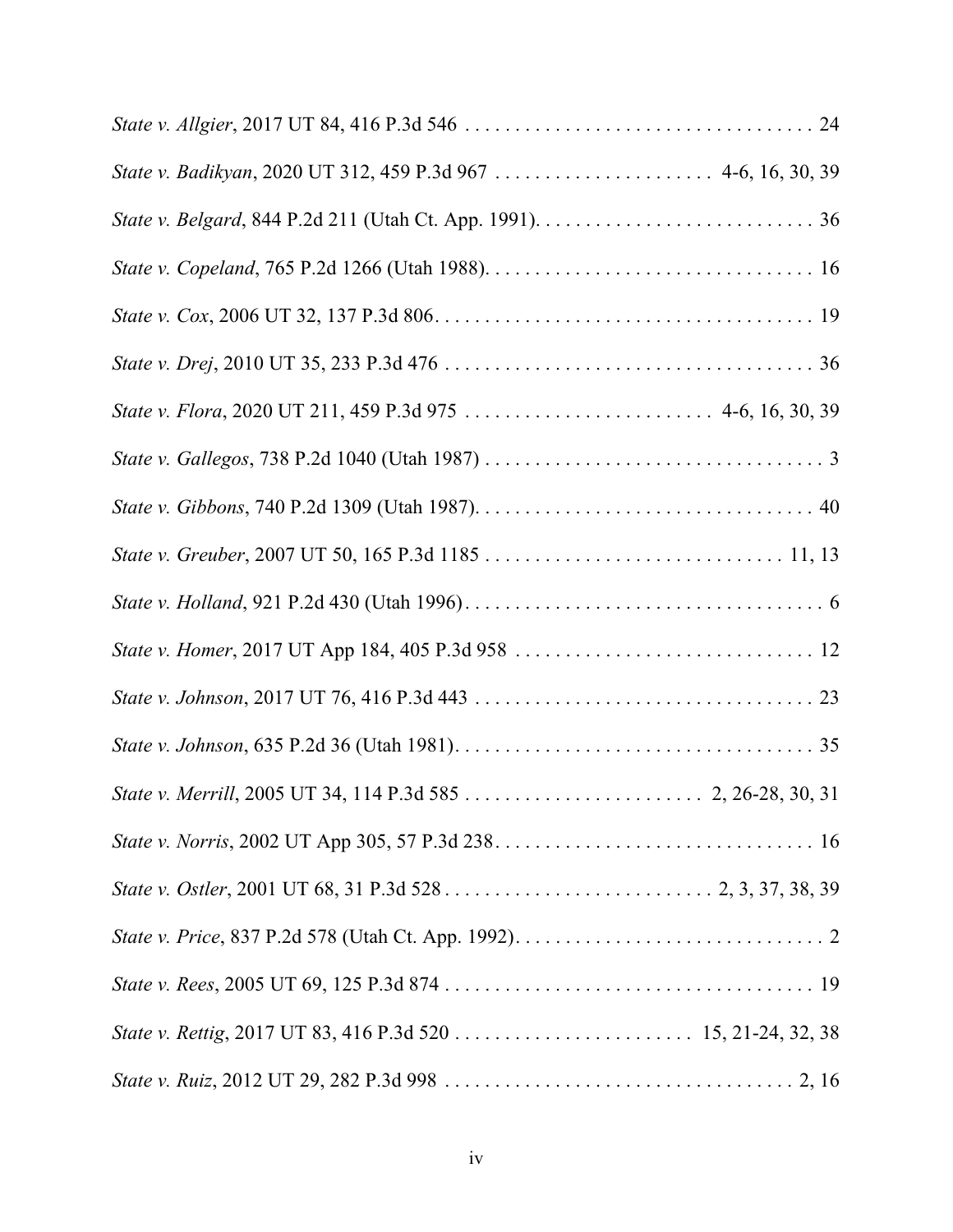| <b>Statutes and Rules</b> |
|---------------------------|
|                           |
|                           |
|                           |
|                           |
|                           |
|                           |
|                           |
|                           |
| *****                     |
|                           |
|                           |
|                           |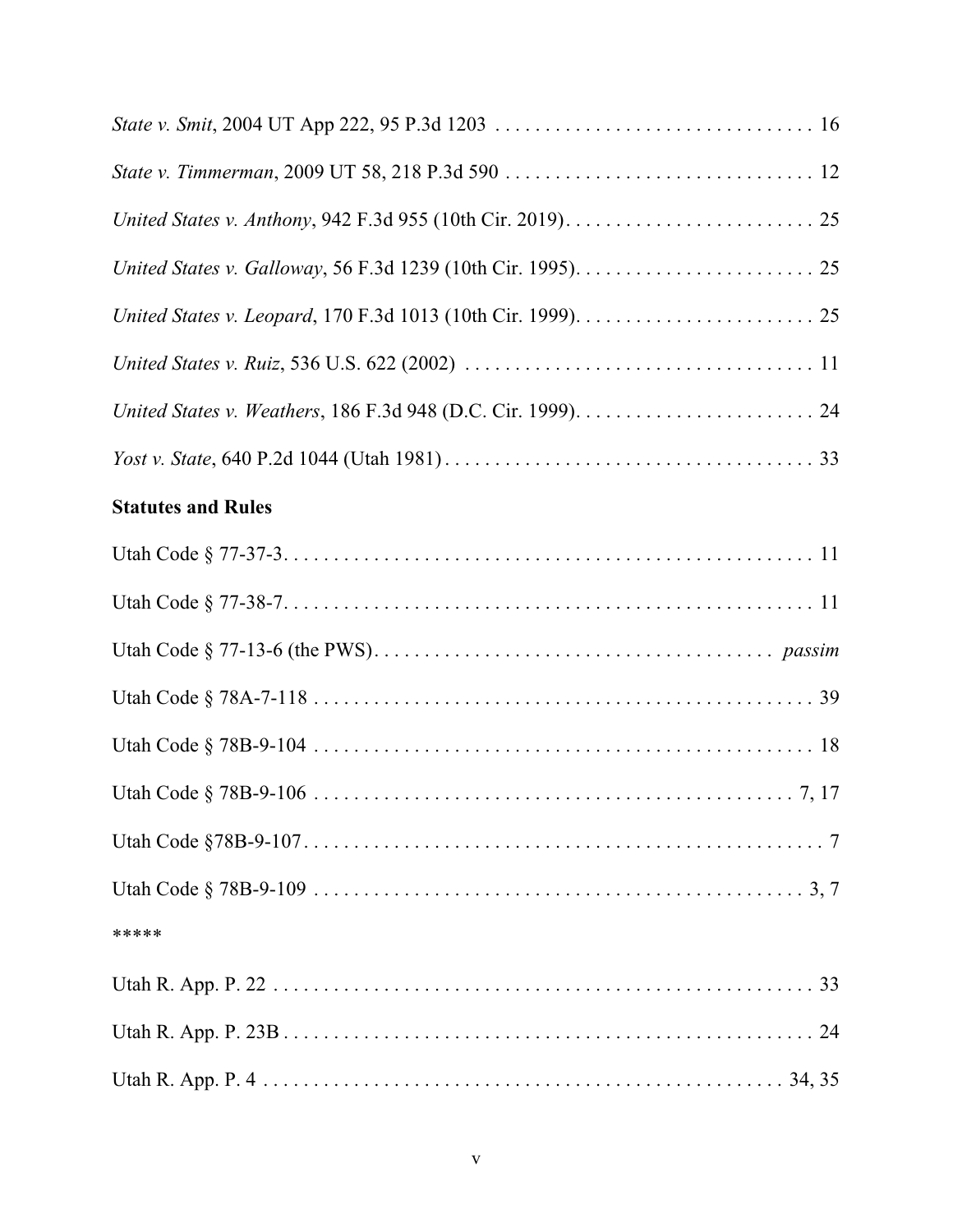| <b>Secondary Sources</b>                                                                                                                                                                                         |
|------------------------------------------------------------------------------------------------------------------------------------------------------------------------------------------------------------------|
| Albert Alschuler, <i>Plea Bargaining and Its History</i> , 79 COLUM. L. REV. 1 (1979). 10                                                                                                                        |
| Alexander Shalom, Bail Reform As A Mass Incarceration Reduction Technique, 66                                                                                                                                    |
| Clara Kalhous, John Meringolo, Bail Pending Trial: Changing Interpretations<br>of the Bail Reform Act and the Importance of Bail from Defense Attorneys'                                                         |
| Kelsey S. Henderson, Defense Attorneys and Plea Bargains, in A SYSTEM OF PLEAS:<br>SOCIAL SCIENCE'S CONTRIBUTION TO THE REAL LEGAL SYSTEM 37                                                                     |
| Lydette S. Assefa, Assessing Dangerousness Amidst Racial Stereotypes:<br>An Analysis of the Role of Racial Bias in Bond Decisions and Ideas for Reform,                                                          |
| Miko Wilford and Annmarie Khairalla, Innocence and Plea Bargaining,<br>in A SYSTEM OF PLEAS: SOCIAL SCIENCE'S CONTRIBUTION TO THE REAL LEGAL                                                                     |
| Thirty-Sixth Annual Review of Criminal Procedure, 28 U.S.C. § 2255 Relief<br>for Federal Prisoners, 36 Geo. L.J. Ann. Rev. Crim. Proc. 921, 934 (2007)  25                                                       |
| UTAH COURT RULES-APPROVED, http://www.utcourts.gov/utc/rules-                                                                                                                                                    |
| Audio Recording: Senate Judiciary, Law Enforcement, and Criminal Justice<br>Committee, UTAH STATE LEGISLATURE (March 9, 2020)<br>(found at https://le.utah.gov/av/committeeArchive.jsp?timelineID=162322)  9, 17 |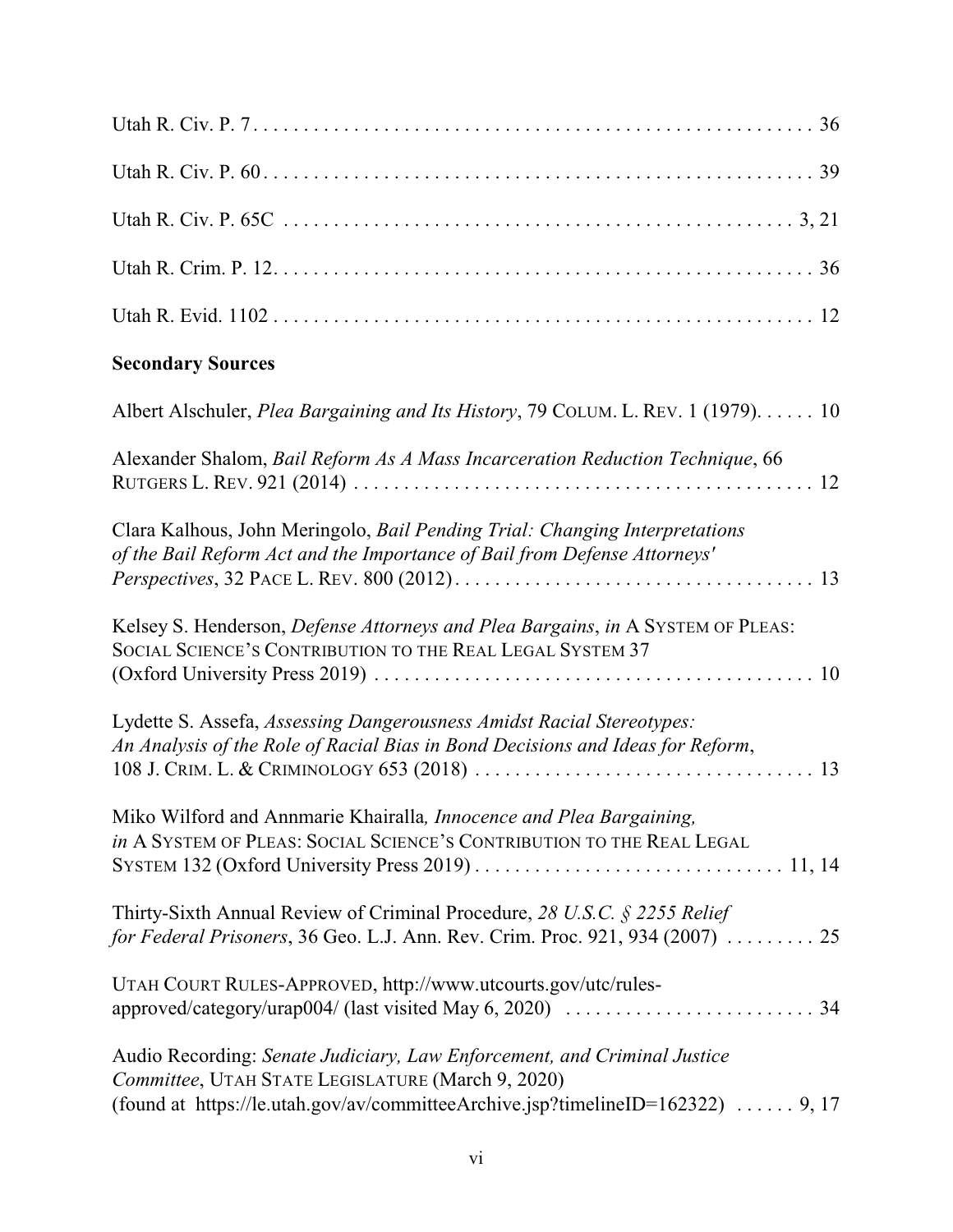Appellant Keith Scott Brown ("Brown") now replies to the State's Brief of

Appellee ("StateBr"). Brown does not waive or abandon any argument fully raised in the

Opening Brief of Appellant ("BrownBr") but not further addressed here.

### **ARGUMENT**

[C]riminal justice today is for the most part a system of pleas, not a system of trials. Ninety-seven percent of federal convictions and ninety-four percent of state convictions are the result of guilty pleas. As explained in *Frye*, the right to adequate assistance of counsel cannot be defined or enforced without taking account of the central role plea bargaining plays in securing convictions and determining sentences.

> – *Lafler v. Cooper*, 566 U.S. 156, 169-70 (2012) (internal citations omitted)

In today's criminal justice system . . . the negotiation of a plea bargain, rather than the unfolding of a trial, is almost always the critical point for a defendant . . . [C]riminal defendants require effective counsel during plea negotiations. Anything less ... might deny a defendant effective representation by counsel at the only stage when legal aid and advice would help him.

> – *Missouri v. Frye*, 566 U.S. 134, 144 (2012) (cleaned up) (internal citations omitted)

Though it is well-recognized that the plea negotiation and entry of plea has become the most critical stage of the criminal justice system, this phase in proceedings has been rendered unreviewable for the vast majority of Utah criminal defendants. This statement is not hyperbole. For all practical purposes, most error that occurs during this critical period has been effectively shielded not only from essential review by the courts, but from the constitutionally guaranteed aid of counsel to raise those issues. Brown urges this Court to recognize Utah's current system of pleas is constitutionally untenable, and to fashion some procedural vehicle that allows errors that occur during this crucial stage to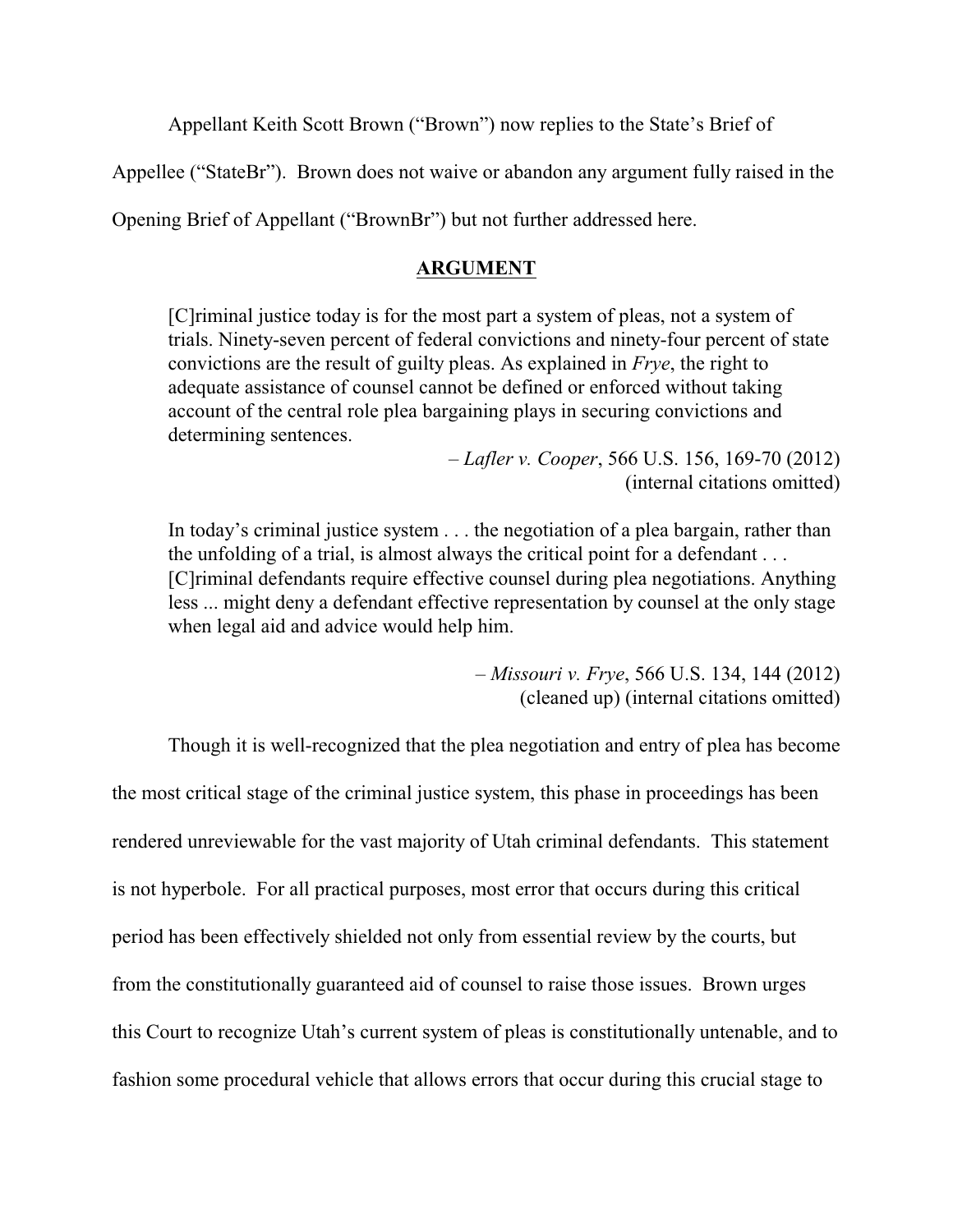be brought back out into the light of meaningful appellate review with the essential and constitutionally promised aid of counsel.

### **I. HOW WE GOT HERE: SUMMARY AND BACKGROUND OF THE PROBLEM**

Brown has laid out the tortured history of the PWS in his Opening Brief. (BrownBr:1-6). To summarize the most important points, after this Court's 2001 *Ostler* decision, all was figuratively "good" for two years.<sup>1</sup> In 2003, the legislature made multiple major changes to the PWS – these amendments marking the beginning of its constitutional downfall.

It is at this time that the legislature narrowed the grounds for filing a motion to withdraw a plea from the broadly interpreted (and liberally granted) "good cause" showing to the more limited (and harder to establish) showing that the plea was not "knowingly or voluntarily made." *See, e.g., State v. Ruiz*, 2012 UT 29, ¶ 31, 282 P.3d 998 (noting that under prior version of PWS, judges had broad discretion to determine scope of circumstances that constituted "good cause" warranting withdrawal of a plea); *State v. Merrill*, 2005 UT 34, ¶ 32, n.3, 114 P.3d 585 (noting defendants who move to withdraw their guilty pleas within thirty days are not guaranteed any benefits from doing so; plea

<sup>&</sup>lt;sup>1</sup> The PWS was amended in 1989, to impose a time limit that required a criminal defendant to request withdrawal of their plea "within 30 days after the entry." Utah Code § 77-13-6(2)(b) (1989). In 1992, this thirty-day "after entry" time period was interpreted to mean thirty days from the date of the plea colloquy. *State v. Price*, 837 P.2d 578, 582- 84 (Utah Ct. App. 1992). The time period was thereafter clarified by this Court to mean 30-days after entry of the final judgment at sentencing. *See State v. Ostler*, 2001 UT 68, ¶ 11, 31 P.3d 528.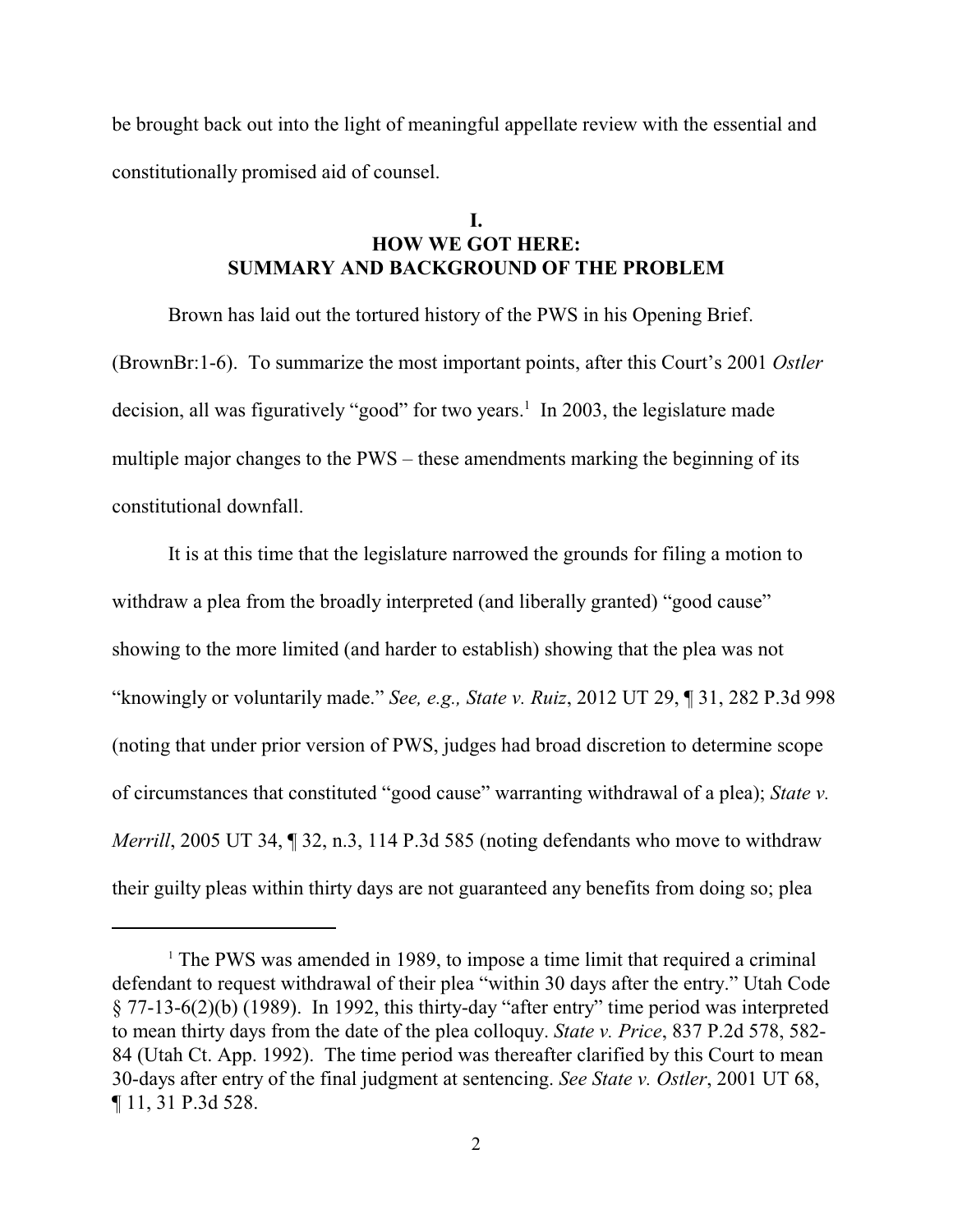may be withdrawn only upon showing that it was not knowingly and voluntarily made); *State v. Gallegos*, 738 P.2d 1040, 1042 (Utah 1987).

The amendments also modified the 30-day time limit, which, pursuant to this Court's *Ostler* decision, had the effect of making the plea withdrawal window run parallel to the notice of appeal, in favor of the current "before sentence is announced" deadline.<sup>2</sup> As discussed herein, and for a variety of reasons, it is both unreasonable and likely impossible for a criminal defendant to recognize a constitutional error to have occurred in this time period, or to do anything about it if under the guidance of an attorney acting without full information or rendering faulty advice.

Lastly, the requirement was implemented for those who wished to challenge their guilty plea, but who had not filed a motion to withdraw prior to sentencing, to pursue any challenges through the Post Conviction Remedies Act ("PCRA") and the applicable rules of civil procedure,<sup>3</sup> under which the appointment of pro-bono counsel is discretionary; the consideration of appointment does not occur until the petition has been researched, drafted, and filed; and where, if pro-bono counsel is appointed, they need not be effective. *See* Utah R. Civ. P. 65C(j); Utah Code § 78B-9-109.<sup>4</sup>

<sup>4</sup> And, unlike the right to an appeal, criminal defendants are not advised as to the time limitations and requirements for filing for post-conviction relief; nor are they

<sup>2</sup> *See* Utah Code § 77-13-6(2)(b) (2003); *also*, REVISOR'S STATUTE, 2004 Utah Laws Ch. 90 (S.B. 108).

<sup>3</sup> *See* Utah Code § 77-13-6(2)(c) (2003); *also*, UTAH CODE OF CRIMINAL PROCEDURE AMENDMENTS, 2003 Utah Laws Ch. 290 (H.B. 238); REVISOR'S STATUTE, 2004 Utah Laws Ch. 90 (S.B. 108).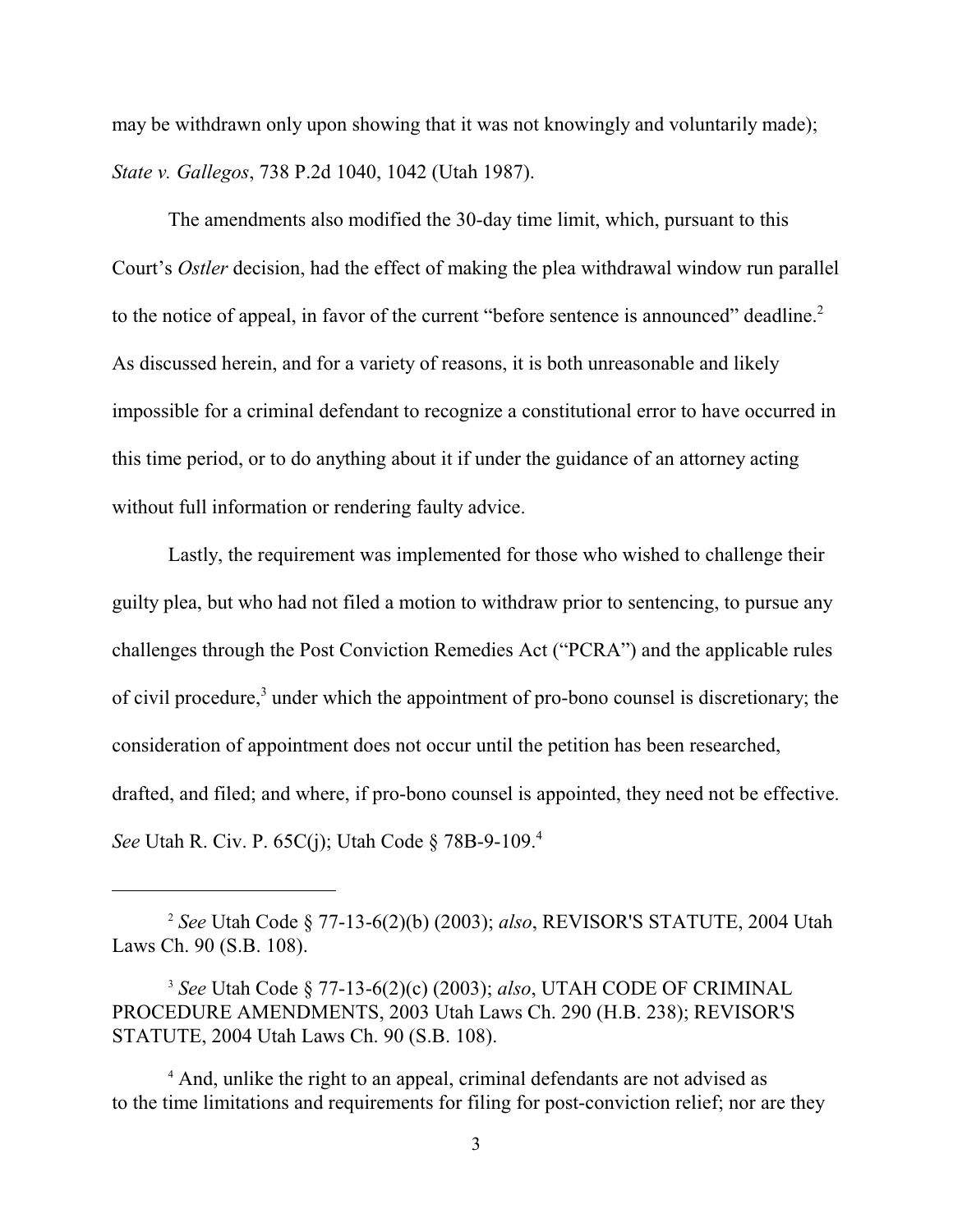Since these 2003 amendments – during a time period when the United States

Supreme Court was expanding the rights of defendants in an effort to protect them from

unconstitutional errors during the plea bargaining and plea process<sup>5</sup> – Utah courts have

issued a series of opinions solidifying the PWS's strict penalty and broad reach.<sup>6</sup> Most

recently, this Court has rendered decisions in *State v. Flora*, 2020 UT 211, 459 P.3d 975<sup>7</sup>

and *State v. Badikyan*, 2020 UT 312, 459 P.3d 967.<sup>8</sup> In both, this Court interpreted the

<sup>5</sup> *See Lee v. United States*, 137 S. Ct. 1958, 1964 (2017)*; Missouri v. Frye*, 566 U.S. 134, 144 (2012); *Lafler v. Cooper*, 566 U.S. 156, 169-70 (2012).

<sup>6</sup> Again, *see* BrownBr: 1-6 for a more detailed recitation of the history.

<sup>7</sup> The *Flora* defendant pled guilty to felony DUI. *Flora*, 2020 UT 2, ¶ 3. Before sentencing, he timely moved to withdraw his plea. *Id. ¶* 4*.* After the district court denied his motion, Flora appealed, raising two new arguments under the plain error and IAC exceptions to the preservation rule. *Id. ¶* 5*.* Flora's unpreserved claims centered on whether the district court and his attorneys failed to recognize his incompetency during the proceedings. *Id.*

<sup>8</sup> *Badikyan* involved a motion to withdraw a plea to attempted murder. *Badikyan*, 2020 UT 3, ¶ 5. After the change-of-plea hearing, but prior to sentencing, the defendant timely moved to withdraw his plea by sending a pro se letter to the court. *Id.* He argued in the letter that his plea was not knowing and voluntary because he "was very stressed and under much pressure from [his] lawyer." *Id.* The district court appointed conflict counsel, who then filed a formal motion to withdraw Badikyan's plea. *Id.* The district court held an evidentiary hearing, where in addition to translator errors, the defendant testified trial counsel unduly tried "convincing" him to enter into the plea agreement, did not fully explain the immigration consequences, and asserted that mental health issues prevented him from entering a knowing and voluntary plea. *Id.* ¶ 6. The district court denied his motion. *Id.* ¶ 7. On appeal, Badikyan argued "he did not understand the critical elements of attempted murder." *Id.* ¶ 8. Because he did not present this ground for withdrawal to the district court, Badikyan argued he was entitled to present it "under the plain error exception to the preservation rule." *E.g. Id.*

told they have no right to the assistance of counsel or advised they effectively waive their right to counsel in challenging their plea if a motion to withdraw is not filed.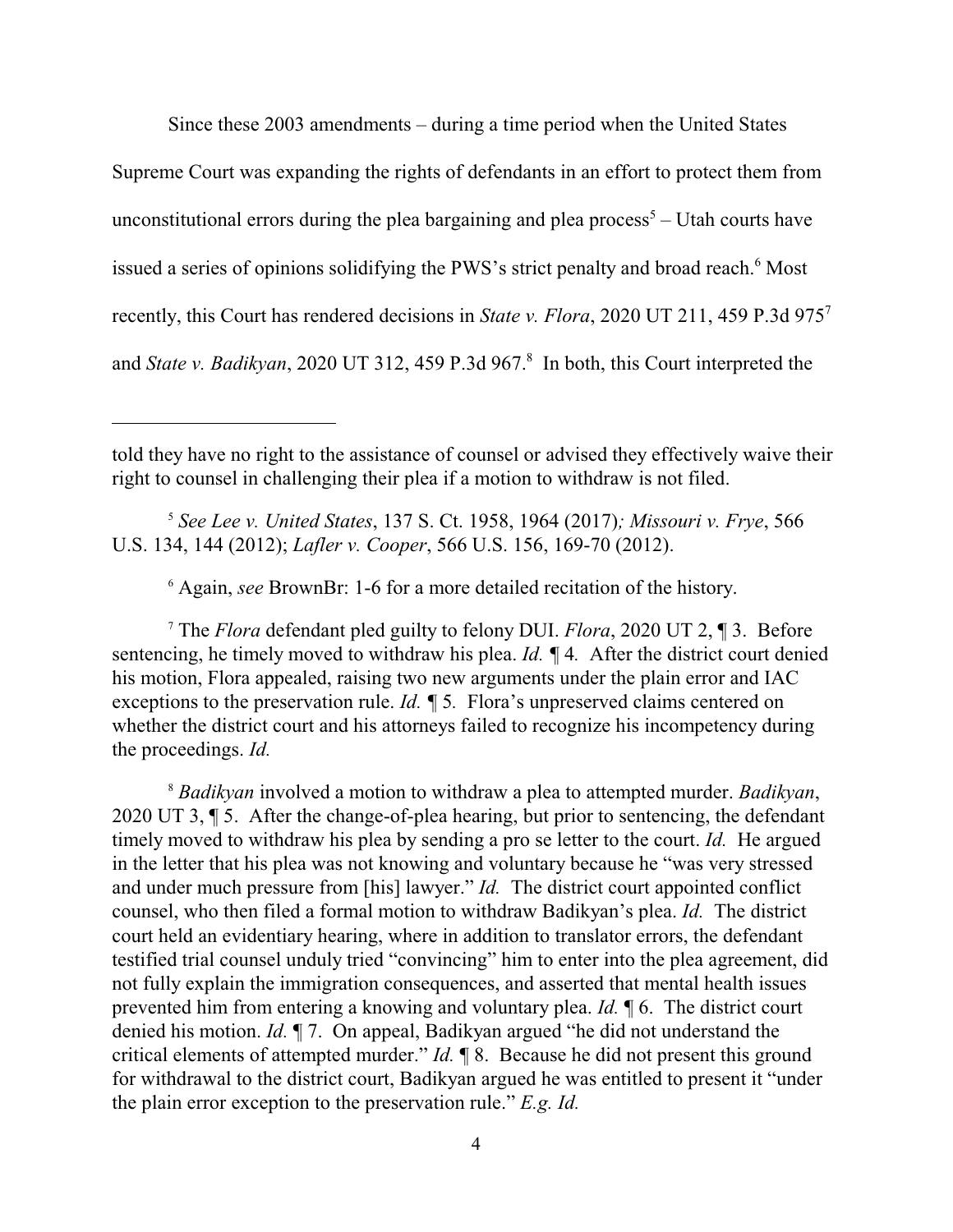PWS's phrase "any challenge to a guilty plea" in subsection (2)(c) to jurisdictionally prohibit appellate courts from considering any challenge or "unpreserved arguments" not raised as part of a motion to withdraw the plea, again finding a defendant may not rely on normal preservation exceptions when appealing the denial of a motion to withdraw a plea. In both cases, the Court held that "the Plea Withdrawal Statute bars review of unpreserved claims raised *as part of an appeal* from the denial of a timely pleawithdrawal motion." *Badikyan*, 2020 UT 3, ¶ 1 (emphasis added). Respectfully, in doing so, the Court effectively and incorrectly extended the PWS's jurisdictional bar to direct appellate review *of any challenge raised when a plea has been entered* and not just the limited challenges available that the plea was not knowingly and voluntarily entered – the only grounds that may actually be raised in a motion to withdraw a plea. *See Flora*, 2020 UT 2,  $\P$  18 (noting issue raised in motion to withdraw had nothing to do with competency, and therefore, defendant did not preserve the plain-error and IAC challenges Flora brings for first time on appeal; while he could likely raise these challenges under common preservation rules, the PWS's preservation rule barred him from doing so here).<sup>9</sup>

<sup>&</sup>lt;sup>9</sup> The nuanced distinction in the jurisdictional bar to "[a]ny challenge to a guilty plea," and the Court's application of the PWS's jurisdictional bar to any challenge raised when a plea has been entered must be clarified.

For example, the *Flora* defendant moved to withdraw his guilty plea and argued that his plea was not knowing and voluntary, because a mix-up with court dates forced him to either plead guilty or go to trial and lose. *See Flora*, 2020 UT 2, ¶ 4. In addition to appealing the denial of his motion to withdraw his plea on this ground, appellate counsel also sought to raise a claim that the defendant's behavior throughout the proceedings should have alerted the district court and trial counsel to a competency issue, and therefore, trial counsel was ineffective, and the court committed plain error, in not investigating the competency issue. *Flora*, 2020 UT 2, ¶ 5-7. Though true that the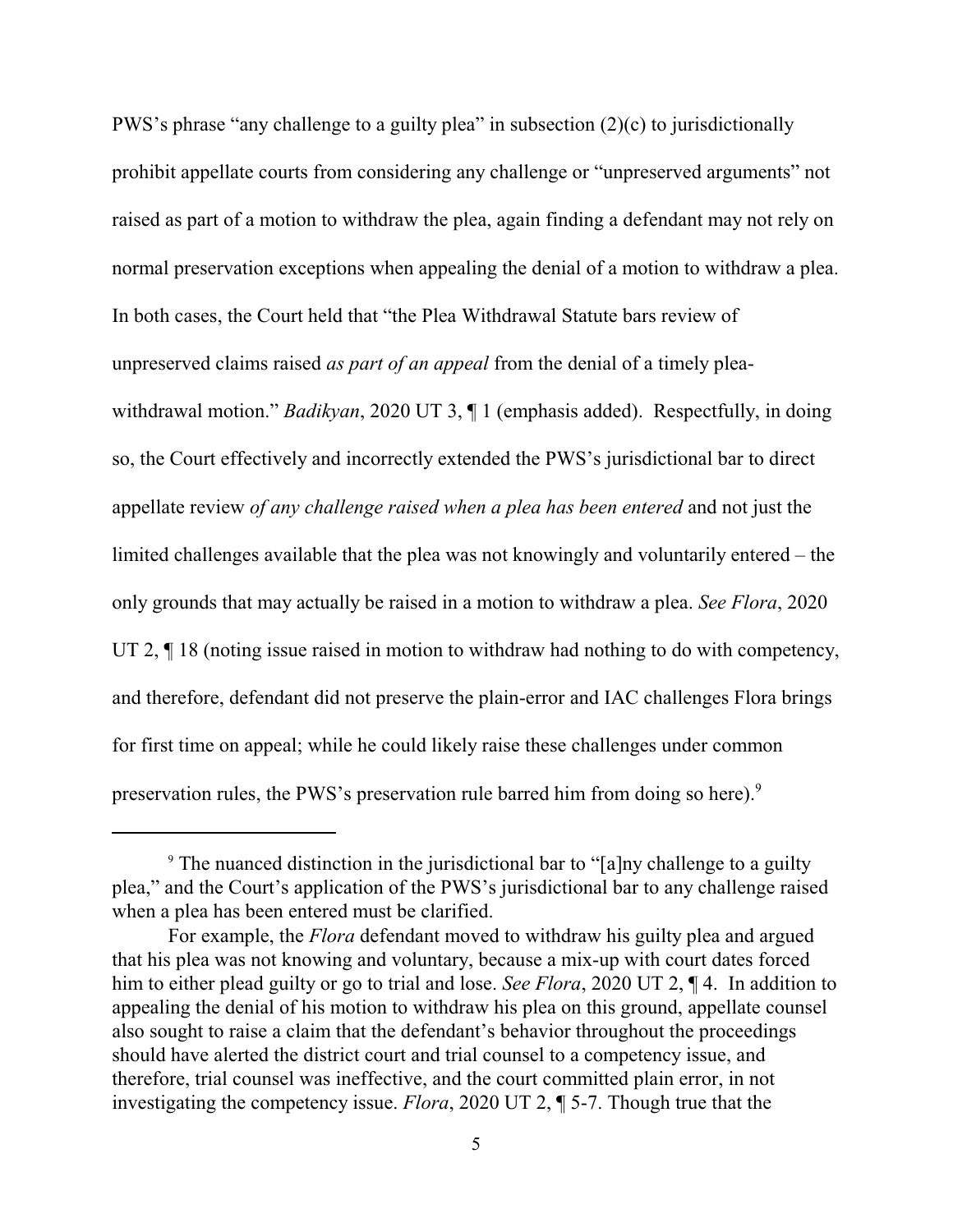### **II. WHERE WE ARE TODAY: THE REALITY OF UTAH'S SYSTEM OF PLEAS**

As the State puts it, the PWS creates two classes of criminal defendants, "timely defendants" and "untimely defendants". The State argues, as it has in past PWS cases, that the disparate treatment of the two types of defendants is justified by the twin goals of judicial efficiency and finality. *E.g.*, StateBr:2; *State v. Badikyan*, No. 20180883-SC, Brief of Respondent, at 8 (similar). These are laudable goals as they implicate the interests of the victims of a crime and the public, as well as the judicial system itself. *See, e.g.*, StateBr:2 (citing "the emotional toll on crime victims that guilty-plea challenges can bring"). Indeed, criminal defendants themselves are interested in efficiency and finality as well.

The problem with the State's argument is that the current PWS regime does not actually promote either, as forcing an "untimely defendant" into the PCRA process does not make his eventual plea challenge happen any sooner, or with any more finality. Indeed, the defendant actually has an additional year from the close of his appellate

competency issue did relate, in part, to the plea, *see Flora*, 2020 UT 2, ¶¶ 5-7, the issue was much more fundamentally related to the proceedings as a whole, since if a defendant is not competent to proceed, the proceedings were required to be stayed. Indeed, defendants have a due process right not to be tried if they are incompetent, *Pate v. Robinson*, 383 U.S. 375, 378 (1966). In other words, the competency issue was an issue independent from the challenge to the voluntariness of the entry of the plea, and as argued by appellate counsel, an independent constitutional issue grounded in failures by both the court and trial counsel that should have been reviewed on appeal under standard preservation principles and not "jurisdictionally barred" by the PWS.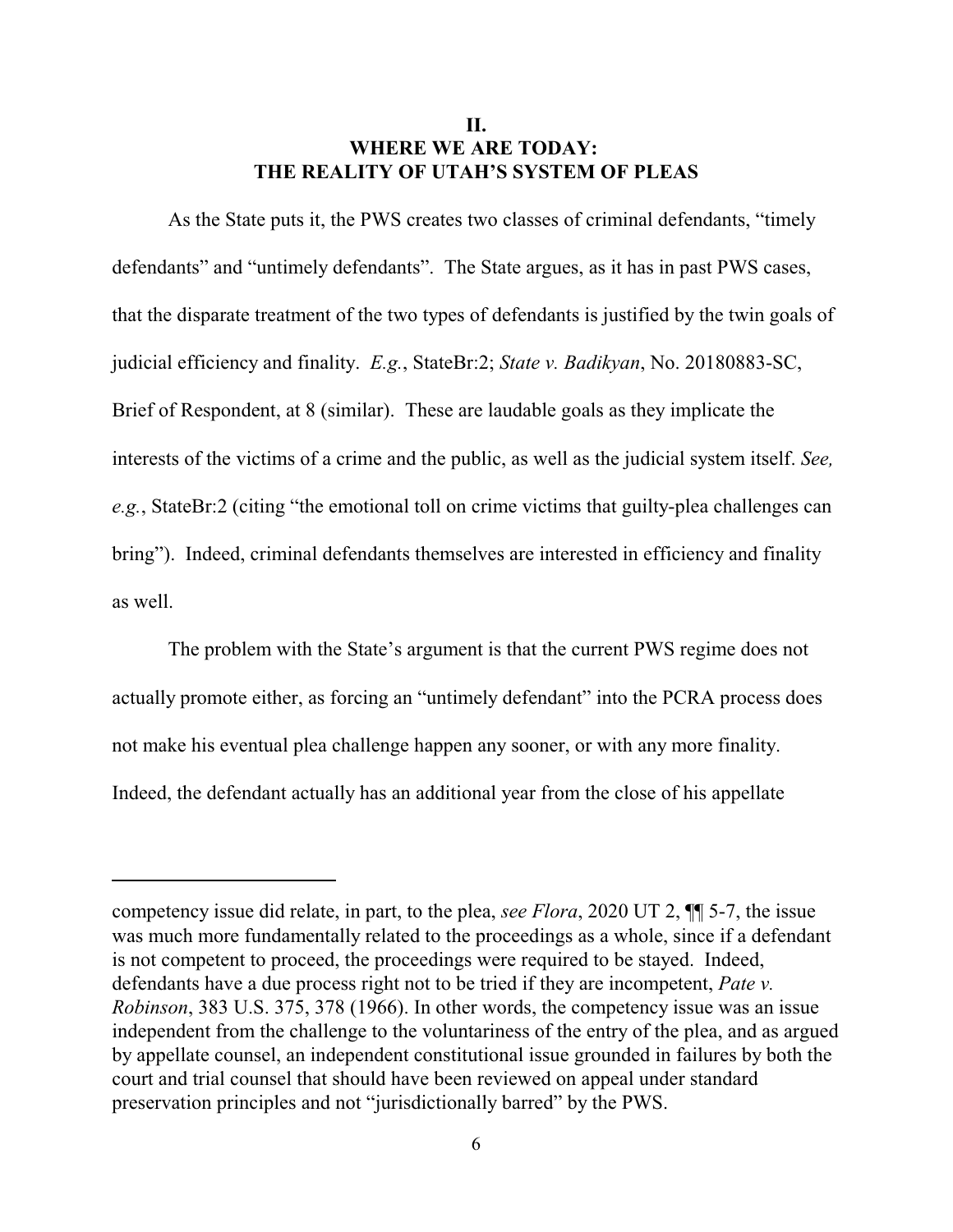window, or the termination of his appellate case, to file such a PCRA petition.<sup>10</sup> *See* Utah Code §78B-9-107(1)-(2). And as explained *infra*., the "untimely defendant" will likely be required to muddle through the PCRA process pro se, without counsel's advice on appropriate winnowing of legal issues. *See* Utah Code §78B-9-109(1) (court may appoint pro-bono counsel, after petition has been filed and reviewed by the Court, and if it has survived summary dismissal).

In contrast, were counsel able to aid defendants to raise plea-related challenges in some brief time frame after sentencing and before appeal, or, even in the direct appeal, those plea-related arguments would be expressly precluded from any future PCRA petition under the civil rules. *See* Utah Code §78B-9-106(1)(b)-(c) (person not eligible for relief upon any ground raised or addressed at trial or on appeal, or which could have been but was not raised at trial or on appeal). This process would better promote finality and efficiency, as appointed counsel would be available to aid a defendant in raising a claim, including helping that defendant frame legal issues and present them succinctly. In other words, the disparate treatment between "timely defendants" and "untimely defendants" in the current PWS regime is exactly what allows untimely defendant's cases to drag on.

<sup>&</sup>lt;sup>10</sup> The State suggests that "untimely defendants" often appeal their sentences based only on mere "pleader's remorse", *see* n.11, *infra*, a suggestion Brown vigorously disputes, as argued herein. But, even assuming it were true, the argument fails on its own terms. The "untimely defendant" suffering pleader's remorse would almost certainly file a direct appeal of the sentence itself – he is, by definition, unhappy with his sentence – and therefore the plea-related challenges would not occur until after that appeal resolved. That is, the type of defendant the State sees as less deserving of exceptions to the "finality" rule has the most drawn-out plea challenges of anyone.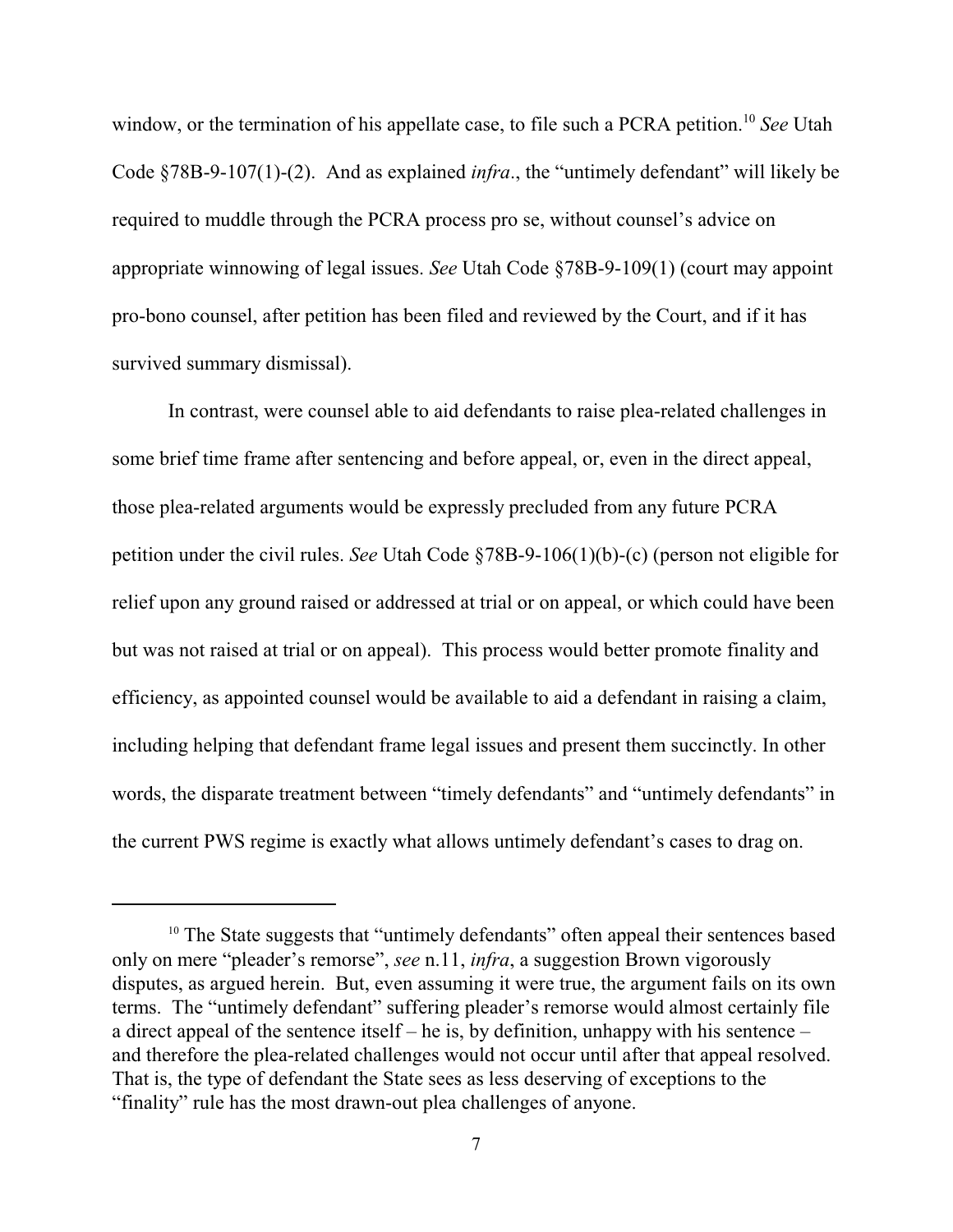So, in this case, perhaps realizing the logical problems with its "finality and efficiency" justifications, the weight of the State's argument about the presumptive purpose of the PWS shifts to a different effect of the statute, one that goes right to the heart of this appeal. To wit, the State concedes that "untimely defendants" don't get the same "resources" as "timely defendants" (specifically, state-appointed counsel whose competence is guaranteed and reviewable), which it frames as the intended and *positive* result of the PWS. *E.g.*, StateBr:1-3.<sup>11</sup>

However, the State's implicit argument that "untimely" defendants just don't deserve the same rights as "timely" defendants is based upon a fundamentally flawed

Because timely plea challenges are more likely to be based on legitimate defects in the plea, the legislature has chosen to provide more resources to defendants who meet the deadline. Timely defendants are entitled to statefunded counsel to pursue their challenges in both their criminal case and on direct appeal. And because the Fourteenth-Amendment right to the effective assistance of counsel attaches to those proceedings, timely defendants may also bring a subsequent PCRA action claiming that their counsel was ineffective in challenging their plea.

In contrast, because untimely challenges are more likely based on mere pleader's remorse, the legislature has chosen to provide fewer resources and more limited review to untimely defendants. They are not entitled to state funded counsel under the PCRA, although a post-conviction court can appoint pro bono counsel. And while these defendants can appeal the postconviction court's ruling, they are not able to claim in that appeal, or in a subsequent PCRA proceeding, that their pro bono counsel was ineffective. There is no Fourteenth-Amendment right to the effective assistance of counsel in PCRA proceedings because they are only collateral proceedings.

(StateBr:2-3).

<sup>&</sup>lt;sup>11</sup> The State justifies: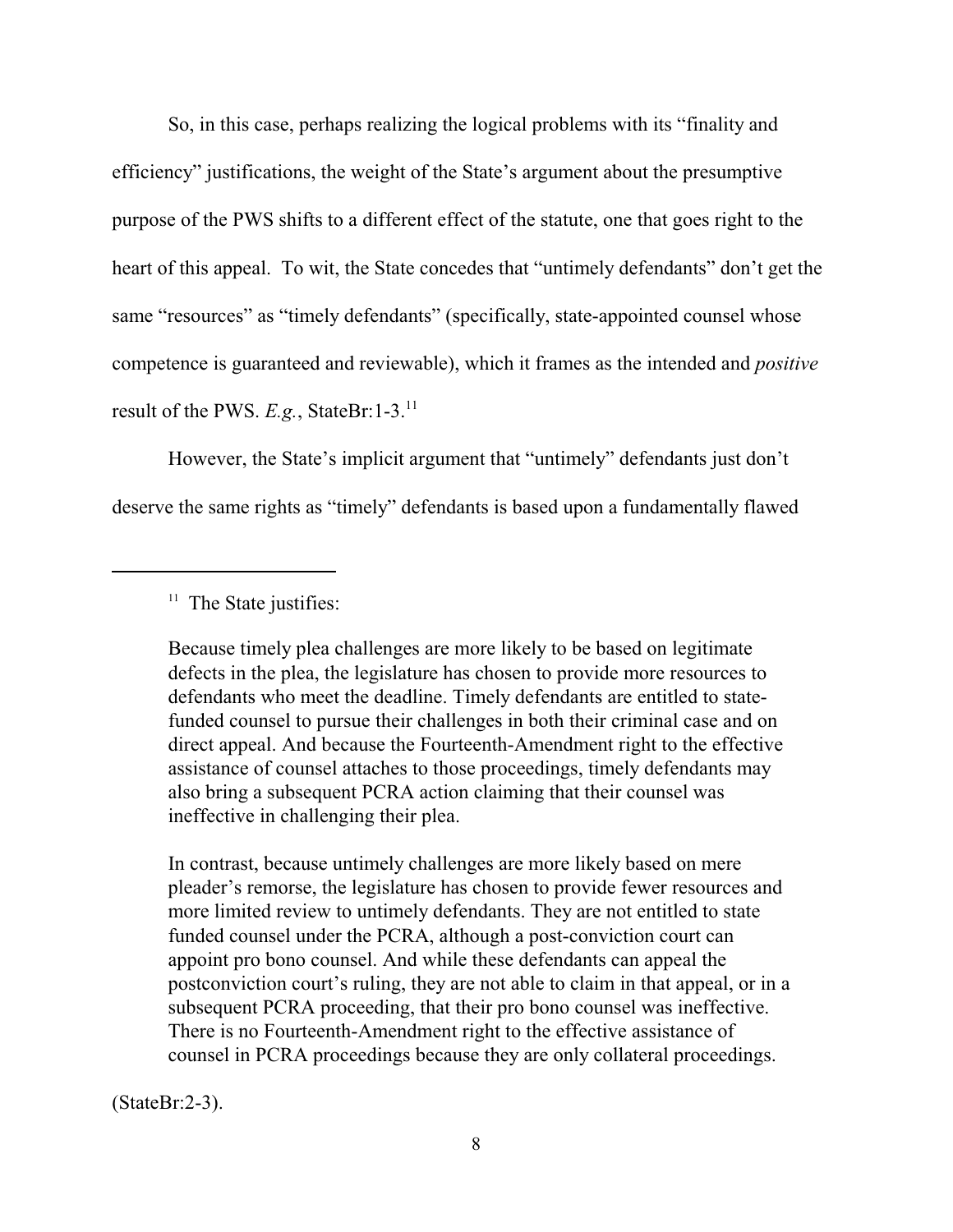premise that plea challenges raised after sentencing are "less likely based on a legitimate defects in the plea and more likely based on an unwillingness to accept the consequences of the agreed-upon plea." StateBr:1; *also* StateBr:54-55,57. The State apparently believes this conclusion is so obvious that it requires no citation to authority, data, or research. But this callous differentiation between a defendant who deserves constitutional rights and one who does not shows either naive ignorance of, or a marked indifference to, the day-to-day reality in the trenches of the criminal courtroom.<sup>12</sup>

*Fundamentally, we are a system of pleas*. As the United States Supreme Court has repeatedly noted, the criminal justice system is a "system of pleas." *E.g., Lafler,* 566 U.S. at 170 (noting that "ninety-four percent of state convictions are the result of guilty pleas"). As early as 1979, it was reported that "roughly ninety percent of the criminal

<sup>&</sup>lt;sup>12</sup> Characterizing the State's position on whether criminal defendants, as a general group, deserve a meaningful opportunity to challenge their pleas as "callous" might seem extreme, but Brown believes it is warranted here. The State's position does seem to reflect an ad hominem attack on a whole class of defendants. Earlier this year, when proposed amendments to the PWS were heard in committee, *see* n.30 infra, several representatives from the Attorney General's Office and other prosecutorial agencies spoke of the "untimely" defendants in less euphemistic terms: "We are opposed to this bill for several reasons. First of all let me just clarify the kind of defendants we're talking about with this bill. We've already heard about Keith Brown and his frivolous challenges to his guilty pleas. Ben Rettig was the defendant who along with his codefendant Mr. Bond, they slit the BYU professor's throat down in Utah County and were charged with aggravated murder. Curtis Allgier was the defendant who tried to escape at the University Hospital and murdered the correction officer there. These are the kind of defendants that are trying to challenge their guilty pleas." *See* Audio Recordings: *Senate Judiciary, Law Enforcement, and Criminal Justice Committee*, UTAH STATE LEGISLATURE (March 9, 2020) (found at https://le.utah.gov/av/committeeArchive.jsp?timelineID=162322) (starting at 1:10:42).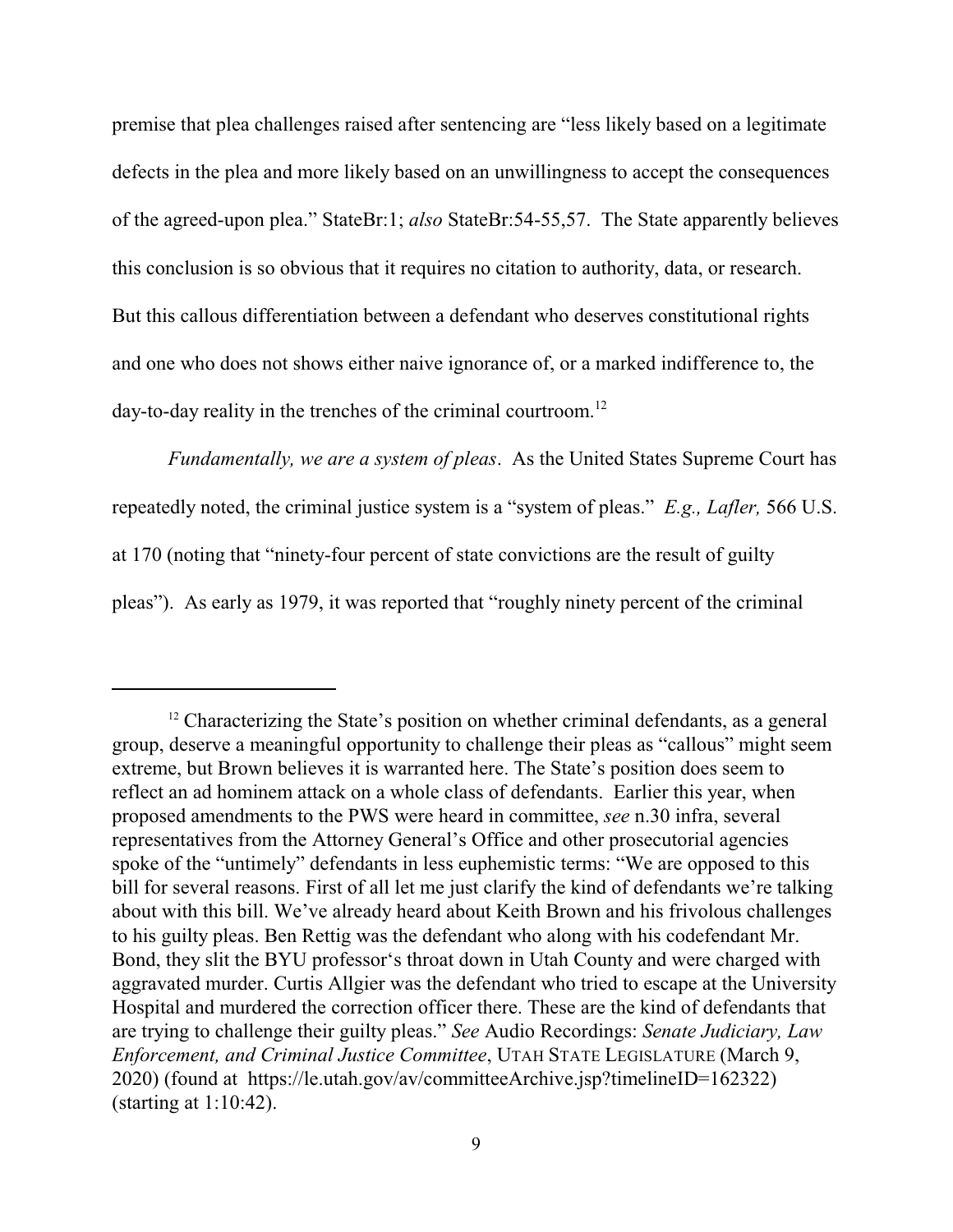defendants convicted in state and federal courts plead guilty."<sup>13</sup> Recent data from the Utah courts demonstrate this same reality, showing that in the six years between 2014 and 2019, at least 91% of criminal cases statewide were resolved by plea, with most of these years reaching above 93%.<sup>14</sup> By way of sheer number of cases, this amounts to over 30,000 Utah criminal cases each year are resolved by a plea.<sup>15</sup>

*Many pleas are entered with an "informational deficit."* During the early stages of proceedings when pleas are offered, "defense attorneys are generally at an informational deficit compared to prosecutors, who at the early stages of proceedings typically have access to a full police report, interview statements, and evidence."<sup>16</sup> "Defense attorneys might not have many opportunities to meet with their clients before a plea decision is made."<sup>17</sup> And evidence disclosure rules are not consistently upheld for purposes of plea bargaining, including court rulings that hold a prosecutor need not disclose *Brady*/*Giglio* impeachment evidence<sup>18</sup> in the same manner before a defendant

<sup>13</sup> Albert Alschuler, *Plea Bargaining and Its History*, 79 COLUM. L. REV. 1, 1 (1979).

<sup>15</sup> *See id*.

<sup>18</sup> Under *Brady v. Maryland*, 373 U.S. 83 (1963), the prosecutor must disclose exculpatory evidence to the defendant, which includes impeachment evidence, promises

<sup>&</sup>lt;sup>14</sup> *See* Total Criminal Cases Resolved By Plea (2014-2019), data compiled by the Administrative Office of the Courts, attached in Addendum A.

<sup>16</sup> Kelsey S. Henderson, *Defense Attorneys and Plea Bargains*, *in* A SYSTEM OF PLEAS: SOCIAL SCIENCE'S CONTRIBUTION TO THE REAL LEGAL SYSTEM 37, 45 (Oxford University Press 2019) (citing study).

<sup>17</sup> *See id*. (citing study).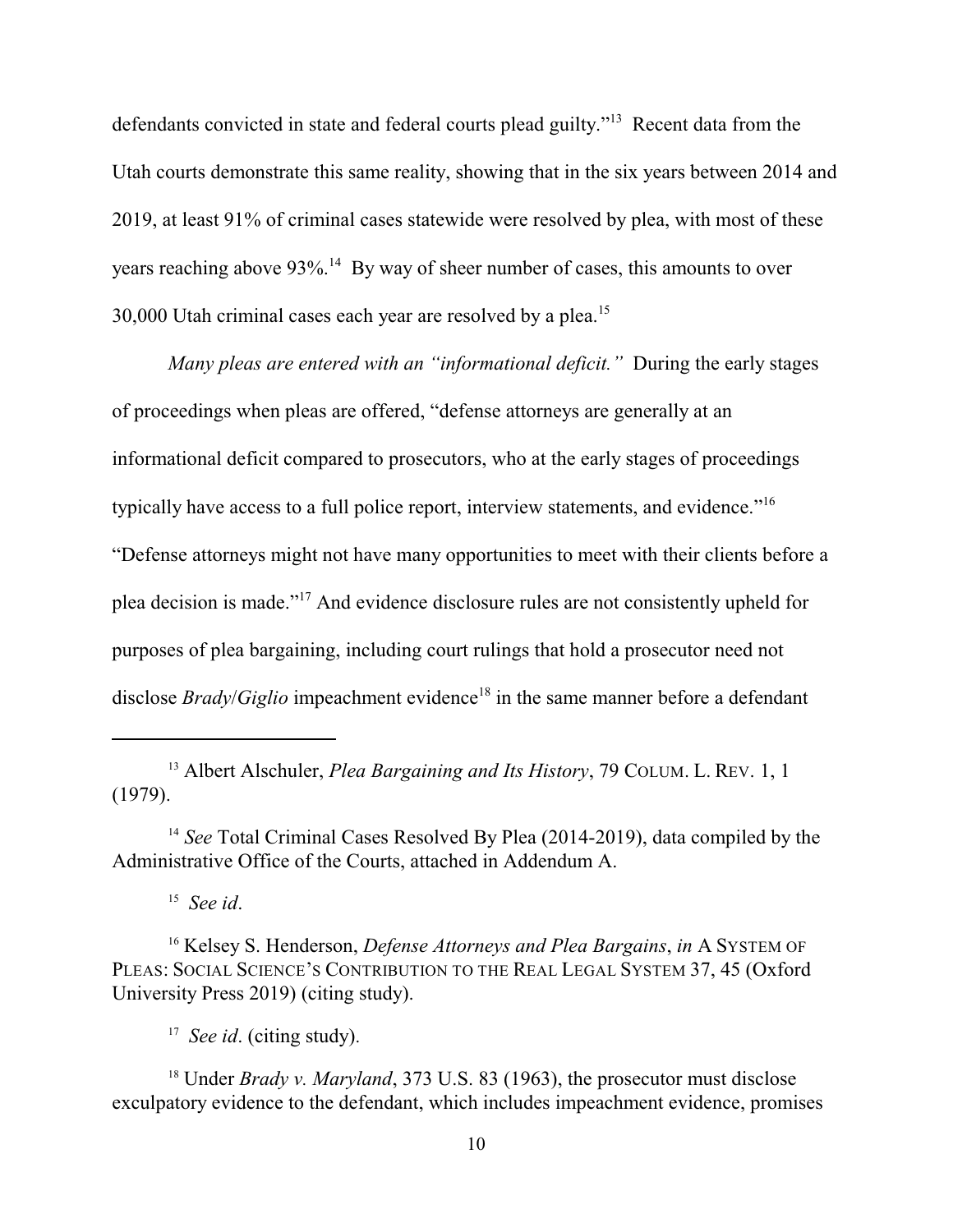accepts a plea bargain as would be necessary prior to trial.<sup>19</sup>

*Defendants frequently face time pressures*. Often, "plea offers are provided with an expiration attached."<sup>20</sup> This Court has recognized plea bargains "can be contingent, time limited, or withdrawn as the prosecution reevaluates its case." *State v. Greuber*, 2007 UT 50, ¶ 13, 165 P.3d 1185. In Utah, cases have been increasingly set at a faster pace due to victim's rights legislation which provides that "[v]ictims and witnesses, particularly children, should have a speedy disposition of the entire criminal justice process," Utah Code  $\S 77-37-3(1)(h)$ , and grants alleged victims "the right to a speedy disposition of the charges free from unwarranted delay caused by or at the behest of the defendant." Utah Code § 77-38-7(2). Because of time pressures, however, studies have shown that the accused may accept a plea "under the influence of a substance or because they did not know better, which suggests that if time had not been a factor," the accused "could have waited until they sobered up or until their comprehension of the situation had improved."<sup>21</sup>

and other consideration given to witnesses. *See also, Giglio v. United States,* 405 U.S. 150, 154 (1972) (exculpatory evidence includes "evidence affecting" witness "credibility," where the witness' "reliability" is likely "determinative of guilt or innocence").

<sup>19</sup> *E.g., Medel v. State*, 2008 UT 32, ¶ 24, 184 P.3d 1226 ("in cases where the defendant pleads guilty . . . his constitutional right to evidence is even more limited") (citing *United States v. Ruiz*, 536 U.S. 622, 633 (2002)).

<sup>20</sup> Miko Wilford and Annmarie Khairalla*, Innocence and Plea Bargaining, in* A SYSTEM OF PLEAS: SOCIAL SCIENCE'S CONTRIBUTION TO THE REAL LEGAL SYSTEM 132, 138 (Oxford University Press 2019).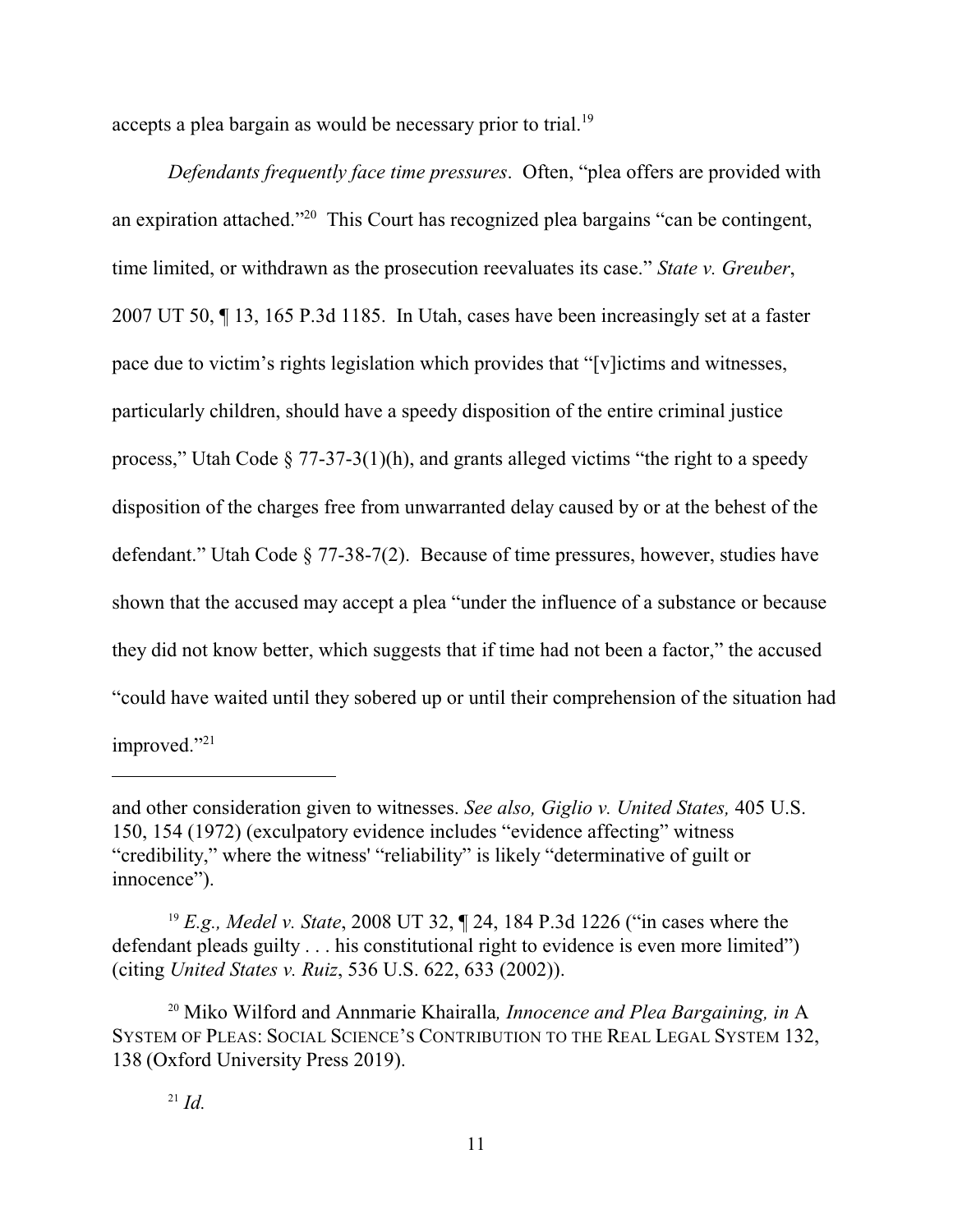*Relatedly, in Utah, many pleas are entered absent a preliminary hearing.* Because plea offers are often contingent upon waiver of the preliminary hearing, many defendants enter pleas without this critical proceeding. Even if a preliminary hearing is held, the standard for bindover is low with all evidence and inferences viewed in the light most favorable to the prosecution. *E.g., State v. Homer*, 2017 UT App 184, ¶ 9, 405 P.3d 958. Beyond the low standard, Utah constitutional amendments and recent litigation surrounding the purpose of a preliminary hearing and a defendant's ability to obtain information, confont and cross-examine State witnesses, and even a defendant's ability to independently subpoena witnesses and alleged victims to testify, have made the preliminary hearing, from the perspective of a criminal defendant, little more than an exercise in futility. *E.g.*, *State v. Timmerman*, 2009 UT 58, ¶¶ 14-16, 218 P.3d 590 (under Utah constitutional amendment, defendants no longer afforded Sixth Amendment right to confrontation at a preliminary hearing); Utah Rule of Evidence 1102 (allowing for "reliable hearsay" at preliminary hearings); *State v. Nielsen*, Case No. 20190272-SC (pending case involving defendant subpoena to alleged minor victims).

*Many criminal defendants are in custody pretrial*. It comes as no surprise that "[i]n an effort to be released, criminal defendants detained pretrial feel more inclined to accept plea bargains than criminal defendants who have been released pretrial."<sup>22</sup> "Defendants detained pretrial are more likely to enter guilty pleas regardless of actual

<sup>22</sup> Alexander Shalom, *Bail Reform As A Mass Incarceration Reduction Technique*, 66 RUTGERS L. REV. 921, 921 (2014) (citing authority).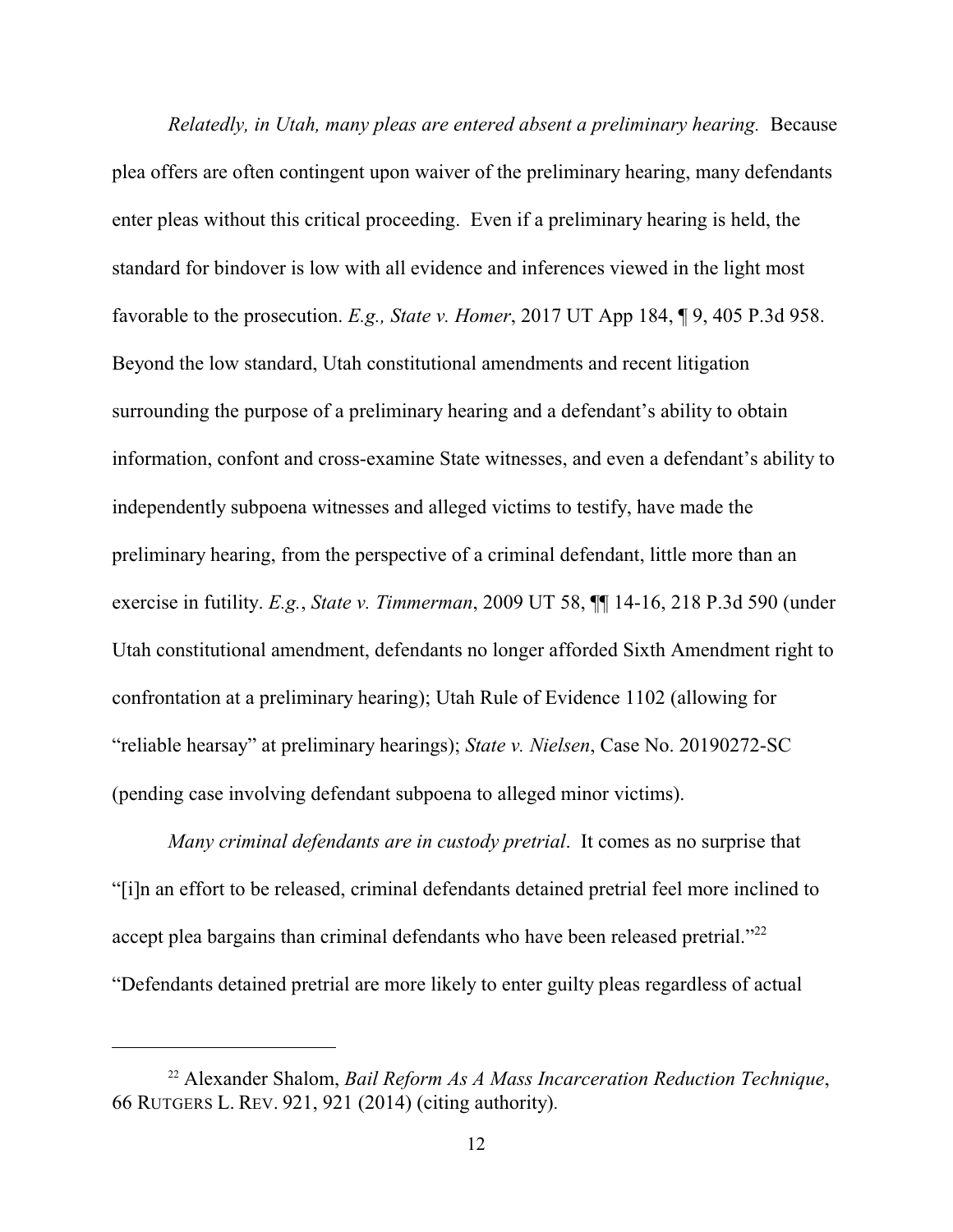guilt because of the coercive effects of long detentions" and "[i]n fact, detained defendants plead guilty twice as much as released defendants in order to secure their release."<sup>23</sup> Related to the informational deficit problems, those defendants who are in custody pretrial are "[e]ffectively cut off from communication with persons outside the detention facility, the incarcerated defendant is unable to arrange meetings with witnesses who could testify in his defense, to assist in the investigation of his case, or to provide his attorney with the facts to support a counter-narrative of the events leading to the criminal charge(s) against him."<sup>24</sup>

*Many pleas are therefore entered without a defendant's understanding of the evidence, the law, or the process*. Because, as shown, many pleas are entered before trial counsel has investigated the facts and the law of the case, many pleas are entered without a defendant's full understanding and appreciation of the State's evidence or lack thereof. *Cf., Greuber*, 2007 UT 50,  $\P$  13 (recognizing an attorney's failure to properly investigate or assess evidence might militate in favor of accepting a plea).

*The entry of the plea, itself, poses an additional set of problems*. In all practicality, for many defendants, the plea forms may be discussed for a few minutes before entry. Even if more time is spent, the plea forms themselves are problematic given that forms

<sup>23</sup> Lydette S. Assefa, *Assessing Dangerousness Amidst Racial Stereotypes: An Analysis of the Role of Racial Bias in Bond Decisions and Ideas for Reform*, 108 J. CRIM. L. & CRIMINOLOGY 653, 668 (2018).

<sup>24</sup> Clara Kalhous, John Meringolo, *Bail Pending Trial: Changing Interpretations of the Bail Reform Act and the Importance of Bail from Defense Attorneys' Perspectives*, 32 PACE L. REV. 800, 801 (2012).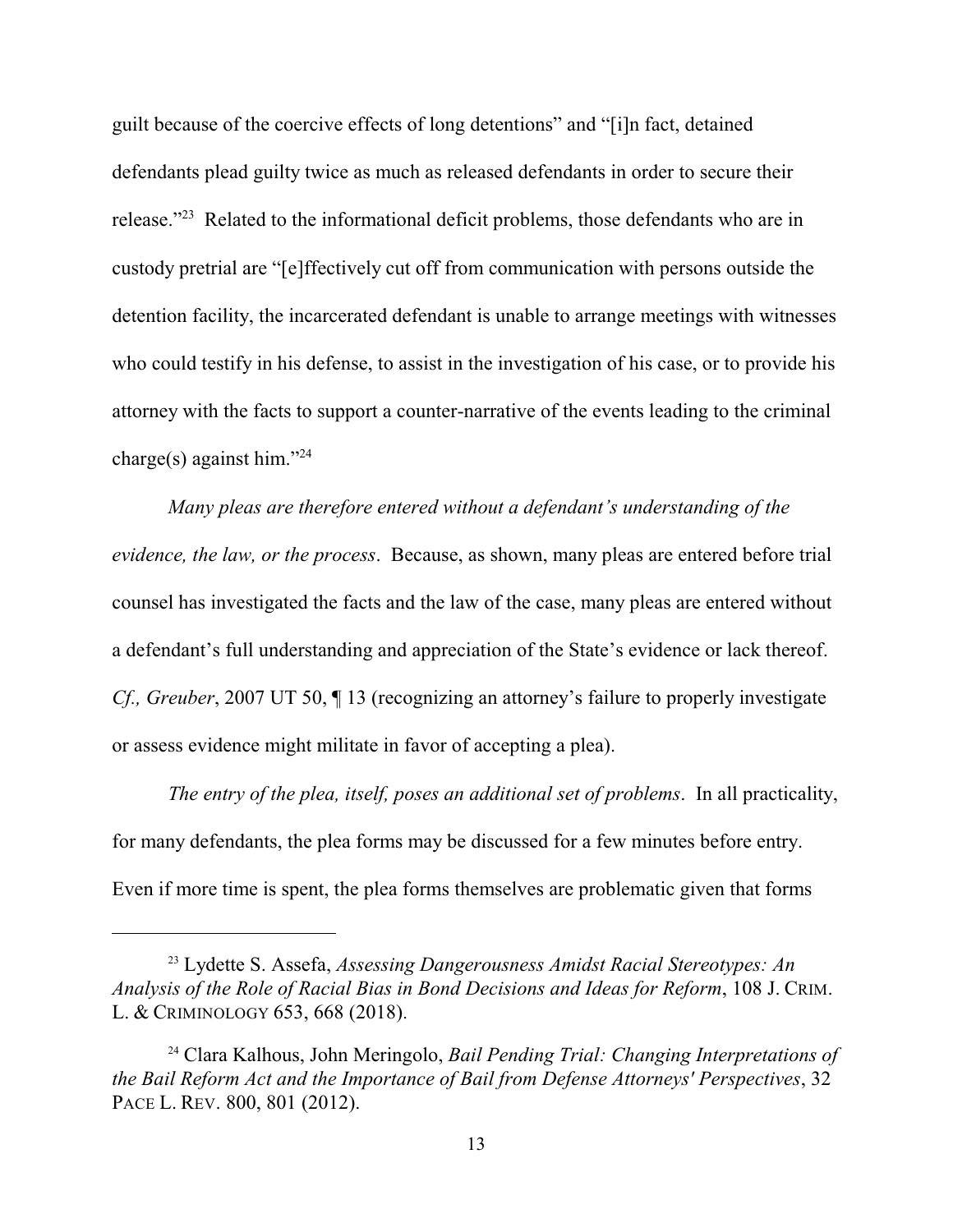used to describe pleas and plea offers "are frequently written at an eighth-grade level or higher", though on average, "defendants read at or below the sixth-grade level."<sup>25</sup> This does not even account for language barriers that regularly arise. And while cognitive ability could surely have some bearing on the decision to plea, the prevalence of higherorder vocabulary and legalese make it difficult for almost anyone to understand the plea forms and the plea process itself.<sup>26</sup>

*With respect to the very waivers of rights at issue here, Utah's defendants are not fully advised*. Although Utah's plea forms do advise the defendant of their right to appeal the sentence and the time limit for doing so, and also advise that "any challenge to [a] plea made after sentencing must be pursued under the Post-Conviction Remedies Act," criminal defendants are not told anything about what PCRA is, what it entails, and crucially, not told of the time limits for filing or the fact that there is no right to counsel in seeking relief. (*E.g*. R.8-10). In essence, criminal defendants are not advised that by entering a plea, they are waiving their right to the assistance of counsel for any further challenge if a motion to withdraw is not filed prior to sentence.

*Once the plea is entered, no motion to withdraw is filed in most circumstances*. Often because a defendant is being represented by the same attorney, trial counsel does not advise (or does not know at that point) of grounds to support withdrawal. At times, a defendant files letters seeking to withdraw the plea, which are stricken by trial counsel.

<sup>25</sup> Wilford and Khairalla, *supra* note 20, at 140 (citing studies).

<sup>26</sup> *Id.*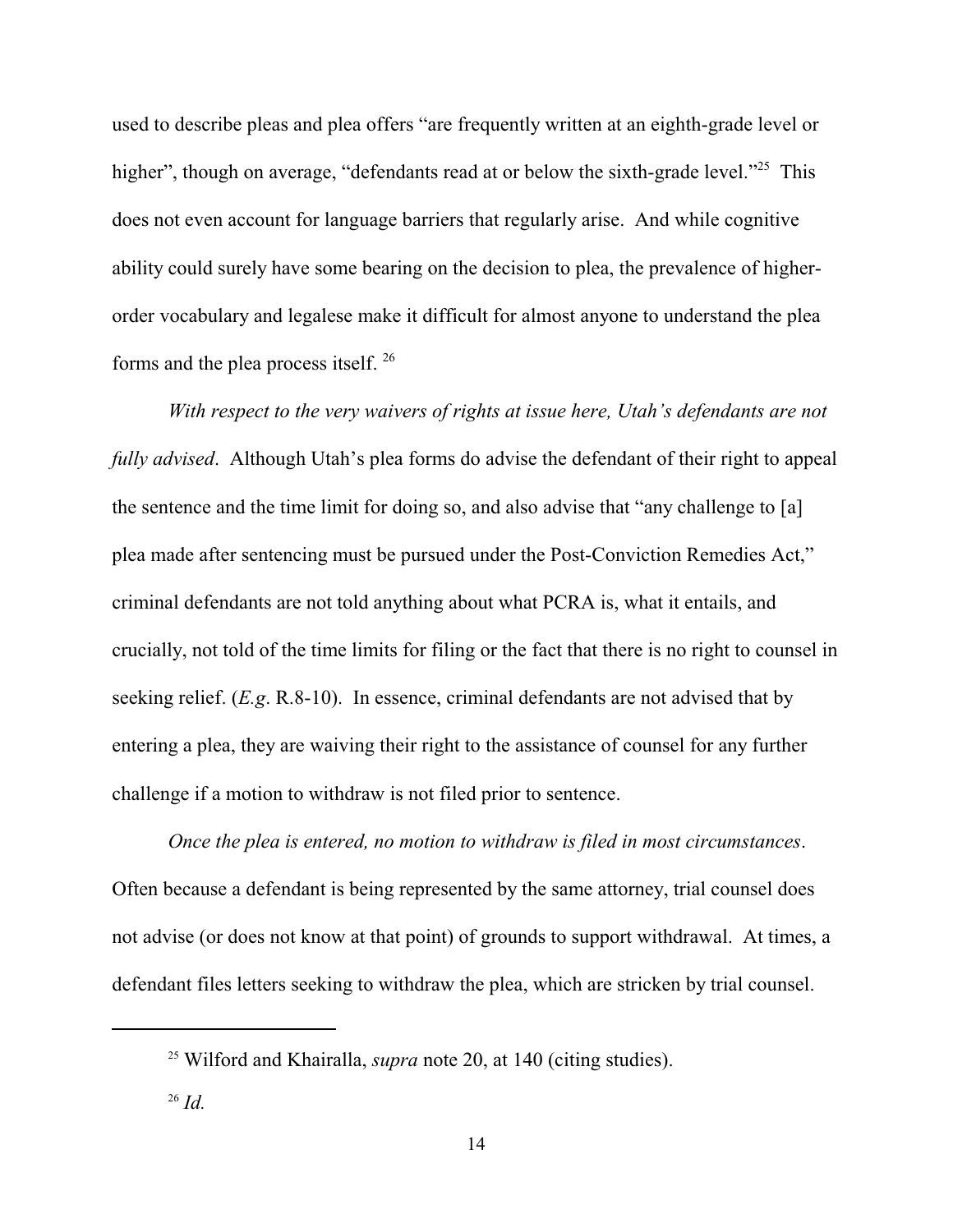*E.g., State v. Rettig*, 2017 UT 83, ¶ 1, 416 P.3d 520. Instead, there is every incentive for trial counsel to advise the defendant to remain passive, not attempt to withdraw the plea, and "accept responsibility" for the offense, not only to insure that the prosecutor and perhaps the presentence-report-author offers a positive sentencing recommendation, but so the judge will impose a more lenient sentence. And therefore, in the majority of cases, no motion to withdraw a plea is filed. Utah court data shows that in less than 1% of cases – less than roughly .25% to be more precise – a motion to withdraw a plea was made before sentencing.<sup>27</sup>

Or, perhaps, at the time the plea is entered, time is waived for sentencing and the defendant is sentenced that same day. *E.g*., *Gailey v. State*, 2016 UT 35, ¶ 1, 379 P.3d 1278 (noting that over the course of a few hours, defendant entered her initial appearance in the district court, was appointed counsel, waived her right to a preliminary hearing and trial, pled guilty, waived the waiting period for sentencing, and received judgment and sentence). Between 2014 and 2019, Utah court data shows that plea and sentencing occurred on the same day, on average,  $41\%$  of the time.<sup>28</sup>

*And even if a defendant does file a motion to withdraw the plea prior to sentencing, since 2003, the grounds for withdrawing that plea have been limited*. Where

<sup>&</sup>lt;sup>27</sup> See Cases with a Motion to Withdraw Plea before Sentencing (2014-2019), data compiled by the Administrative Office of the Courts, attached in Addendum A.

<sup>&</sup>lt;sup>28</sup> *See* Cases With a Plea and Sentencing on the Same Date (2014-2019), data compiled by the Administrative Office of the Courts, attached in Addendum A (showing roughly between 37% and 48% of the cases).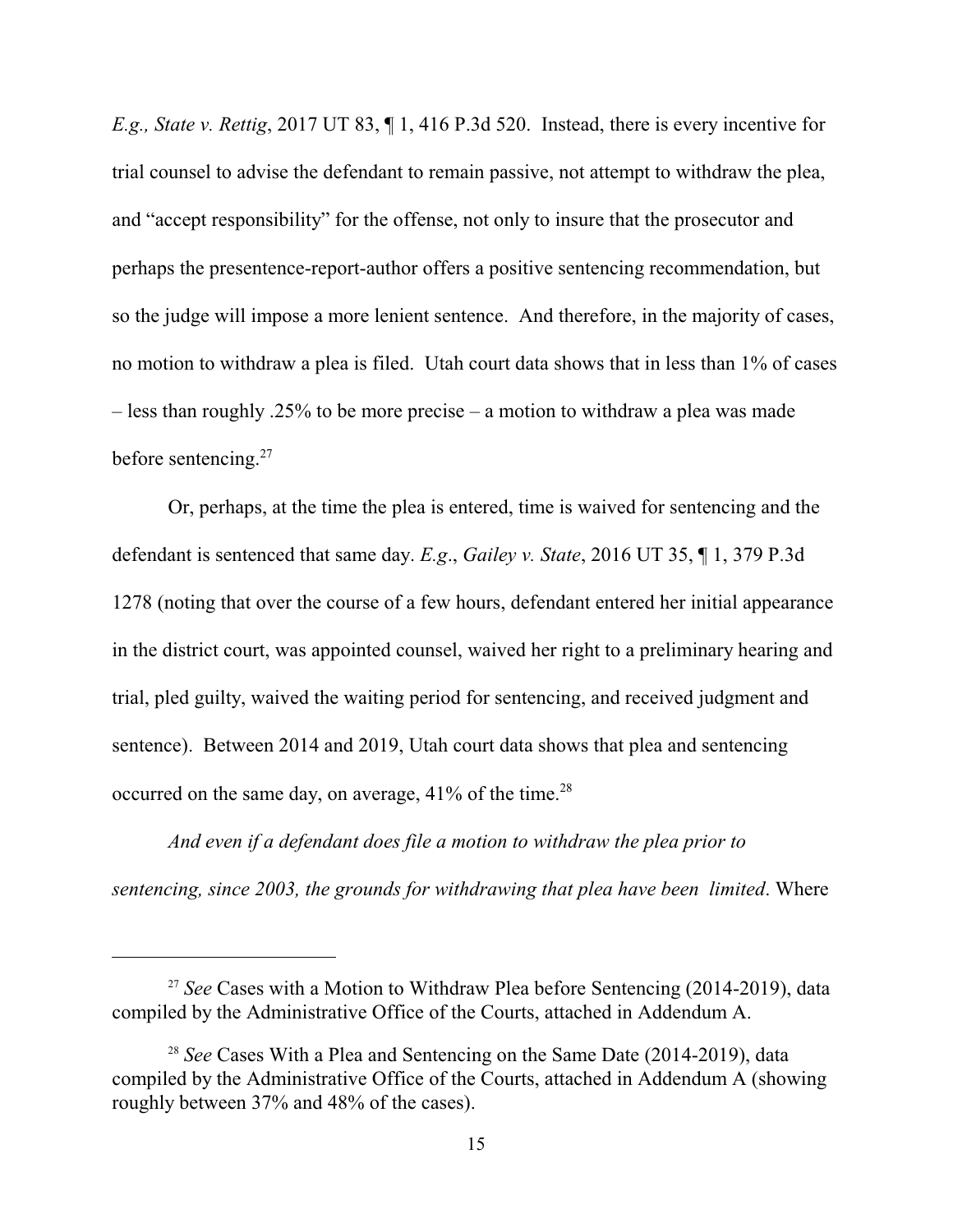motions to withdraw pleas prior to sentencing were once "liberally granted" because of the enormity of the rights defendants were waiving in comparison to a lack of prejudice to the State, now, once a defendant utters the word "guilty", it is not enough to show "good cause," but a defendant must show that plea itself was not knowingly and voluntarily entered. *E.g., Ruiz*, 2012 UT 29, ¶ 31. This showing must still be made prior to sentencing, leaving the defendant in the very same pressured position without full information, full investigation, and perhaps, without ability to comprehend the nature of the charges, possible defenses, and other facts and circumstances of the case. And if all challenges, whether known or not, are not made during this time, a defendant is barred from appellate review. *Accord State v. Flora* and *State v. Badikyan* discussed *supra*. Indeed, some issues which do affect the voluntariness of a plea, but which remain unknown until sentencing or thereafter, are effectively precluded from appellate review due to the timing which the issues are discovered.<sup>29</sup>

*This is the reality and not the simple timely/untimely dichotomy the State advances*. And this reality also does not support the State's characterization that defendants who do not seek to challenge their pleas prior to sentencing are somehow

<sup>&</sup>lt;sup>29</sup> Such as where a prosecutor breaches a plea agreement for a sentencing recommendation, that breach renders the plea not knowingly and voluntarily entered. *See e.g., State v. Smit*, 2004 UT App 222, ¶ 18, 95 P.3d 1203; *State v. Norris*, 2002 UT App 305, ¶ 13, 57 P.3d 238; *State v. Copeland*, 765 P.2d 1266, 1274, 1276 (Utah 1988). Of note, in these cited cases, the defendants were able to file a motion to withdraw their guilty pleas based upon the prosecutor's breach, because the plea withdrawal deadline was *after sentencing*. *E.g. Smit*, 2004 UT App 222, ¶ 18 (2002 version of PWS which required that good cause be shown).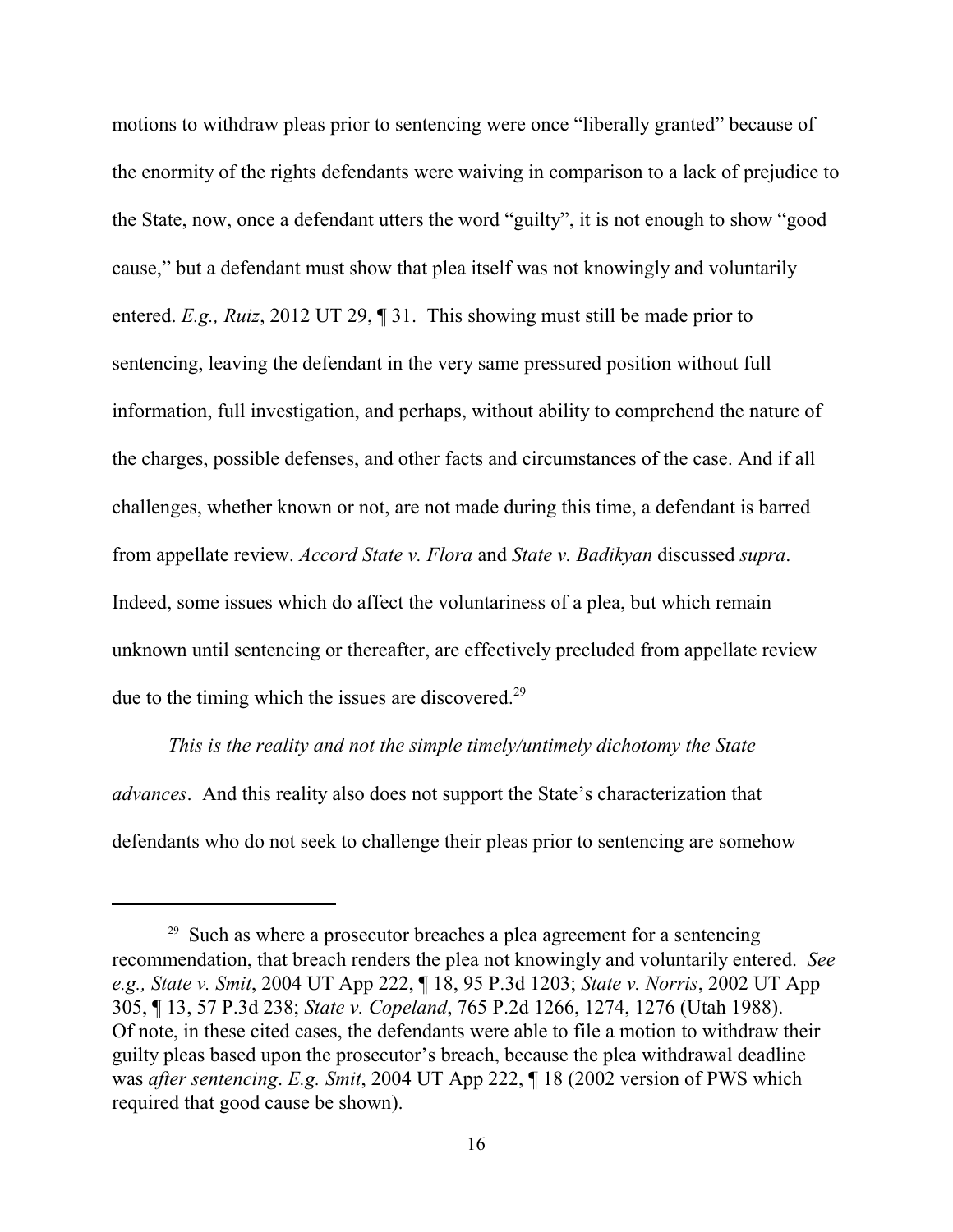playing the system. Truth be told, it appears that once a guilty plea is entered, the State's true desire is to close that case file permanently and not allow it to be reopened, *even on* post-conviction relief. The State, in appellate courts and to the legislature, consistently make the argument that requiring plea-challenges be made in post-conviction proceedings is a fair and just avenue of review, similar to direct appeal.<sup>30</sup> But, the State's first argument opposing such a plea challenge raised in a post-conviction petition is "procedural bar"– the State arguing that the person cannot assert the claim because it could have been raised previously by a motion to withdraw the plea. *See* Utah Code § 78B-9-106(1)(c).<sup>31</sup> The State's related second argument – the pro se petitioner's claims

<sup>31</sup> *E.g.*, *Gutierrez v. State*, 2016 UT App 101, 372 P.3d 90 (PCRA procedurally barred defendant's claims based on allegedly involuntary guilty pleas, State's alleged failure to disclose evidence, and counsel's alleged ineffectiveness in failing to provide him documents; each claim was based upon facts that were known at time defendant filed, and then withdrew, his motion to withdraw his guilty pleas; claims could have been raised in trial court or on direct appeal; and defendant did not assert that his attorney caused his failure to raise claims in trial court or on direct appeal, in order to qualify for limited exception to procedural bar); *Brown v. State*, 2015 UT App 254, ¶ 22, 361 P.3d 124 (PCRA precludes relief for any claim that "could have been but was not raised at trial or on appeal"; a petition for post-conviction relief is a collateral attack of a conviction

<sup>&</sup>lt;sup>30</sup> Legislation was proposed in the recent 2020 legislative session, to amend the plea withdrawal statute. The amendments included striking the 2(c) requirement making any challenge to a guilty plea be pursued under the PCRA, and added language that provided a defendant who failed to withdraw a plea before sentence was announced could seek remedy under the PCRA, or on appeal if the defendant claimed the defendant failed to withdraw the plea because of plain error, IAC, or exceptional circumstances. *See* 2020 Utah Senate Bill No. 252, Utah Sixty-Third Legislature - 2020 General Session. Representatives from the Utah Attorney General's Office spoke against the Bill making the same policy arguments iterated in this and other PWS appeals. *See* Audio recordings: *Senate Judiciary, Law Enforcement, and Criminal Justice Committee*, UTAH STATE LEGISLATURE (March 9, 2020) https://le.utah.gov/av/committeeArchive.jsp?timelineID= 162322 (starting at 1:10:42).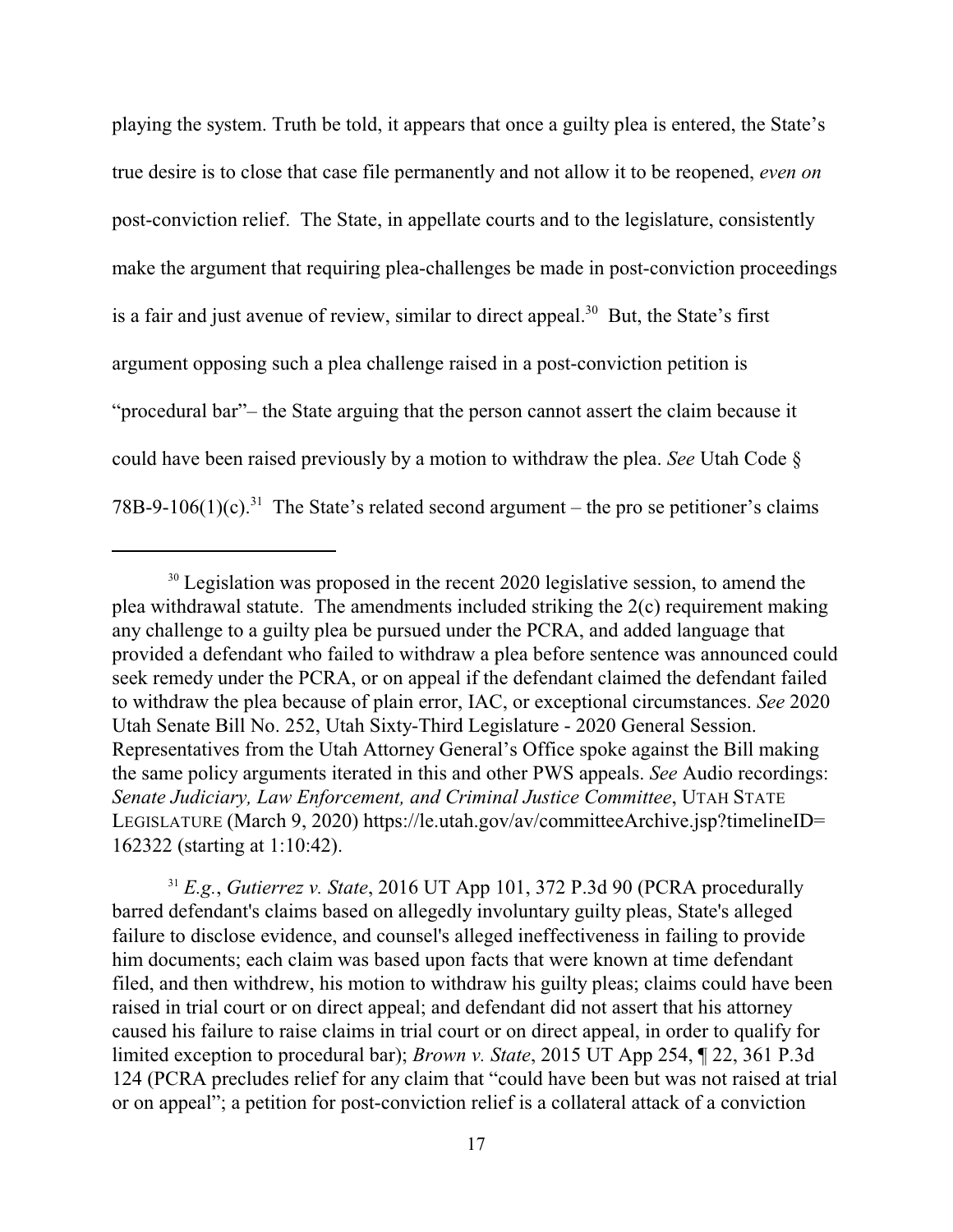should be dismissed due to pleading failures.<sup>32</sup> So, the real unfair gamesmanship is on *the* 

*State's* part. It happens regularly. And it is successful.

### **III. WHERE WE ARE IS CONSTITUTIONALLY UNTENABLE**

### **A. The Failure To Afford A Procedure Of "First Review" With The Right To Effective Assistance Of Counsel Violates A Number Of Rights Guaranteed By The Utah And Federal Constitutions**

1. That There Is No Current Remedy for Brown's Request Makes Brown's Point, Rather than Giving this Court Reason to Deny It

The State initially argues this Court should reject Brown's appeal on the basis that

Brown has no remedy. (StateBr;15,20-23). Explaining that the remedy Brown seeks is

not one available under the rules and the *Manning* procedure within which Brown

brought his claims to the district court, the State sums up its argument:

Brown therefore seeks relief that the rule cannot provide – a declaration that the Plea Withdrawal Statute's jurisdictional deadline is unconstitutional

and/or sentence and is not a substitute for direct appellate review; "Brown's challenge to the validity of his pleas [was] procedurally barred because he could have, but did not, move to withdraw his pleas").

<sup>&</sup>lt;sup>32</sup> For example, even though the PWS requires that "any challenge" be raised under PCRA, when a petitioner, such as Flora, raises as a proper ground for relief that he was incompetent, and therefore, his "conviction was obtained or the sentence was imposed in violation of the United States Constitution or Utah Constitution," Utah Code § 78B-9-104, the State files a motion for summary judgment not only arguing procedural bar (that this could have been raised previously at trial but was not), but also contending that the petitioner has not asserted an exception to the procedural bar rules – specifically, that the petitioner has not asserted ineffective assistance on the part of prior counsel for failing to raise this ground below. So, any suggestion that the PCRA is simply a "different vehicle" for a defendant to be able to raise his substantive claims is not correct. Indeed, Flora will likely not be able to raise his simple issue of incompetence as a standalone constitutional violation.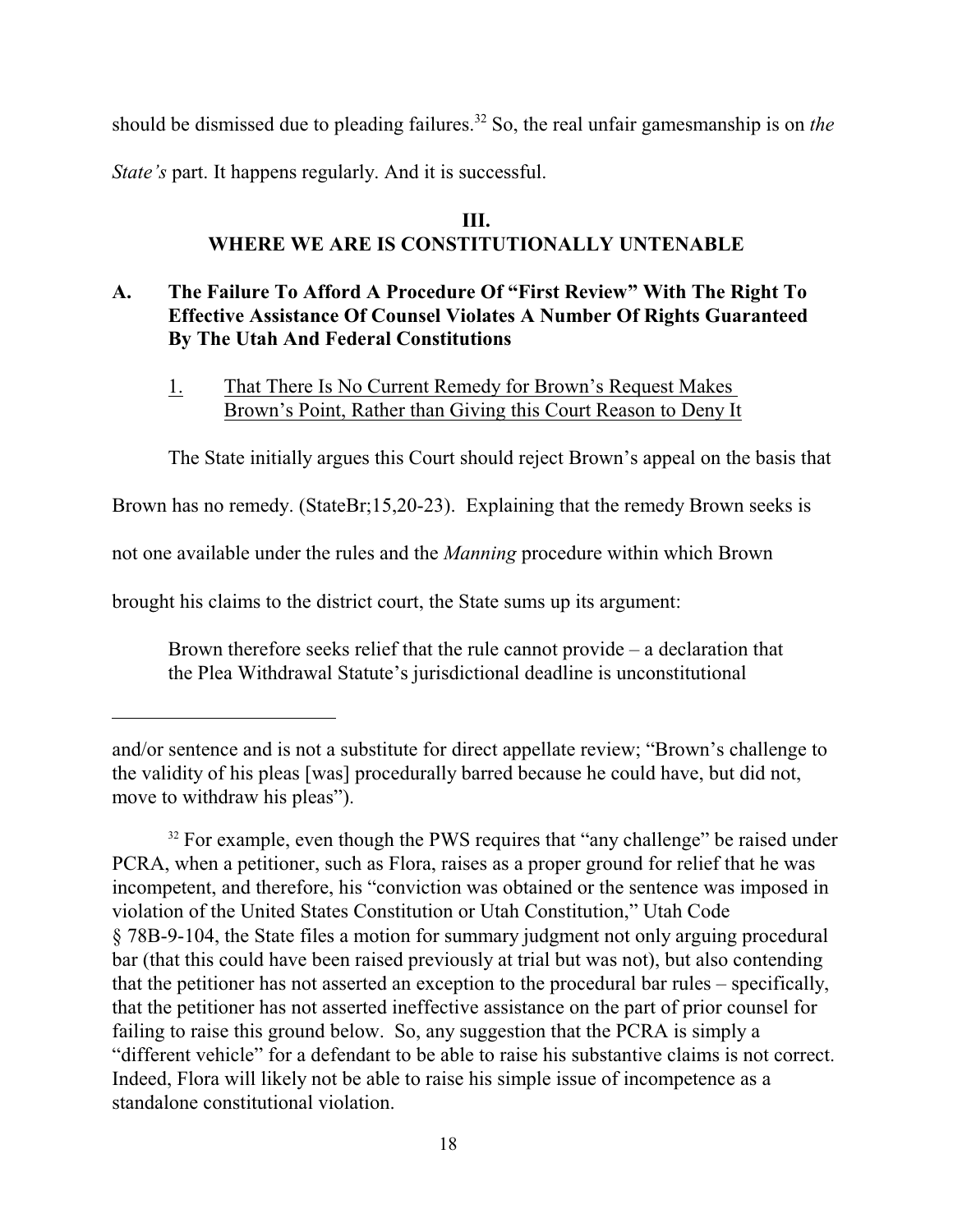and, as a result, an opportunity to raise what would otherwise be a jurisdictionally barred challenge to his guilty plea in a reinstated direct appeal. Brown had a way to challenge his guilty plea, a timely PCRA petition. But he forfeited that opportunity when he missed that filing deadline.

### (StateBr:15).

Ironically, the State's argument and Brown's argument are the same – under the current PWS scheme, Brown has been afforded no vehicle to raise his challenges *with the assistance of counsel*. Because Brown was not afforded his right to counsel to timely raise his claims, and because Brown has already filed and was denied post-conviction relief without the assistance of appointed counsel and without consideration of the merits of his claim, Brown's claims were ripe.<sup>33</sup> He therefore endeavored to seek relief in the district court through an avenue most closely analogous to the relief he requested. (BrownBr:8; R323). As explained in Brown's Motion, the fact that "no remedy exists in statute or rule to make real the promise afforded by a constitutional right gives rise to questions of what tool should be deployed to protect that right." *State v. Rees*, 2005 UT 69, ¶ 14, 125 P.3d 874. The tool employed here was a *Manning*-type motion. (R323).

In *Manning v. State*, this Court held that a "criminal defendant claiming denial of the right to appeal *must* file a motion in the trial court for reinstatement of a denied right to appeal." 2005 UT 61, ¶ 1, 122 P.3d 628 (emphasis added); *also State v. Cox*, 2006 UT 32, ¶ 11, 137 P.3d 806. Accordingly, because the Utah Supreme Court specifically

<sup>33</sup> *Compare Gailey*, 2016 UT 35, ¶ 29 (Gailey's claim not ripe because she not in position to show she will not be appointed PCRA counsel in the future).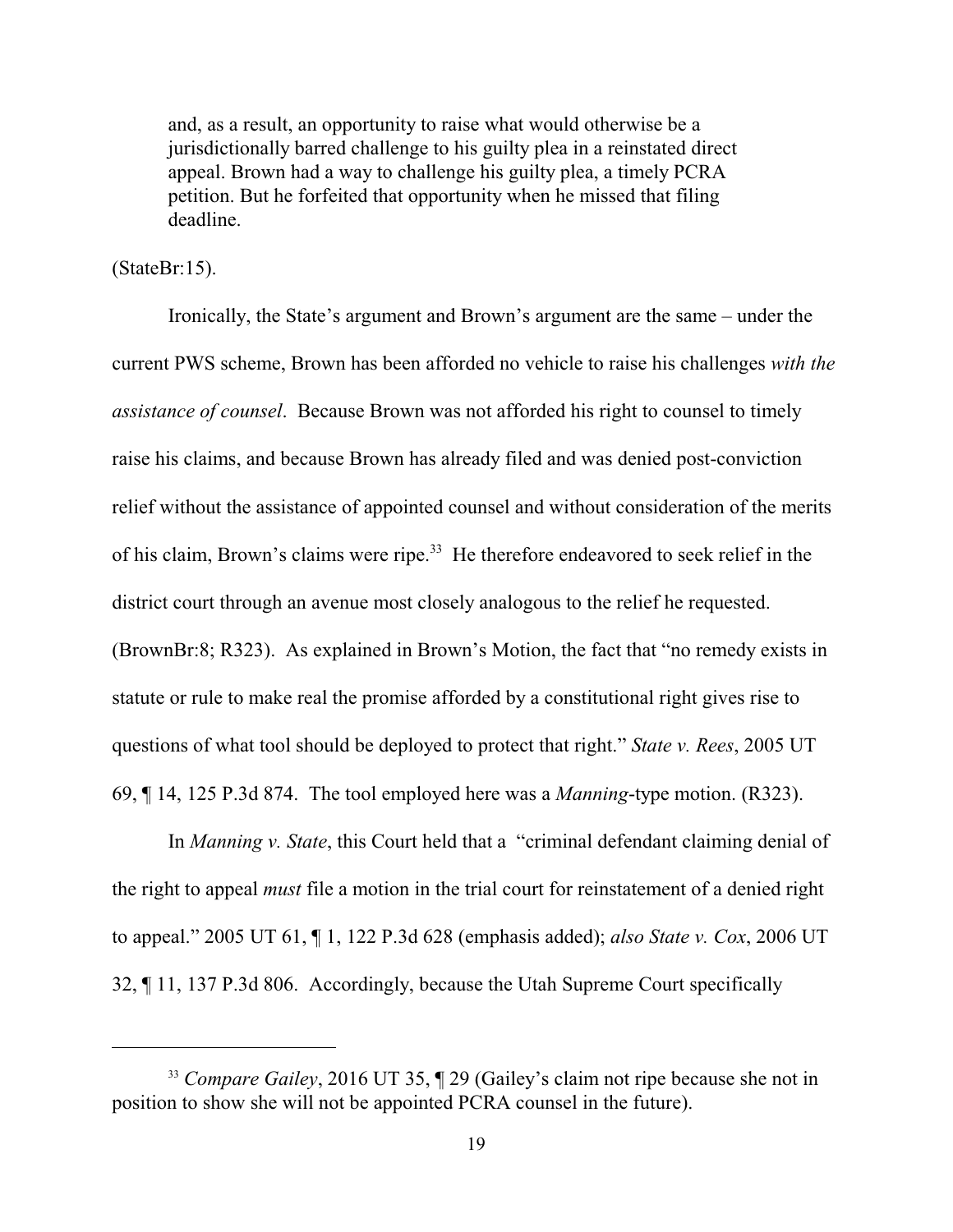directed that motions seeking reinstatement of a defendant's denied right to appeal *must* be filed in the trial court, Brown filed his request under the *Manning* rubric as it was most analogous and consistent with his claim. (R321-322,333-334). Also, because Brown sought relief relating to the need for assistance of counsel, Brown filed his request as a *Manning*-motion in the criminal case where the right to counsel is afforded, rather than as a civil petition for extraordinary relief under Utah Rule of Civil Procedure 65B, where no right to counsel attached.<sup>34</sup>

There was simply no clear-cut vehicle within which Brown's request squarely fell. But, the fact that there was no clear remedy for Brown's request actually serves to make Brown's point, rather than giving this Court reason to deny it.

34 The *Manning* Court explained the predecessor "*Johnson Remedy*":

*Manning*, 2005 UT 61, ¶ 16.

Coram nobis principles were . . . essential to the *Johnson* remedy. Consistent with the United States Supreme Court's coram nobis rulings in "right to appeal" criminal cases, which direct that petitions be filed in the underlying criminal case, . . ., motions for *Johnson* resentencings are filed in the underlying criminal case rather than as separate civil proceedings, as would be required if the remedy were based solely on rule 65B or its successor postconviction procedures. This is an important element of the *Johnson* remedy, partly for judicial economy in reviewing the record, *but mostly because an attorney's assistance is not guaranteed to indigent defendants in postconviction civil proceedings*. By contrast, a *Johnson* motion filed in the underlying criminal case guarantees defendants the right to state-paid counsel in seeking a first appeal . . .This is important because the right to representation is an integral part of the right to appeal *Johnson* sought to protect.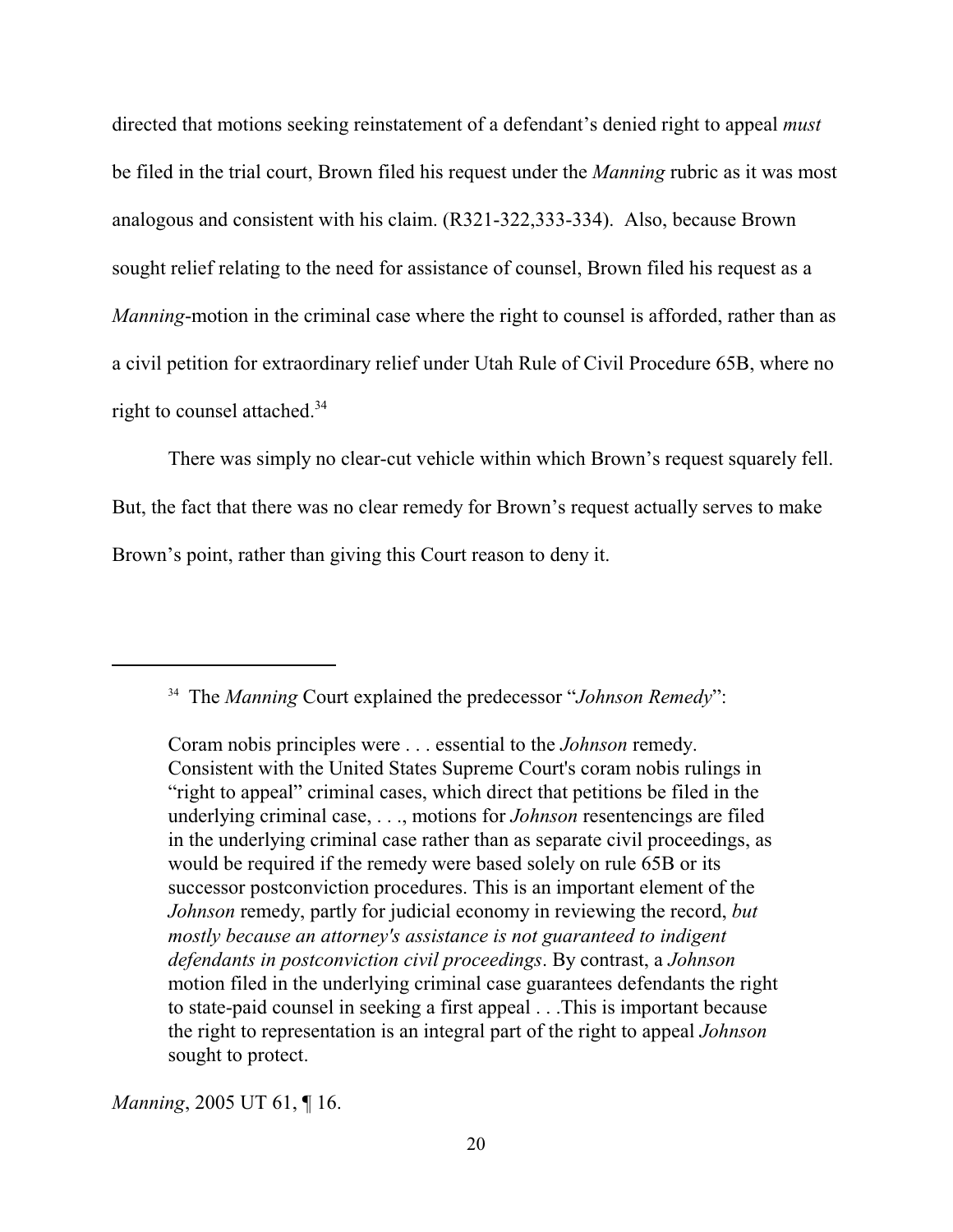### 2. The "Right to Appeal" Extends Beyond Simply Affording A Mechanism To Raise An Issue

In its simplest iteration, Brown demonstrates that Utah's PWS is unconstitutional because criminal defendants who enter pleas but who do not seek to withdraw them prior to sentencing are denied any avenue of "first review" with the right to assistance of counsel attached. Brown's complaint, then, is not one necessarily focused on the PWS's deadline itself, or even the jurisdictional bar to direct appeal imposed by that deadline. (*E.g*., StateBr:25,30 (framing Brown's claim to be that the PWS's "deadline" is what violates Brown's state and federal constitutional rights)). Brown's complaint focuses on the *sanction imposed which absolutely denies him,* and others like him, *an avenue of first review with the aid of appointed counsel*. *See* Utah Code § 77-13-6(2)(c).

So, although the State is correct that this Court has already found the PWS does not, on its face, "foreclose an appeal" but "only narrows the issues that may be raised on appeal" (StateBr:27), it is the denial of the right to the assistance of counsel in raising the barred issues in a "first review" to an appellate court that is the crux of Brown's argument. (BrownBr:25-27,29).<sup>35</sup> It is this denial of counsel which implicates the other constitutional rights Brown has detailed. (BrownBr:29-36). And, it is the assistance of counsel which Brown requests this Court fashion some procedural remedy to afford. (BrownBr:45-46). *Also see*, *Rettig*, 2017 UT 83, ¶¶ 115-17 (Durham, J., concurring).

<sup>&</sup>lt;sup>35</sup> And in fact, the PCRA procedures require a pro se petitioner, without the aid of counsel, to first draft and file a petition to the district court which imposed sentencing, and thereafter, appeal to the appellate court if and when that petition is denied. *E.g*., Utah R. Civ. P. 65C. So a "first review" by an appellate court is even more removed.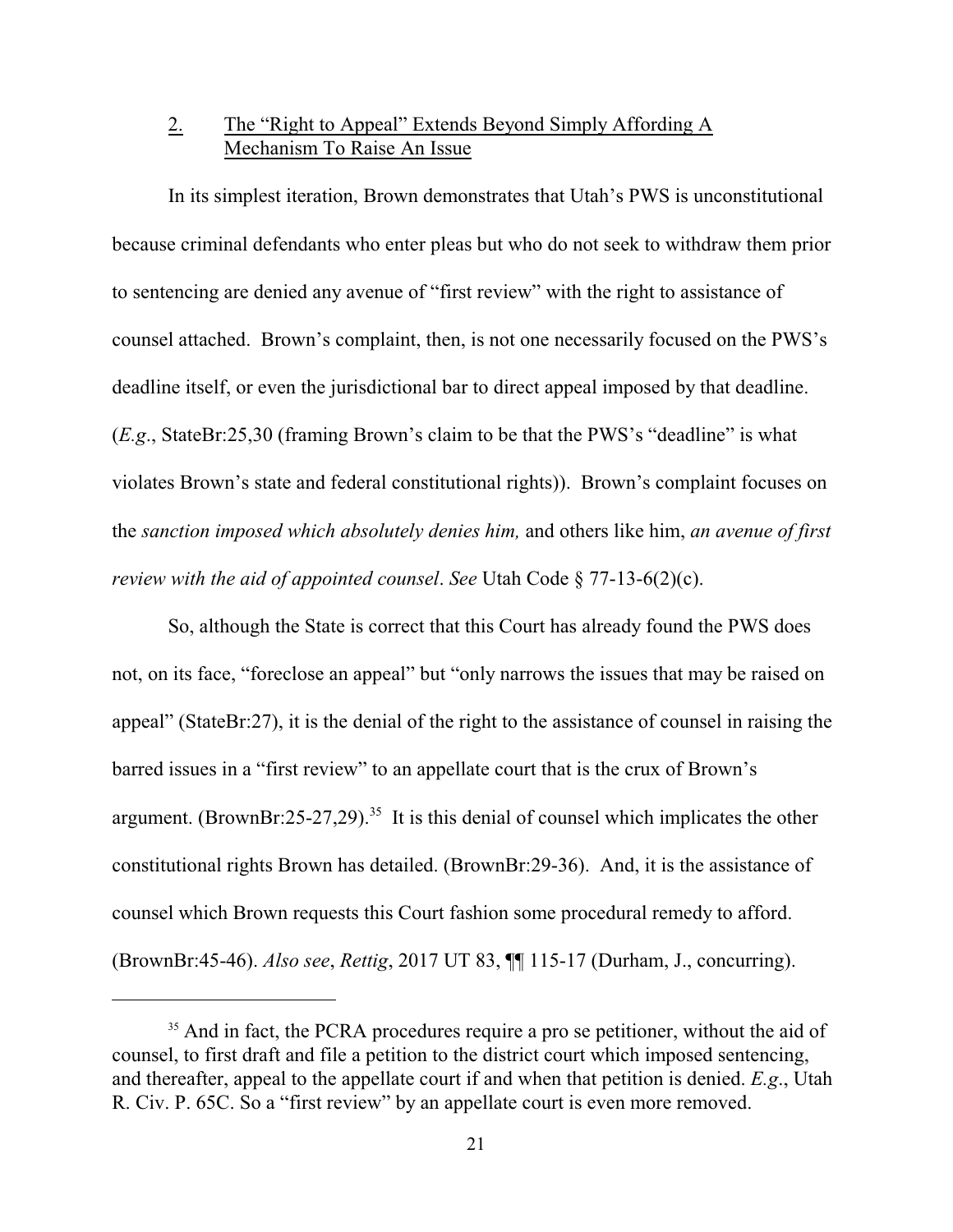### 3. Brown Has Not Ignored Authority And The Court Has Not Rejected All Of Brown Claims

The State claims this Court has already rejected all of Brown's claims, also asserting that Brown has ignored this Court's prior authority. The State is wrong.

a. *State v. Rettig* Did Not Dispose of Brown's Claims

The State claims that this Court, in *Rettig*, already rejected Brown's claims regarding the right to counsel's assistance, and that there is no basis to reconsider that holding because Brown does not challenge it. (StateBr:25-27,30). Specifically, the State claims that *Rettig* squarely addressed and rejected Brown's claim, and *Allgier* reaffirmed. (StateBr:26). This is not so.

In *Rettig*, this Court reiterated that non-compliance with the PWS's time strictures forecloses review of plea challenges even for plain error and ineffective assistance of counsel. *See Rettig*, 2017 UT 83, ¶ 11. The Court also confirmed *Gailey*'s "holding and threshold premise" that the PWS does not, on its face, violate the constitutional right to appeal, reasoning that the PWS "is not an infringement of the state constitutional right to an appeal because it does not foreclose an appeal but only narrows the issues that may be raised on appeal." *Id*. ¶¶ 15, 22 (emphasis added). But that holding speaks to a different problem than the one Brown raises – that the PWS sanction requires a criminal defendant to pursue first review of all plea-phase issues without the appointment and aid of effective assistance of counsel. (BrownBr:6,17-18). This Court's holding in *Rettig*, therefore, does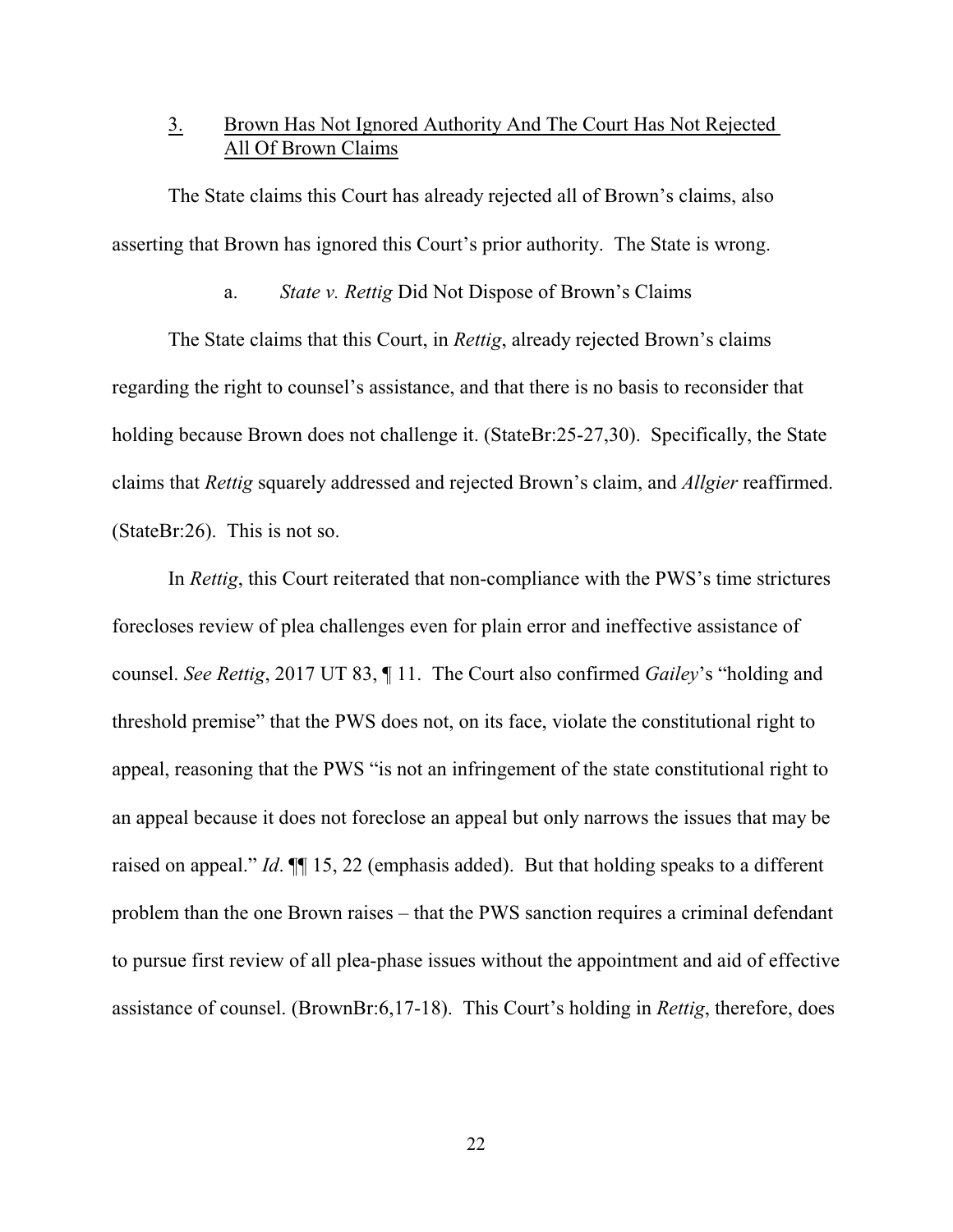not, as the State suggests, address Brown's issue "head on". (State Br:26).<sup>36</sup>

Further, this Court's *Rettig* decision is flawed. The Court's analysis focused *not on the constitutional right to counsel to assist in raising claims for review*, but on *principles of preservation and waiver* to determine what issues may be raised for review and when, finding that "[r]ules requiring preservation of an issue at specific times and by required means have never been thought to impinge on the constitutional right to an appeal. Such rules simply establish the concept of waiver in litigation. And that is uncontroversial." *Rettig*, 2017 UT 83, ¶ 18 (cleaned up). Notably, when talking in terms of preservation, the Court's analysis focused on the "plain error" exception to preservation. *E.g.*, *Rettig*, 2017 UT 83, ¶¶ 46,47,49. After discussing only plain error review, the *Rettig* Court jumps to the conclusion, seemingly out of nowhere, that the PWS is a jurisdictional bar to both plain error *and* IAC review. *Id*. ¶¶ 50-51. This leap highlights the major flaw in *Rettig*'s "preservation/jurisdiction" analysis – the failure to recognize that although ineffective assistance of counsel, like plain error or exceptional circumstances, "is sometimes characterized as an exception to preservation," IAC fundamentally differs from the other preservation exceptions because it "is a stand-alone constitutional claim attacking the performance of a criminal defendant's counsel." *State v.*

<sup>&</sup>lt;sup>36</sup> Although this Court stated it was "now reach [ing] the question left unanswered in *Gaile*y," i.e., whether the Plea Withdrawal Statute could be *applied* in a manner infringing the constitutional right to an appeal and the "core element" of the right to assistance of counsel on appeal, *Rettig*, 2017 UT 83, ¶ 17, this Court engaged in no reasoned analysis discussing why the failure to afford counsel to aid defendants in raising such issues in a first review did not violate the right to effective assistance of counsel.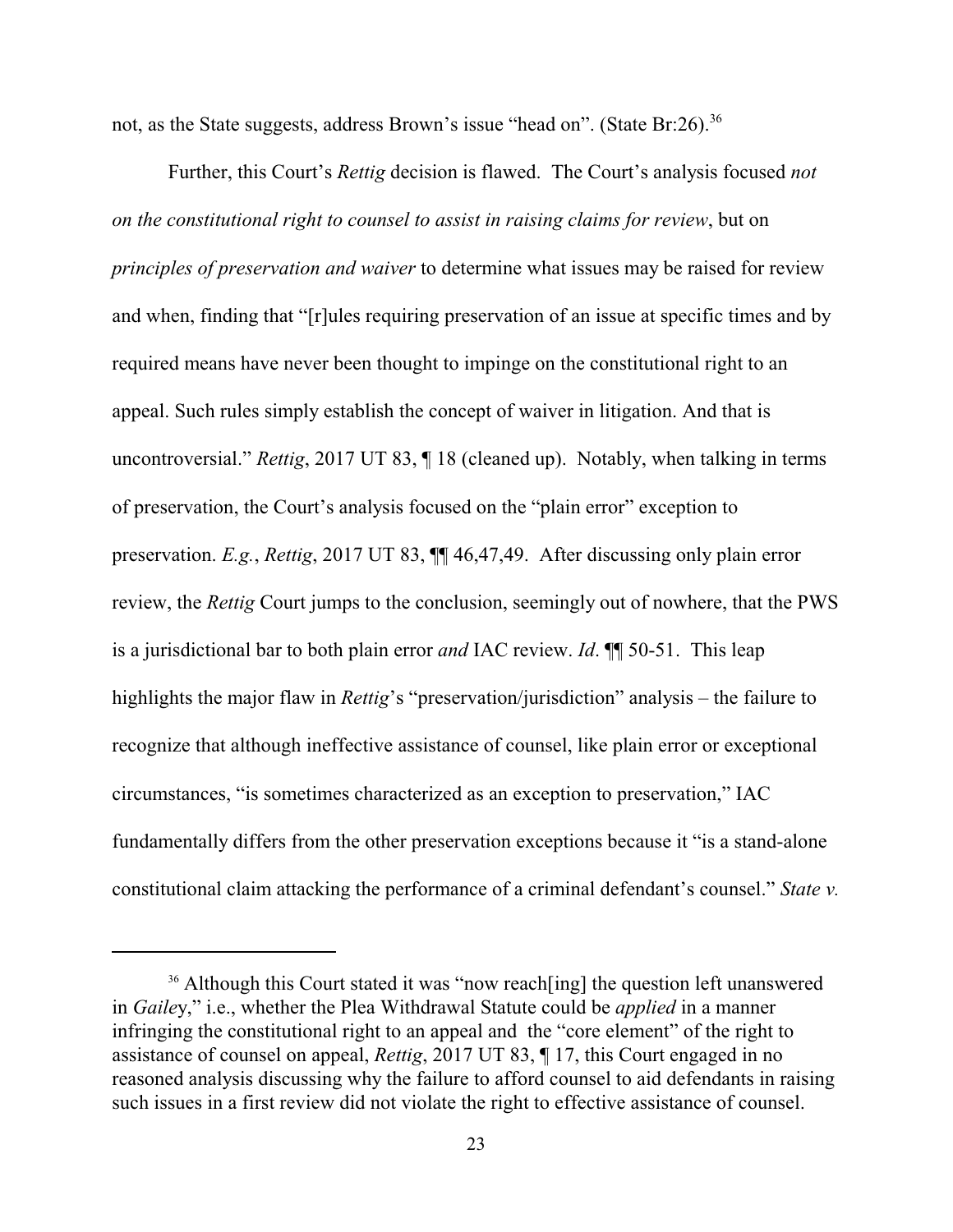Johnson, 2017 UT 76, **[22, 416 P.3d 443.**<sup>37</sup>

This is all to say that IAC is different. *E.g., Rettig*, 2017 UT 83, ¶ 111 (Durham, J., concurring). An IAC claim is a question of a constitutional magnitude, and the courts recognize that counsel cannot be expected to assert one's own ineffectiveness during the time of representation. *E.g., Rudolph v. Galetka*, 2002 UT 7, ¶ 7, 43 P.3d 467. And unique to Utah, Rule 23B of the Utah Rules of Appellate Procedure provides an avenue for IAC claims to be raised on appeal where the right to counsel still attaches – IAC claims that might include trial counsel's failure to preserve, investigate, or other deficient performance in the plea bargaining phase of criminal proceedings.<sup>38</sup> The dual role of an IAC claim as both a preservation exception and a standalone constitutional claim is the direct product of Utah's unique 23B procedure, and one the *Rettig* Court failed to recognize before concluding that any IAC claims involving a challenge to the plea were not "preserved" if not timely raised before sentencing, and therefore barred from direct

<sup>37</sup> Of note, even the State agrees that this was a flaw in *Rettig's* reasoning, and points out that although *U.S. v. Weathers* (a case cited by the Rettig majority) does hold that plain error can be waived under federal rule 12, that same case acknowledges that IAC claims were still reviewable. (StateBr:46 (*citing U.S. v. Weathers*, 186 F.3d 948, 958 (D.C. Cir. 1999)). The State also cites *State v. Ferry*, 2007 UT App 128, where our Court of Appeals reviewed an IAC claim for failure to file a suppression motion, even though Utah's Rule 12(f) would deem it "waived." (StateBr:46).

<sup>38</sup> *Also see, State v. Allgier*, 2017 UT 84, ¶ 13 n.1, 416 P.3d 546 (noting that Allgier argues that he received ineffective assistance of counsel at the plea hearing, and that he filed a motion to remand his case for findings necessary to determine his ineffective assistance of counsel claim under Rule 23B of the Utah Rules of Appellate Procedure; but because Court dismisses the appeal for lack of jurisdiction, Court does not address claim of ineffective assistance and dismisses his 23B motion).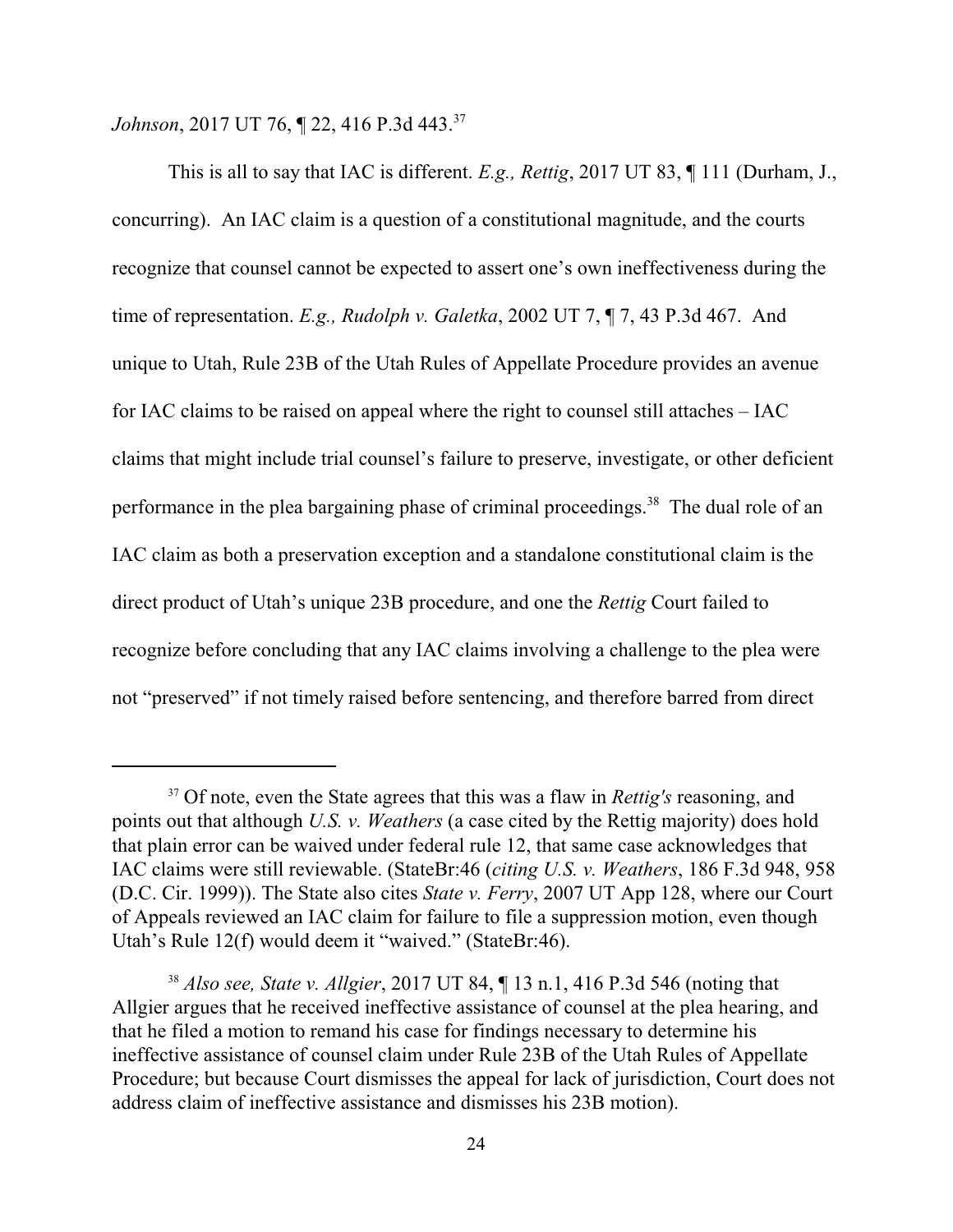appeal. *E.g*., *Rettig*, 2017 UT 83, ¶ 115-16 (Durham, J., concurring).<sup>39</sup>

The State's attempt to distinguish the guidance of the United States Supreme Court in *Martinez v. Ryan* and *Halbert v. Michigan* is likewise unavailing. (StateBr:28-30). The State simply does not counter the seemingly clear proposition that pro-se defendants are not adept at self-representation, especially in post-trial proceedings, which like a trial, require careful advocacy to ensure that rights are not forgone and that substantial legal and factual arguments are not inadvertently passed over. Appeals by defendants convicted by their pleas may involve a variety of complicated issues that are "no less complex than other appeals." *Halbert v. Michigan*, 545 U.S. 605, 621 (2005). A criminal appellant must face an adversary proceeding governed by intricate rules and procedures, where "an unrepresented appellant is unable to protect the vital interests at stake." *E.g*.,

<sup>&</sup>lt;sup>39</sup> A "preservation exception" based on IAC does not exist in the civil arena, where IAC is not recognized. And no such recognized avenue exists in the federal system either where IAC claims generally cannot be raised on appeal. Indeed, in the federal appeal system for a criminal case, plain error is reviewed under a heightened and onerous standard different than that applied in Utah State Courts, and IAC claims are presumably left to collateral proceedings. *E.g.,United States v. Galloway*, 56 F.3d 1239, 1240 (10th Cir. 1995) (en banc) (IAC claims should be brought in collateral proceedings, not on direct appeal; such claims brought on direct appeal are presumptively dismissible and virtually all will be dismissed); *United States v. Anthony*, 942 F.3d 955, 972 (10th Cir. 2019) (setting forth four-part plain error standard).

Also of note and relevant here, in the federal system, counsel may be appointed and paid under the Criminal Justice Act to aid indigent petitioners in collateral proceedings. In fact, in both capital and noncapital cases, the court *must appoint* counsel for an indigent movant when an evidentiary hearing is required or when necessary for the movant's effective utilization of discovery. In other circumstances, the court has discretion in deciding whether to appoint counsel. *E.g., United States v. Leopard*, 170 F.3d 1013, 1014 (10th Cir. 1999) (per curiam); Thirty-Sixth Annual Review of Criminal Procedure, *28 U.S.C. § 2255 Relief for Federal Prisoners*, 36 Geo. L.J. Ann. Rev. Crim. Proc. 921, 934 (2007).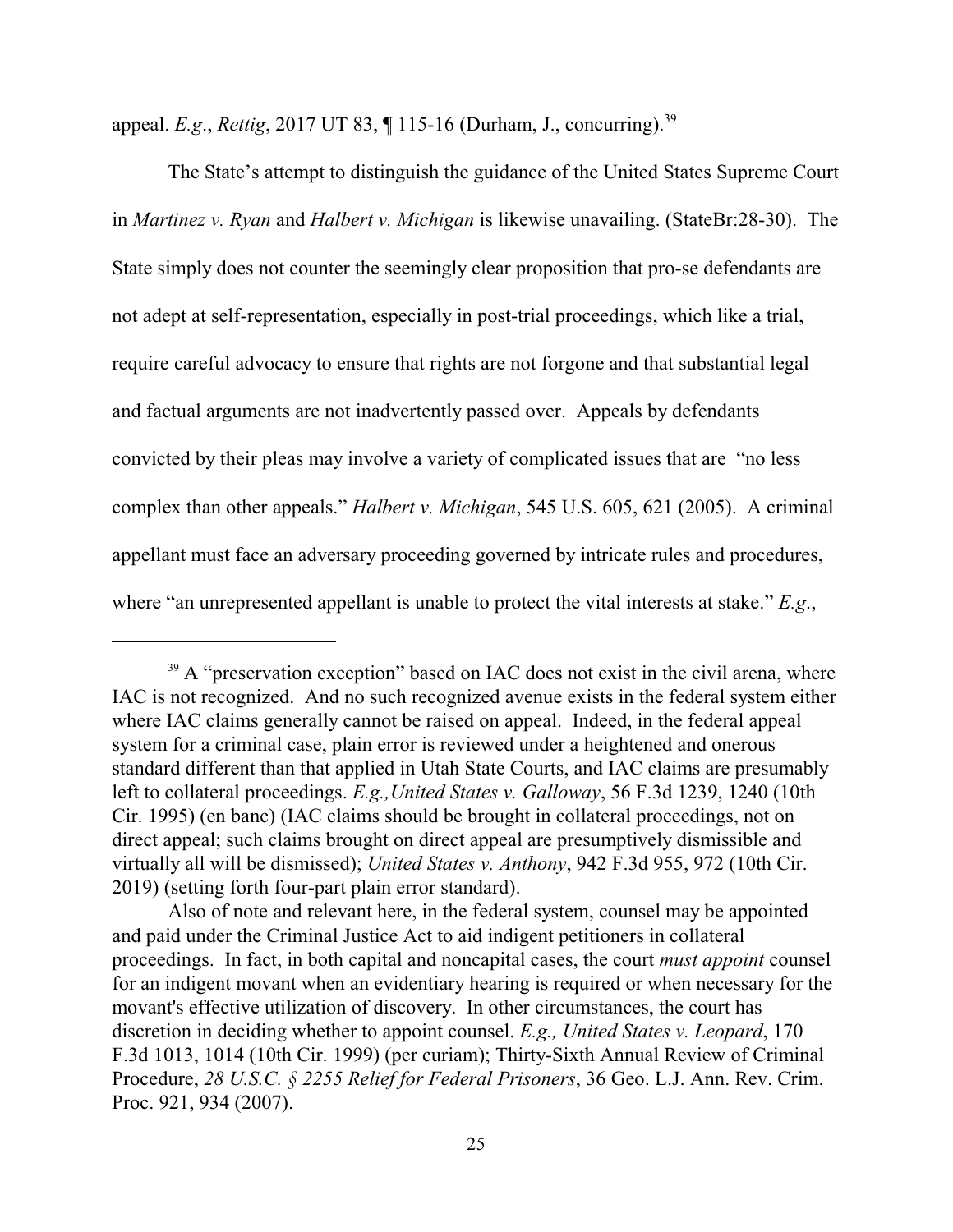*Penson v. Ohio*, 488 U.S. 75, 85 (1988); *Evitts v. Lucey*, 469 U.S. 387, 396 (1985). The same can be said for post-conviction collateral proceedings. And surely, "[w]hile confined to prison, the prisoner is in no position to develop the evidentiary basis for a claim of ineffective assistance, which often turns on evidence outside the trial record." *Martinez v. Ryan*, 566 U.S. 1, 12 (2012). Indeed, Utah's PCRA is a minefield of procedural bars, rules, and standards that are even more onerous than appeal, and most *attorneys* are not well-equipped to navigate it, let alone a pro se defendant.

Thus, when a criminal defendant *is required* to raise claims for the first time in post-conviction proceedings rather than on direct appeal – as this Court has concluded is required pursuant to the PWS's directives when challenges to a plea are not made prior to sentencing – *Halbert v. Michigan* speaks to this scenario. *Halbert* guides that no matter the formal categorization of the review, when "the appellate court's ruling on a plea-convicted defendant's claims provides the first, and likely the only, direct review the defendant's conviction and sentence will receive," and when the court sits as an "errorcorrection" body, assistance of counsel is required and the absence of counsel violates the defendant's Fourteenth Amendment rights. *See Halbert*, 545 U.S. at 607, 617, 619-20.

b. *State v Merrill* Did Not Dispose of Brown's Claims

The State likewise contends that in *State v. Merrill*, 2005 UT 34, ¶¶ 21-47, 114 P.3d 585, this Court also rejected all of Brown's claims. (StateBr:30-32). Again, the State is wrong.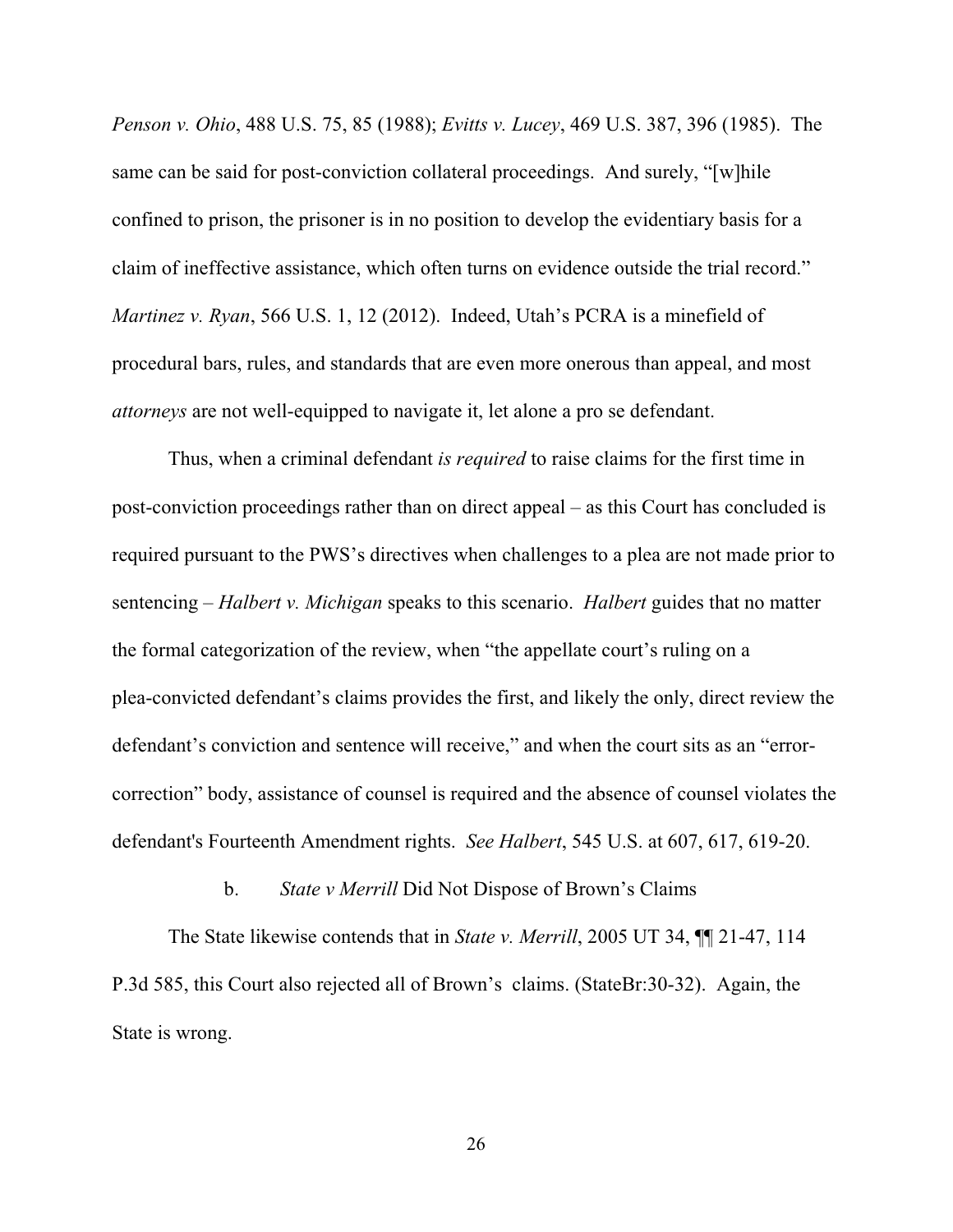Although Brown and the defendant in *Merrill* both raise challenges under the same constitutional provisions, the specific claims are different. Further, the 1999 version of the PWS at issue in *Merrill* required a motion to withdraw a plea for good cause and within 30 days after entry of judgment, thus running in tandem with the right to file a notice of appeal and at a time where the right to counsel still attached. *See Merrill*, 2005 UT 34, ¶¶ 13,46. The differing versions of the PWS at issue, and therefore, the differences in the attachment of the right to counsel, is one overarching distinguishing feature between Brown's claims and Merrill's.

Beyond this, Brown's claims and Merrill's are just different. For example, *Merrill* attacked the constitutionality of the thirty-day limitation insisting "*that the imposition of this, or any, finite period to bring a motion to withdraw a guilty plea* violates five constitutional guarantees," *Id.*  $\P$  21.<sup>40</sup> The Court described the brief as painting "his claims of unconstitutionality with a broad brush and little pigment" leaving an "absence of a visible analytical landscape . . . with little to view and assess." *Id.* ¶¶ 21-22.

With regard to *Merrill*'s "open courts" challenge, *Merrill* contended that the right to petition to withdraw a guilty plea is the equivalent of a habeas corpus petition, and argued that the legislature has no more authority to limit the time to file a motion seeking

<sup>&</sup>lt;sup>40</sup> Listing: (1) the open courts provision of article I, section 11 of the Utah Constitution; (2) the separation of powers provision of article V, section 1 of the Utah Constitution; (3) the promise of due process contained in the Fourteenth Amendment to the United States Constitution; (4) the Equal Protection Clause of the Fourteenth Amendment to the United States Constitution; and (5) the uniform application of laws provision found in article I, section 24 of the Utah Constitution.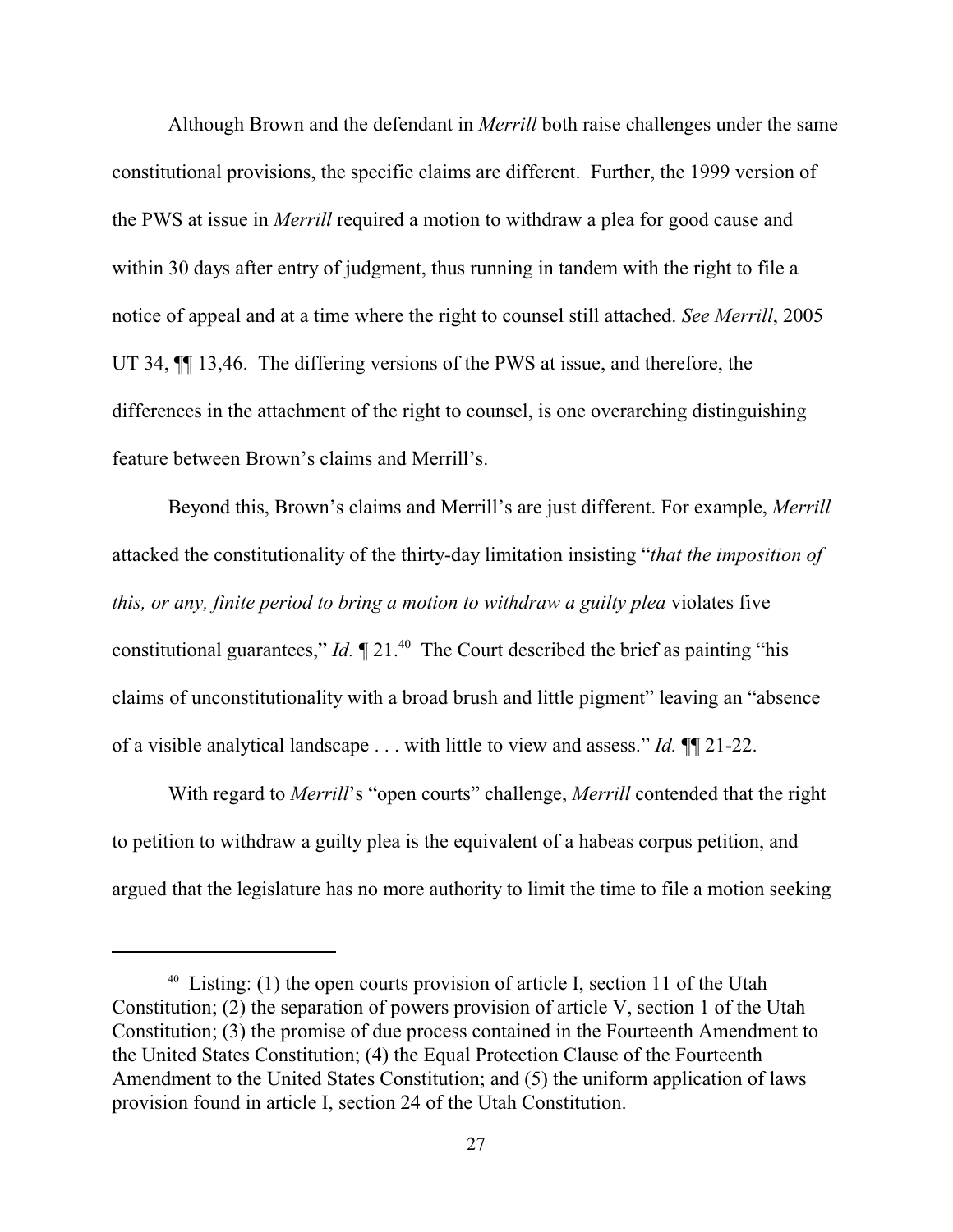to withdraw a guilty plea than to impose filing deadlines on habeas corpus petitions. *Id.* ¶¶ 21-22. Thus, the Court's rejection of *Merrill*'s argument is not a rejection of Brown's "open courts" challenge, which is based on the Open Courts Clause guarantee "that every person, for an injury done to him in his person, property or reputation, shall have remedy by due course of law," the assurance that "citizens of Utah have a right to a remedy", and the clause's guard against laws that unreasonably "diminish or eliminate a previously existing right to recover for an injury." (BrownBr:35). The right diminished here is the right to seek review by an appellate court with the right to assistance of counsel.

Merrill's "separation of powers" claim had "much in common with his open courts claim" as he again attempted to align a petition for habeas corpus with a motion to withdraw a guilty plea, arguing that the legislature had no authority to limit the time to file a motion seeking to withdraw a guilty plea. *Merrill*, 2005 UT 34, ¶ 27. Brown's separation of powers argument is not the same, as set forth in Point III.B, below, and does not seek to align a petition for habeas corpus with a motion to withdraw a guilty plea.

Merrill's "due process" claims are more relevant in this current appeal, but still not dispositive of Brown's claim. Merrill contended that he did not enter a voluntary and knowing plea because he was suffering from religious delusions brought about by his medicine, Zoloft. *Id.* ¶ 6. Merrill argued that a jurisdictional bar on untimely motions to withdraw guilty pleas denies him and similarly situated defendants "a means by which they can reappear before the [district] court and have these due process rights enforced." *Id.* 129. This Court noted that an unknowing or involuntary guilty plea is likely to

28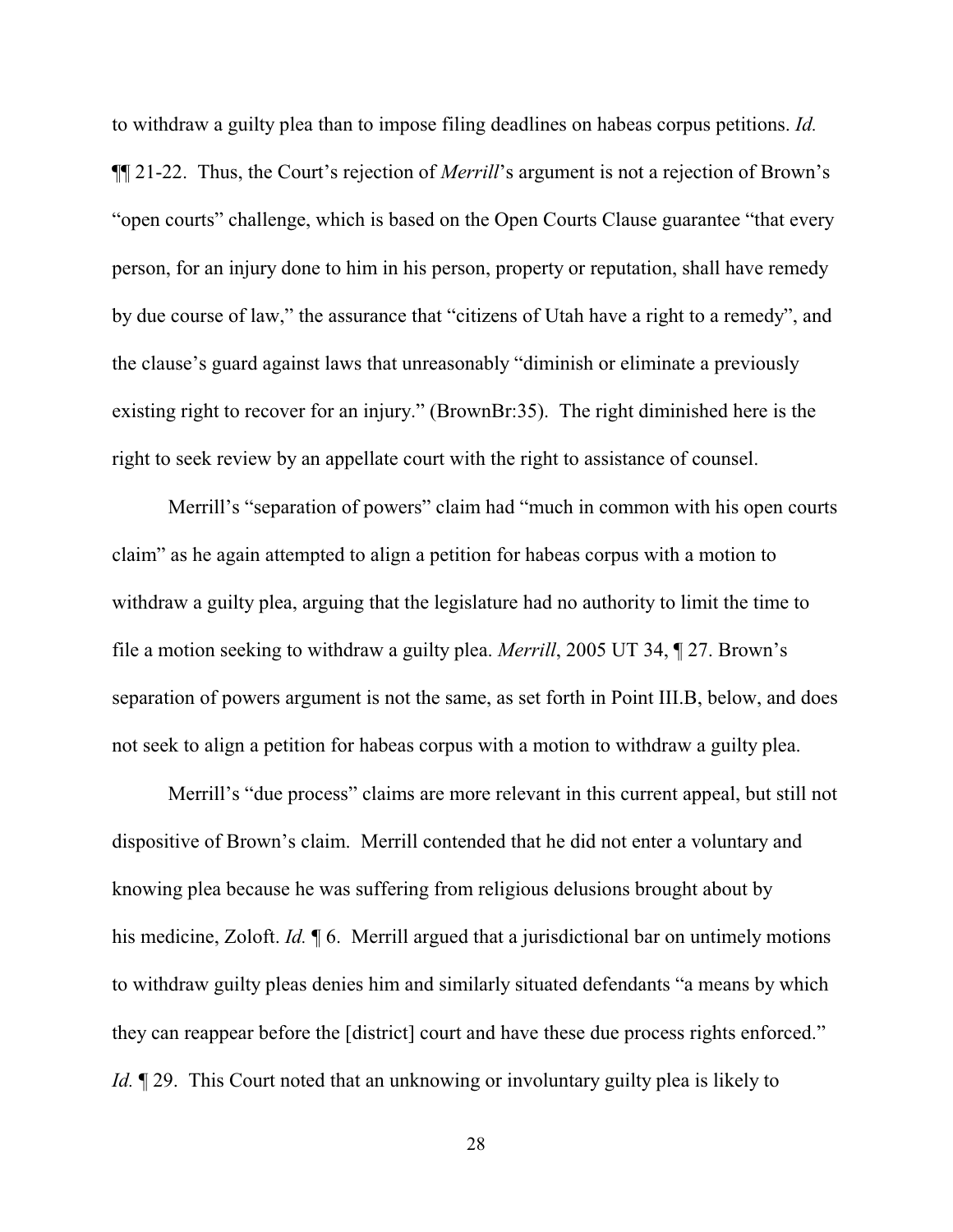constitute a denial of due process, and "an absolute prohibition against providing a forum to a defendant in which he may assert defects in his guilty plea would certainly violate constitutional due process guarantees." *Id.* However, the Court found that the PWS did not create an absolute bar and thus the statutory scheme satisfies the demands of due process. *Id.* ¶ 30. Again, Brown's due process claims are not the same, and are not based upon the jurisdictional bar itself, but the requirement that the claims be brought without effective assistance of counsel. In *Merrill*, this problem was not at issue because the 30 day window to withdraw the plea ran at the same time as the 30-day time to file a notice of appeal, and the right to counsel still attached.

Finally, Merrill raised claims under the Equal Protection Clause of the United States Constitution and the uniform operation of laws provision of the Utah Constitution, which the Court recognized as being substantially parallel. *Id.* 1 31. According to Merrill, the PWS unconstitutionally discriminated against a class of defendants who delay their attempts to withdraw guilty pleas after the statutory thirty-day deadline has passed, imposing disparate treatment in two ways: (1) those who meet the deadline "can obtain immediate relief," while those who do not meet the deadline must remain incarcerated while they "exhaust appellate remedies" before seeking post-conviction relief through the PCRA; and (2) defendants seeking post-conviction relief are not guaranteed the benefit of appointed counsel because the PCRA permits courts to appoint counsel on a pro bono

29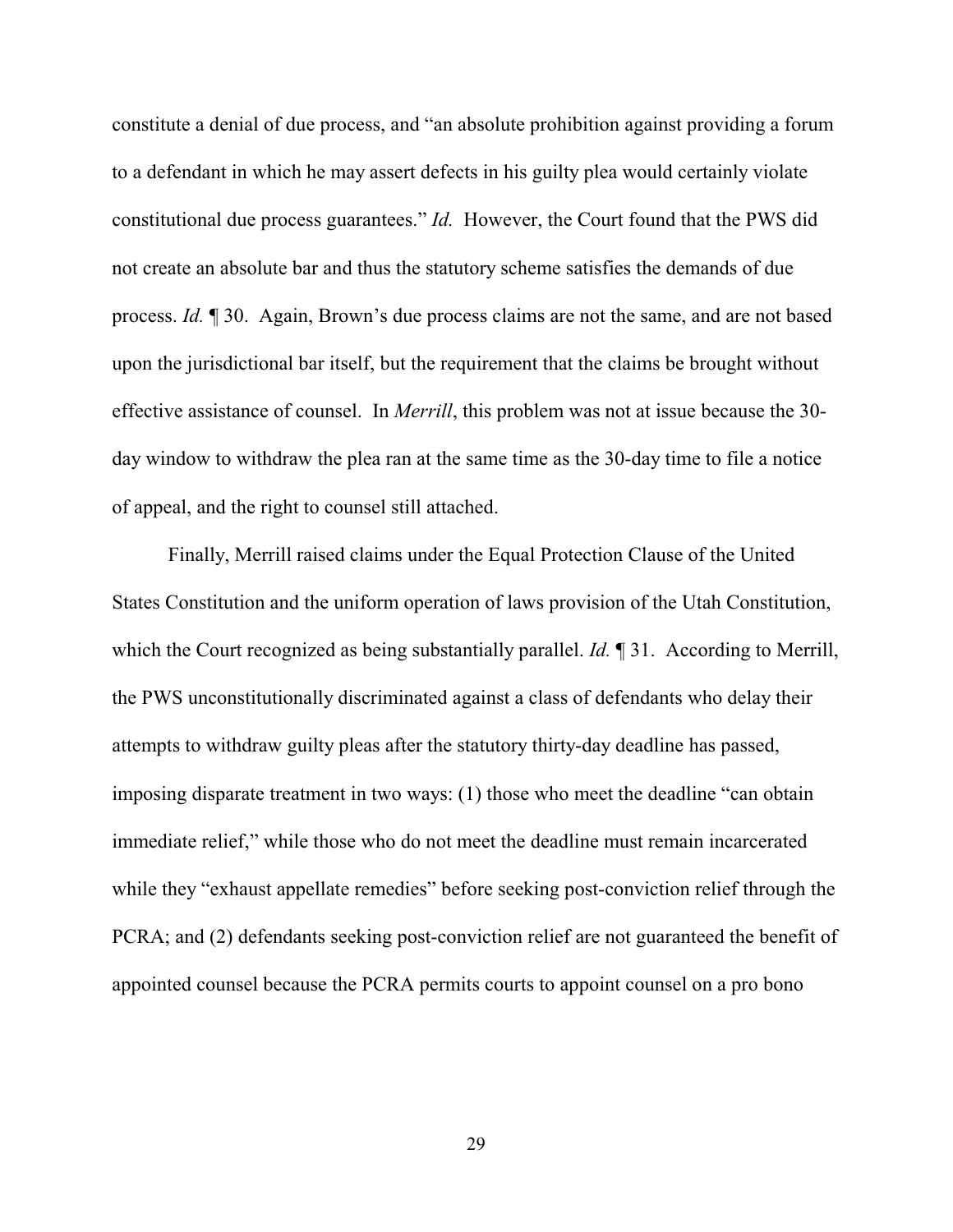basis but does not require it. *Id.* ¶ 32. Merrill's second contention is most similar to Brown's. <sup>41</sup>

The Court found that the PWS treated alike every defendant who entered a guilty plea. The PWS extends to each of these defendants the opportunity to obtain relief from the consequences of his plea by filing a motion within thirty days of entry of a final judgment, and thus, it "applies equally" to all defendants who plead guilty, including those whose guilty pleas were unlawfully obtained or who, for some other reason, may be entitled to withdraw their pleas. *Id.* ¶ 39. Accordingly, in Merrill's case, the Court found "where a defendant chooses to subject himself to the requirements of the PCRA by failing to file a motion to withdraw within thirty days, the consequences of that choice, to the extent it results in consigning a defendant to a class, is not unconstitutionally arbitrary or unreasonable." *Id.* ¶ 41. One distinguishing factor in this day, as shown above, is that defendants don't necessarily willingly "choose" to subject themselves to the requirements

<sup>&</sup>lt;sup>41</sup> Brown argues that the PWS has created two classes of similarly situated convicted criminal defendants: 1) those defendants convicted upon guilty plea who did not move to withdraw their guilty plea prior to sentencing; and 2) all other convicted criminal defendants, whether convicted by plea or by trial. The PWS then imposes disparate treatment upon the class made up of those defendants who enter a plea (in district court) but do not attempt to withdraw it prior to sentencing, regardless of the reason for failure to withdraw, who are denied a "first review" of their challenges with the commensurate right to effective assistance of counsel, whereas all other criminal defendants convicted of a crime (whether by plea or by trial) are afforded their full rights to appeal any issue with the guaranteed right to effective assistance of state paid counsel. (BrownBr:34). And now with the Court's most recent decisions in *Flora* and *Badikyan*, a criminal defendant who actually did attempt to withdraw his plea, but did not raise all potential claims of error during the plea bargaining phase of proceedings, is also denied the right to raise additional challenges with the effective assistance of counsel.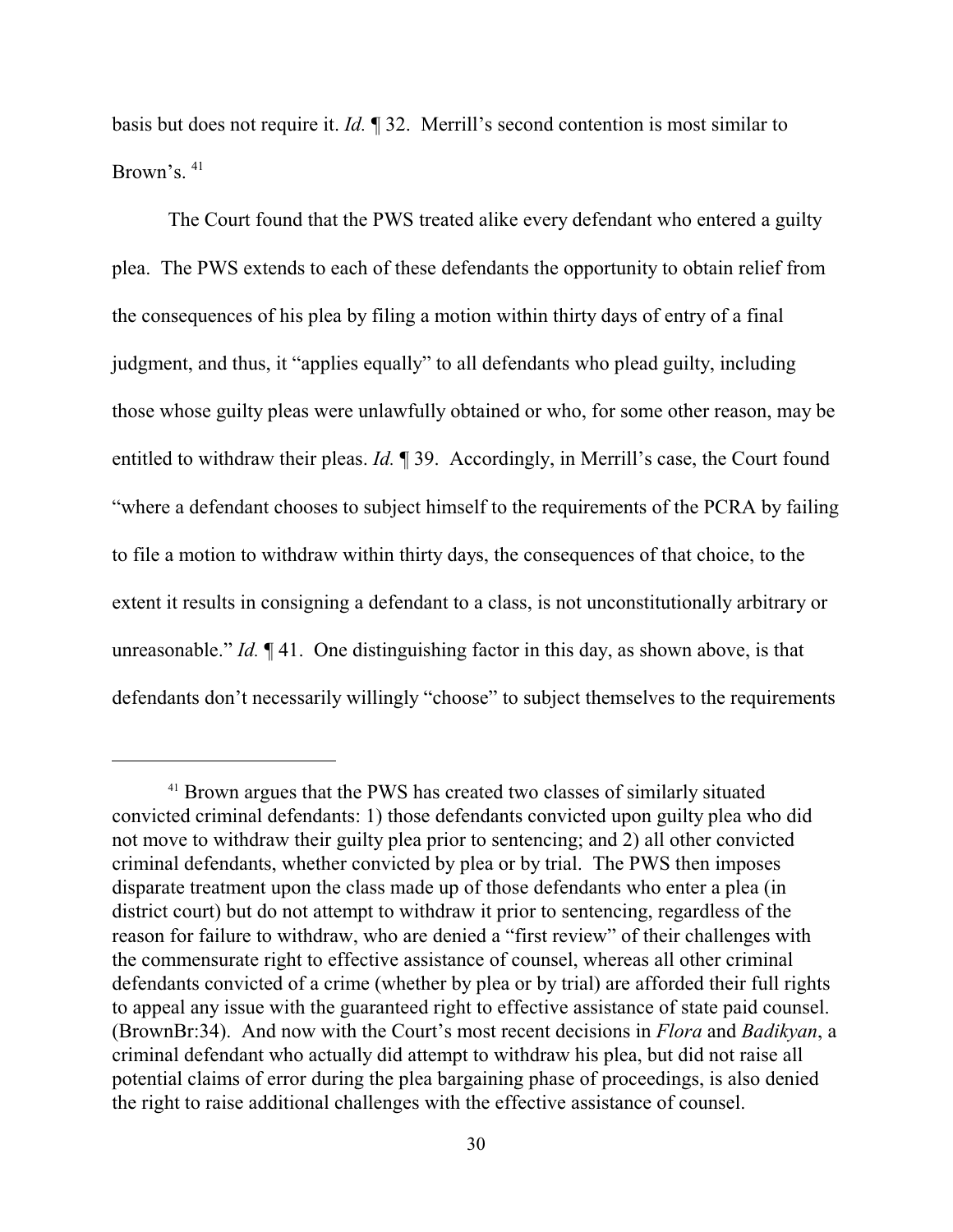of the PCRA, because today's statute, unlike in *Merrill*'s, requires withdrawal for only limited reasons and prior to sentencing, a time period where a defendant often does not know of the grounds available, or potentially, the grounds have not yet arisen (such as in the case of a prosecutorial breach of the plea bargain). But also importantly, in addressing Merrill's contention as to the absence of counsel on PCRA relief, the Court rejected the claim because, in part, Merrill made no demonstration that PCRA petitioners like himself, who seek to withdraw guilty pleas, are ever required to pursue their claims unaided by counsel, and thus, could not conclude that defendants who seek postconviction relief are denied operational uniformity of the laws in this matter. *Id.* ¶ 47. Unlike *Merrill*, and in context of the current statutory scheme, it is seemingly without dispute that PCRA petitioners who seek to withdraw guilty pleas are required to pursue their claims unaided by counsel. Brown clearly wasn't told of the time limits in order to file for PCRA relief, or the fact that he would not have the right to counsel's assistance. And indeed, here, Brown went unaided by counsel to bring any PCRA claims until the limitations period had run. Thus, the current PWS scheme, contrary to the scheme at issue in Merrill, does impart hardship on defendants.

### **B. The PWS Also Violates Utah's Separation Of Powers Provision As Subsection (2)(B) Is An Unconstitutional Assumption Of The Court's Exclusive Power To Adopt Procedural Rules**

1. The State's Argument That Subsection (2)(B) Is Jurisdictional Is Unavailing As The State Oversimplifies The Amorphous Concept Of Jurisdiction

The State argues that the procedural/substantive distinction is irrelevant in this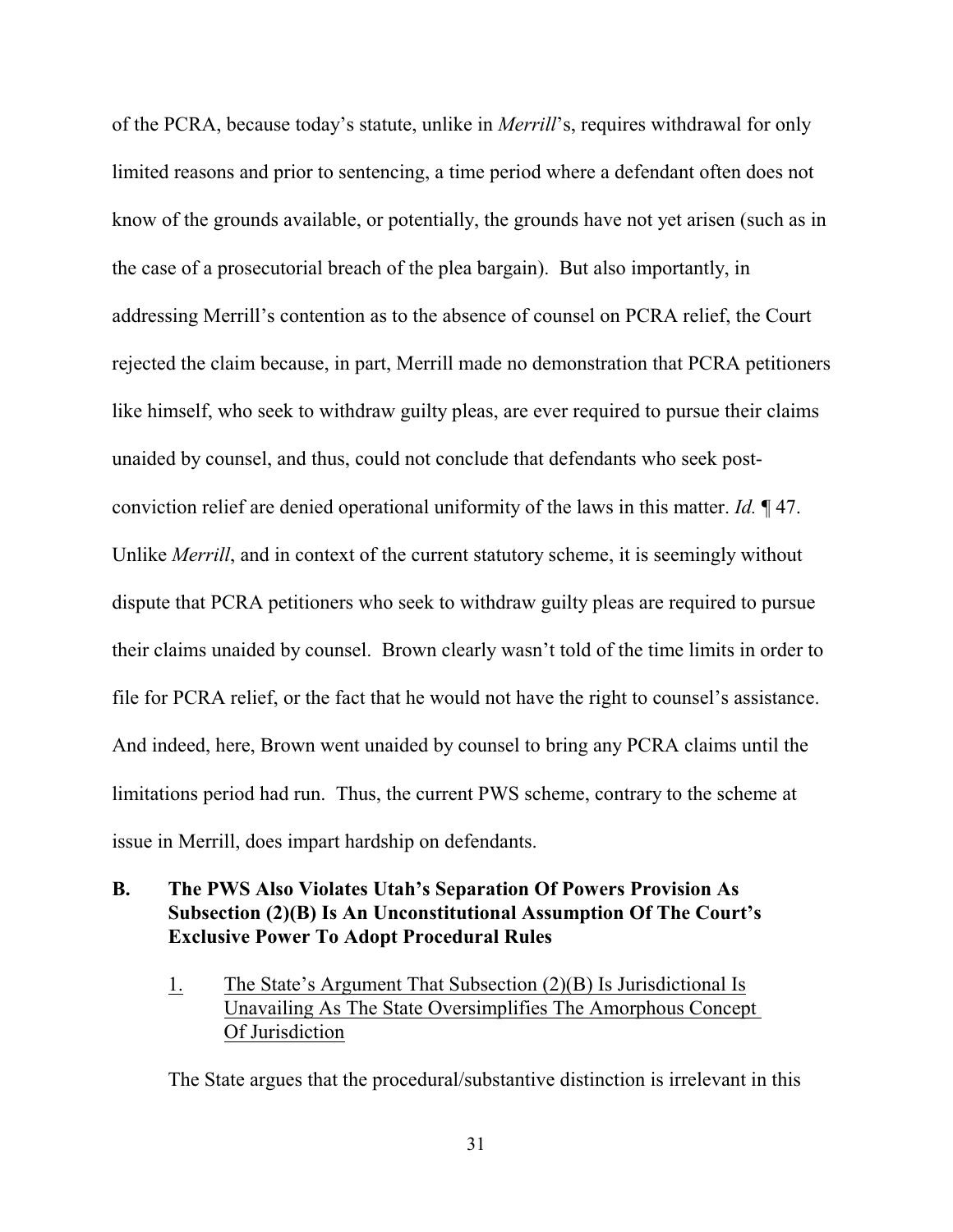case because subsection 2(b) of the PWS is jurisdictional. (StateBr:35). While it is true that this Court has long described the PWS as jurisdictional, (StateBr:38 (citing cases)), this Court should nevertheless find that subsection 2(b) is a procedural aspect of the jurisdictional scheme that is properly within this Court's purview and not the legislature's.

As pointed out in *Rettig*, the "jurisdictional" label is a problematic one, as it is often used to mean different things in different contexts. *See Rettig*, 2017 UT 83, ¶ 36. "Jurisdictional' is sometimes used to describe a court's authority to review a given subject matter. *Id*. And this is the type which is unquestionably the sole purview of the legislature. *Id*. ¶ 37. However, this Court also uses the term "jurisdictional bar" to describe what is, in essence, a strict rule of preservation and waiver, as this Court has interpreted the PWS to be. *See, e.g., id*. ¶ 34. And this Court has long acted under the understanding that this latter type of "jurisdiction" – that is, a strict rule of preservation and waiver—is still subject to this Court's procedural control. *See id.* ¶ 35 ("[T]his kind of "jurisdictional bar" [in the P.W.S.] is a proper subject for our rules of procedure."); *id*. ¶ 36 n.6 ("[O]ur power to amend a rule does not mean that it is not jurisdictional").

### *Rule of Appellate Procedure as Analogy*

The State points to the time limit for filing a notice of appeal, and the history of that rule, as a useful example (StateBr:48-49), and Brown agrees that it is, just not for the purpose the State intends.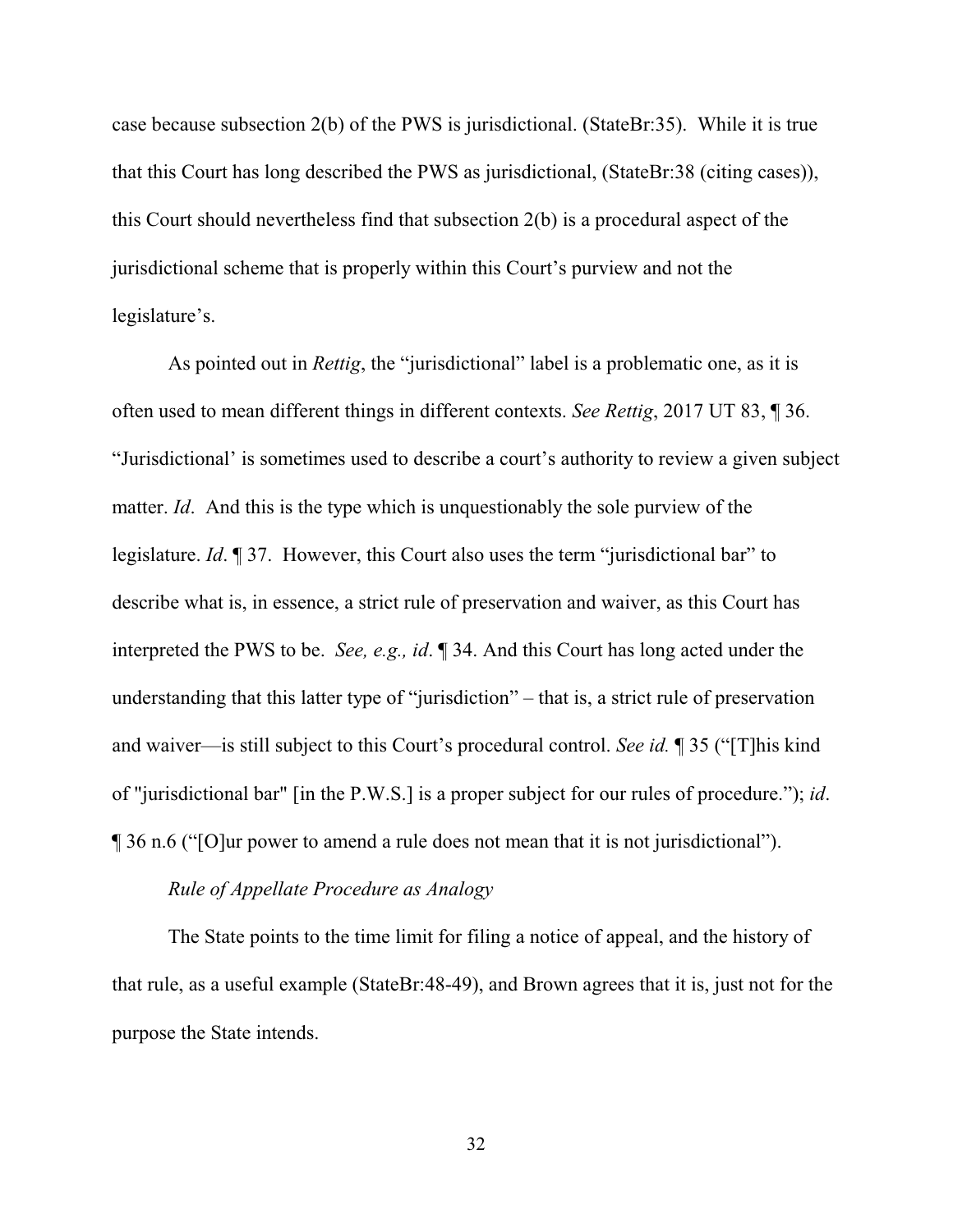As the State explained, this Court's Rules Committee "imported" the statutory 30 day window for filing a Notice of Appeal into the rules of appellate procedure when they were adopted following the 1984 constitutional amendment. (StateBr:48). This time window for filing the notice of appeal is considered (and was at the time) "jurisdictional." *See, e.g., Nelson v. Stoker*, 669 P.2d 390, 392 (Utah 1983); *Yost v. State*, 640 P.2d 1044, 1047-48 (Utah 1981).

The State also points to historical Rule 22(b)'s language prohibiting the Court from enlarging the time for filing a notice of appeal "except as provided by law" to argue that "those involved in the process . . . recognized that jurisdictional deadlines were the legislature's domain." (StateBr:49). A closer look at Rule 22 and its subsequent amendments makes clear, however, that "those involved in the process," namely, this Court's Rules Committee, did assert this Court's authority to enlarge the time for filing a notice of appeal. Rule 22 now reads that a court cannot enlarge the time frames that are jurisdictional under the *rules*. *See* Utah R. App. P. 22(b)(2) (current) ("This rule does not authorize the court to extend the jurisdictional deadlines specified by any of the *rules* listed in Rule 2", cross-referencing rules 4(a), 4(b), and 4(e), *et al.*) (emphasis added). Notably absent is a reference to the *statutory law*. Implicitly, the current language recognizes that the notice of appeal deadline is a matter of this Court's rules, which an individual court cannot disregard in a certain pending case before it, but that this Court could amend through the rules themselves.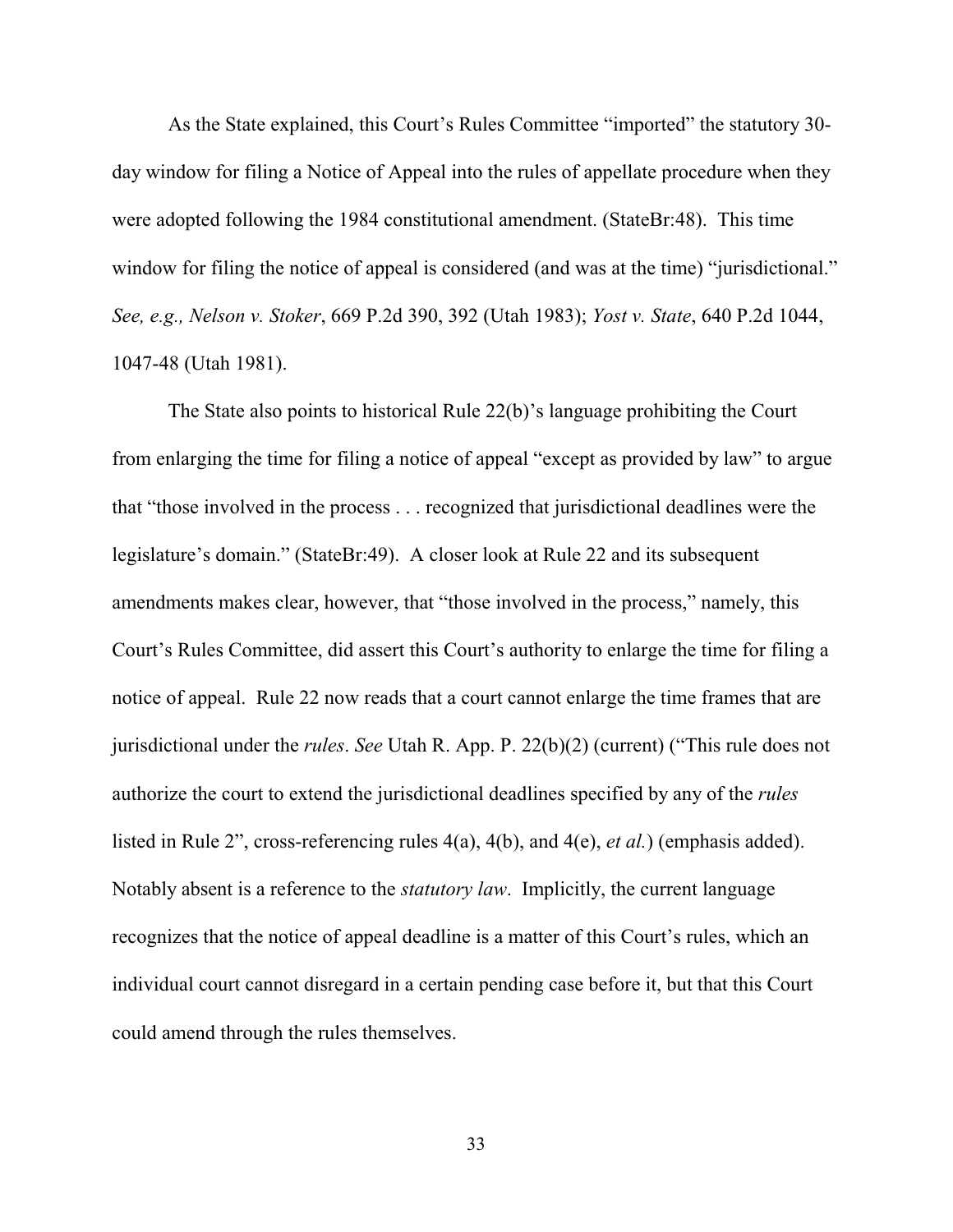Additionally, even looking back to 1985, other parts of the then-newly-adopted rules indicate that this Court did claim its authority to modify or enlarge the 30-day appeal filing deadline. In the Advisory Committee Note to Rule 4, the Committee explained that it was revising a previous rule of procedure specifying a "one month" time limit for certain notices of appeal to a less confusing "30-day" limit, and says "it is intended that the 30-day time limit . . . shall be applicable in all cases, *notwithstanding a statute or other rule to the contrary*." Utah R. App. P. 4 (1985), adv. com. note.

Moreover, some of Rule 4's provisions *do* modify and effectively enlarge the time for filing a notice of appeal. *E.g*., Utah R. App. P. 4(b)(extending deadline when certain substantive motions are filed); *Id*. 4(e) (allowing the Court to grant extensions of time based either on motions for extension filed before or after the 30-day window); *Id*. 4(f) (allowing the Court to reinstate time period for filing a notice of appeal when defendant can show he was "deprived" of that right). Many of these rules extending the 30-day deadline have been modified well after the Rules were originally "imported" from statute. $42$ 

Rule 4(f) bears special mention, as it was an adoption of the procedural mechanism created by this Court in *Manning*, in 2005. *See* Utah R. App. P. 4, advisory committee note. To wit, this Court endorsed Kansas' procedure which "provides for narrow exceptions to the thirty-day jurisdictional rule." *Manning*, 2005 UT 61, ¶ 29. Under

<sup>42</sup> *See* UTAH COURT RULES-APPROVED, http://www.utcourts.gov/utc/rulesapproved/category/urap004/ (last visited May 6, 2020) (listing four changes to Rule 4 of the Utah Rules of Appellate Procedure in the last 15 years).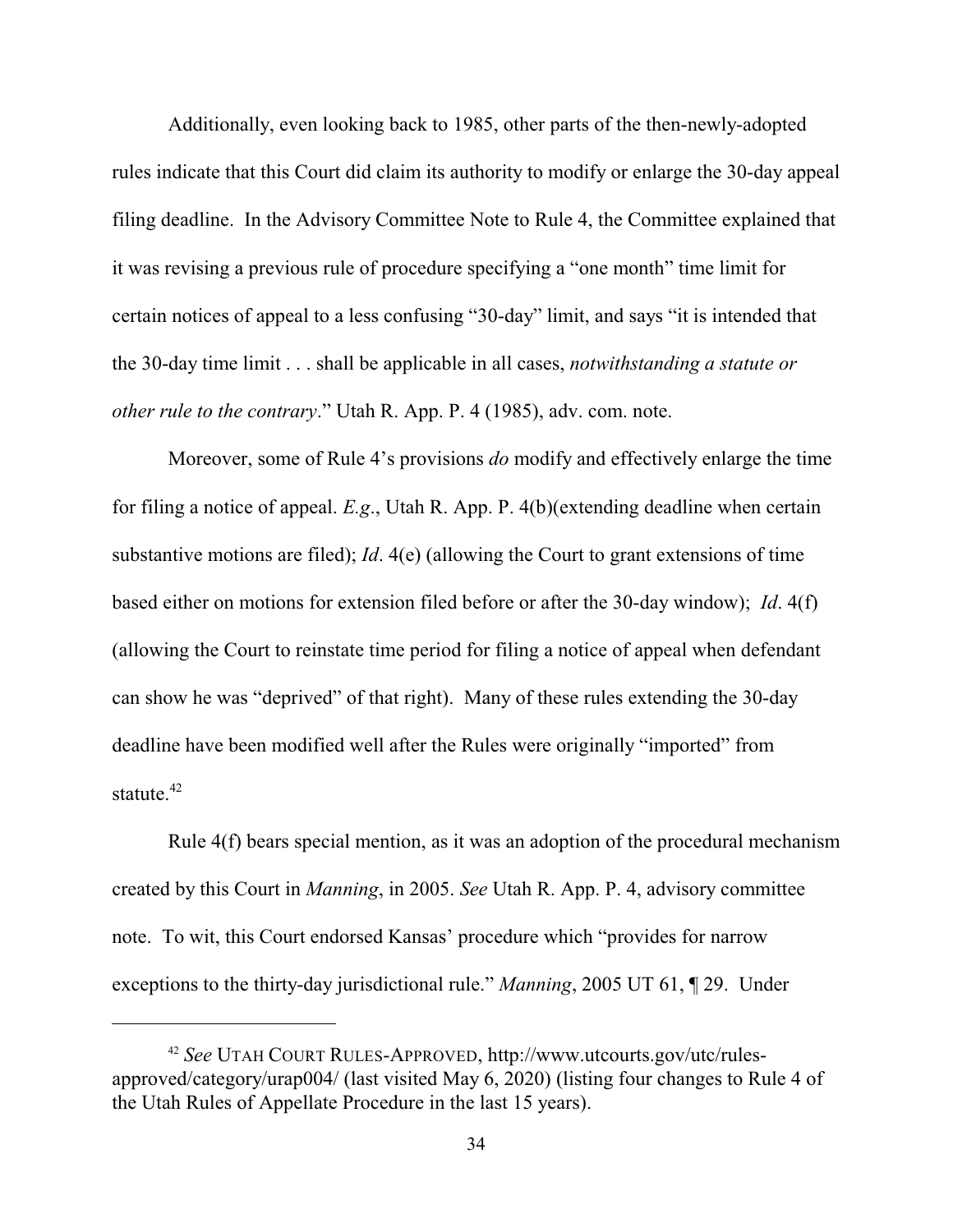*Manning* and Rule 4(f), a trial court is empowered to reinstate the time frame for filing a notice of appeal when defendant can show he was unconstitutionally deprived of his right to appeal. *Id*. ¶ 31. Though *Manning* itself was a revision of a similar – but no longer applicable – principle this Court had previously established under a *Coram Noblis* foundation, *see id.* ¶¶ 12-19, (explaining *State v. Johnson*, 635 P.2d 36, 38 (Utah 1981)), the important point here is that *Manning* and Rule 4(f) represent an avenue to enlarge the 30-day filing window *with no previous basis in statutory law*. As such, Rule 4(f) represents perhaps the clearest example of this Court's claimed authority to modify and enlarge even a filing deadline so ostensibly "jurisdictional" as the 30-day Notice of Appeal deadline. This Court has similar power over the PWS filing deadline.

### 2. A Deadline Is Not Substantive Just Because It Appears To Address Policy Concerns Like Speed, Finality, and Economy

The State argues that even if subsection 2(b) of the PWS is not jurisdictional such that it can only be under the legislature's purview, it is nonetheless substantive rather than procedural, therefore remaining under the legislature's exclusive purview for that reason. (StateBr:45). Brown appreciates the general framework the State sets up to evaluate the distinction, and its contention that for this purpose the "proper distribution of power" is a relevant criteria of review. *See id*. at 49-52. He even agrees with the premise that the PWS seems to address underlying policy issues of "speed, economy and finality" in the plea bargaining system. <sup>43</sup> *Id*. at 53. But that does not settle the question, because speed,

<sup>43</sup> Although not well, or constitutionally, as argued at length, *supra*.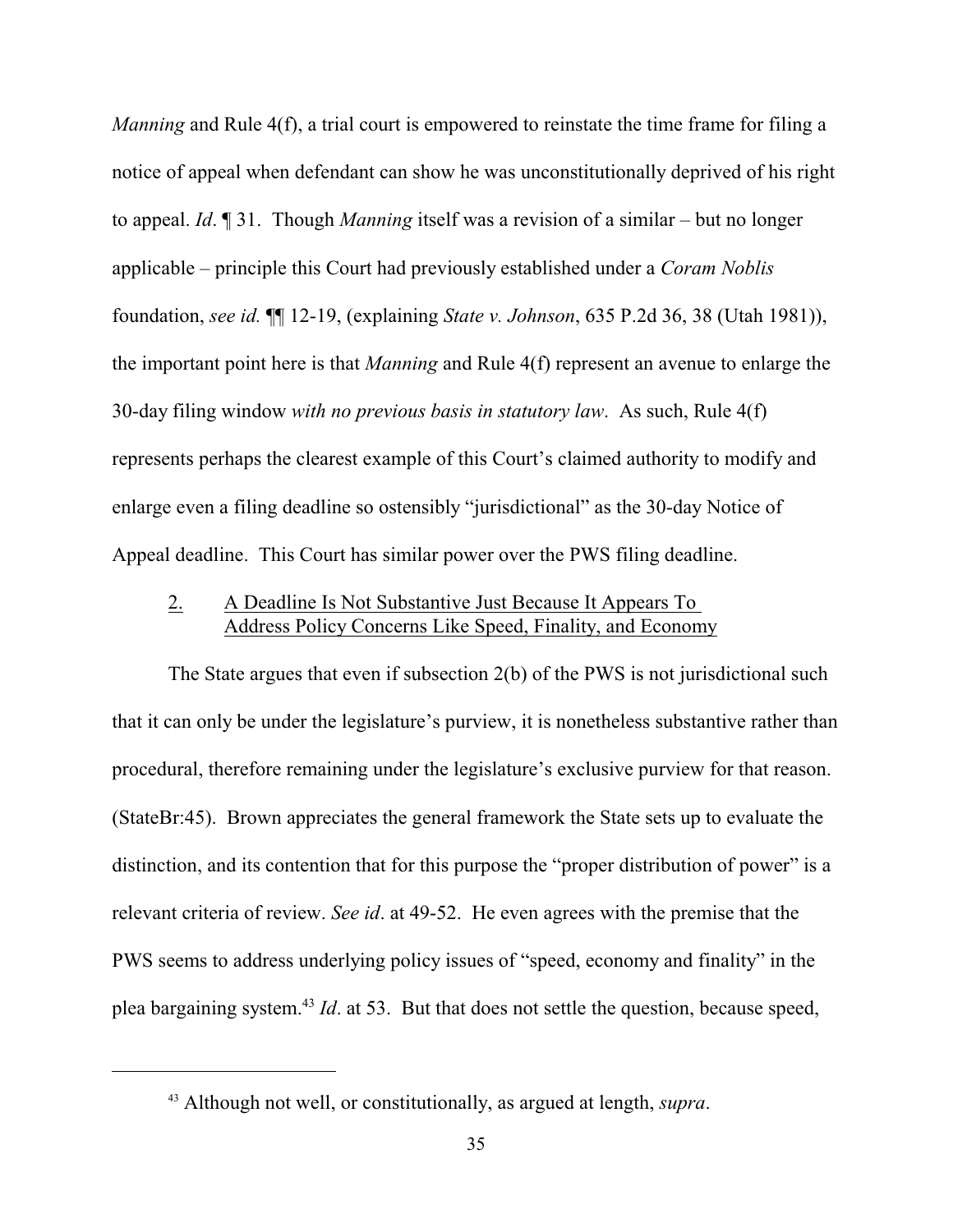economy and finality also perfectly describe the policy concerns of this Court's procedural rule making. *Central Water Conservancy v. King*, 2013 UT 13, ¶ 26-27, 297 P.3d 619 (court finds that time limit found in Utah Rule of Civil Procedure 7(f)(2) "designed to ensure judicial efficiency and finality" and asks its advisory committee to revise rule); *State v. Belgard*, 844 P.2d 211, 214 (Utah Ct. App. 1991) (Utah Rule of Criminal Procedure 12(d) "increases judicial efficiency and economy, creates a system of advocacy, and fosters finality in convictions."). There is just nothing about the concerns of speed, economy, and finality that take a filing deadline out of the Court's control and places it into the legislature's sole domain.

### 3. Legislative Changes To The Deadline In The PWS Do Not Prove That Subsection 2(b) Is "Inextricably Intertwined" With Whe Underlying Substance; They Demonstrate The Opposite

In the alternative, and citing to *State v. Drej*, the State argues that the filing deadline in subsection 2(b) is "critical" to achieving the statute's substantive purpose and therefore inextricable from it. (StateBr:58 (*citing State v. Drej*, 2010 UT 35, ¶ 30, 233 P.3d 476)). In *Drej*, this Court concluded that an arguably procedural component of a statute—a burden of proof allocation—could not be separated from the underlying substance of the statute "without leaving the right or duty created meaningless." 2010 UT 35, ¶ 31. But the history of the PWS counsels that the filing deadline is not such a provision. As noted herein, and in Brown's initial brief, the PWS was created without a filing deadline at all. (*E.g.*, BrownBr:39 (citing historical statute)). Clearly, the substantive "right or duty" created by the PWS, as it was originally envisioned, did not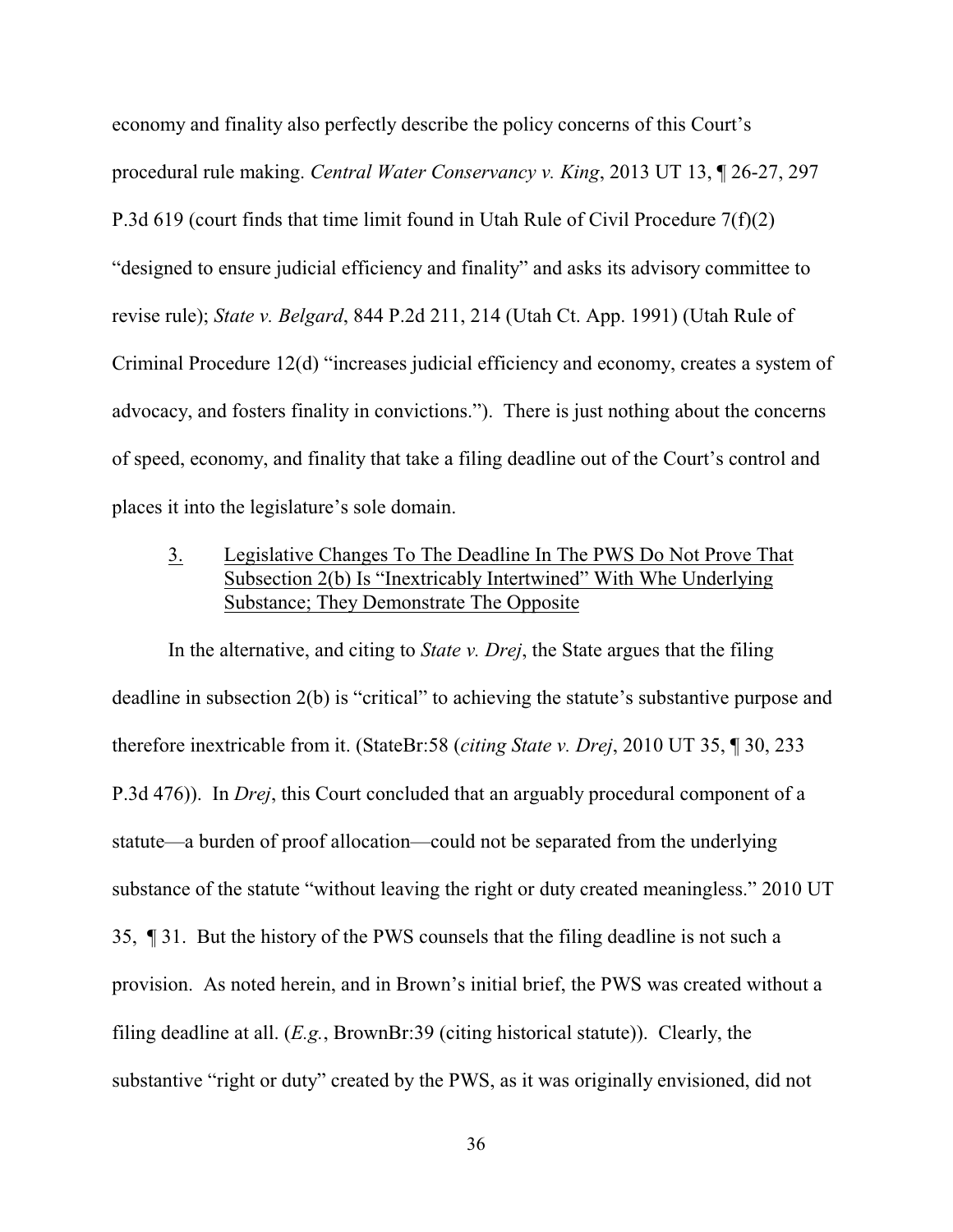depend on a certain deadline. And the fact that the PWS has been twice amended since then—first to a 30-day deadline, then to the current pre-sentencing deadline<sup>44</sup>—does not mean that a pre-filing deadline is "critical" to the statute's purpose any more than it means the original PWS lacked any purpose.

The State's argument seems to imply that because the legislature made these amendments, they must be substantive. (StateBr:59).<sup>45</sup> But that argument simply begs the question. If those amendments were (as they appear to be) procedural adjustments to the manner and process of invoking a statutory right, they are within this Court's constitutional wheelhouse. There is even evidence that the legislature amended the filing deadline *in consultation* with this Court's rule making body. 46

In other words, the Separation of Powers Provision in the Utah Constitution recognizes that *this Court* is in the best position to set and evaluate the efficiency and effectiveness of its procedural rules. Declaring subsection 2(b) unconstitutional and crafting one of the remedies suggested in Point IV, *infra*, does not eviscerate the PWS as a whole. Rather, such a procedural revision could preserve the substantive rights and duties created by the legislature – the right for defendants to withdraw a plea, the duty to

<sup>44</sup> (BrownBr:39-44 (detailing historical revisions of PWS)).

<sup>&</sup>lt;sup>45</sup> The State argues that: "The legislature confirmed the critical nature of a presentencing deadline when it amended the statute post-*Ostler* to reset the deadline to a point that better furthers finality and conserves state resources."

<sup>46</sup> *See* 2003 Amendment HB238, Statement of House Rep Katherine Bryson on House Floor Debate 2/28/03 ("This bill is actually the result of extensive negotiations between SWAP and the Court and is now supported by both").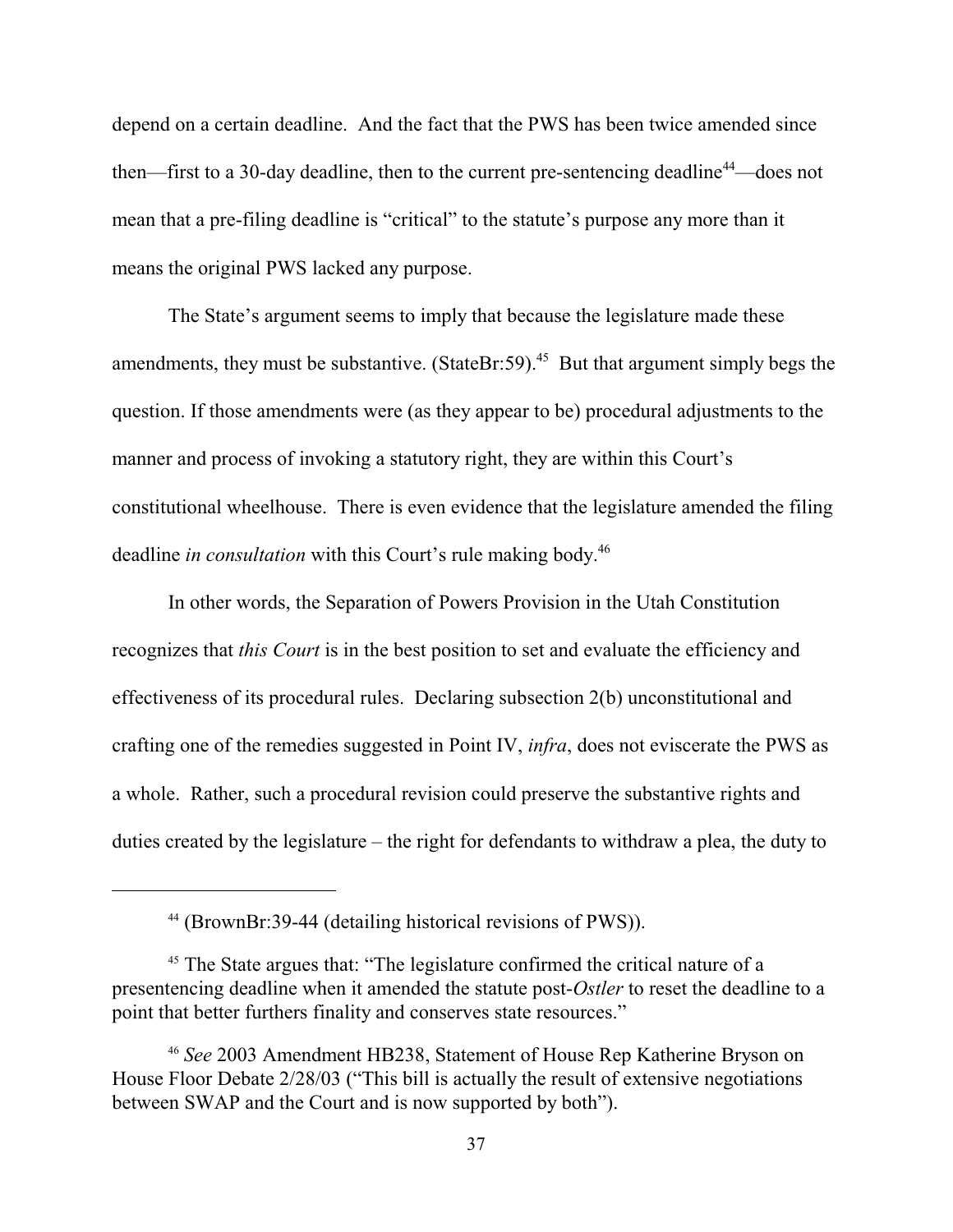file a motion and prove that the plea was not knowing and voluntary – while making *the process* of plea withdrawal and subsequent challenges happen as quickly, efficiently, and fairly as reasonably possible.<sup>47</sup> And, were the legislature to disagree with this Court's procedural adjustments to the PWS, it is free to override those decisions in the manner the Separation of Powers Provision sets out. (*See* BrownBr:38 (detailing constitutional process for legislature to amend Court's rules)).<sup>48</sup>

### **IV THE REMEDY**

Fear not. Though the Court should find the PWS is unconstitutional,<sup>49</sup> the remedy itself is rather simple – afford defendants the opportunity to withdraw their pleas in a short time period after sentencing and with the assistance of counsel.<sup>50</sup>

<sup>48</sup> Assuming *arguendo* that this Court holds the PWS unconstitutional only on the Separation of Powers provision to the Utah constitution, and not based on the other constitutional arguments made herein.

49 Because Subsection (2)(b) is a violation of Separation of Powers, and/or because the application of Subsection (2)(c) effectively impairs a number of fundamental constitutional guarantees associated with the denial of counsel to a large number of criminal defendants.

<sup>50</sup> Anticipating the retort to this suggestion, the State has indicated that the legislative intent is to prevent defendants from challenging their pleas after sentence is announced. (*E.g*., StateBr:2,41,53). But that purported legislative intent is not really borne out. As noted in *Ostler*, comments made in the floor debates of the 1989 amendments which set the thirty-day deadline suggest that the purpose of the deadline was to prevent defendants from filing motions to withdraw guilty pleas many months or years after final disposition of the case. *See Ostler*, 2001 UT 68, ¶ 9. The comments also

<sup>&</sup>lt;sup>47</sup> The logic by which this Court upheld the PWS in *Rettig* supports this conclusion. The Court found that hypothetical adjustments to the filing deadline would not *infringe* the underlying right to appeal unless those changes were absurdly extreme. *Rettig*, 2017 UT 83, ¶ 23.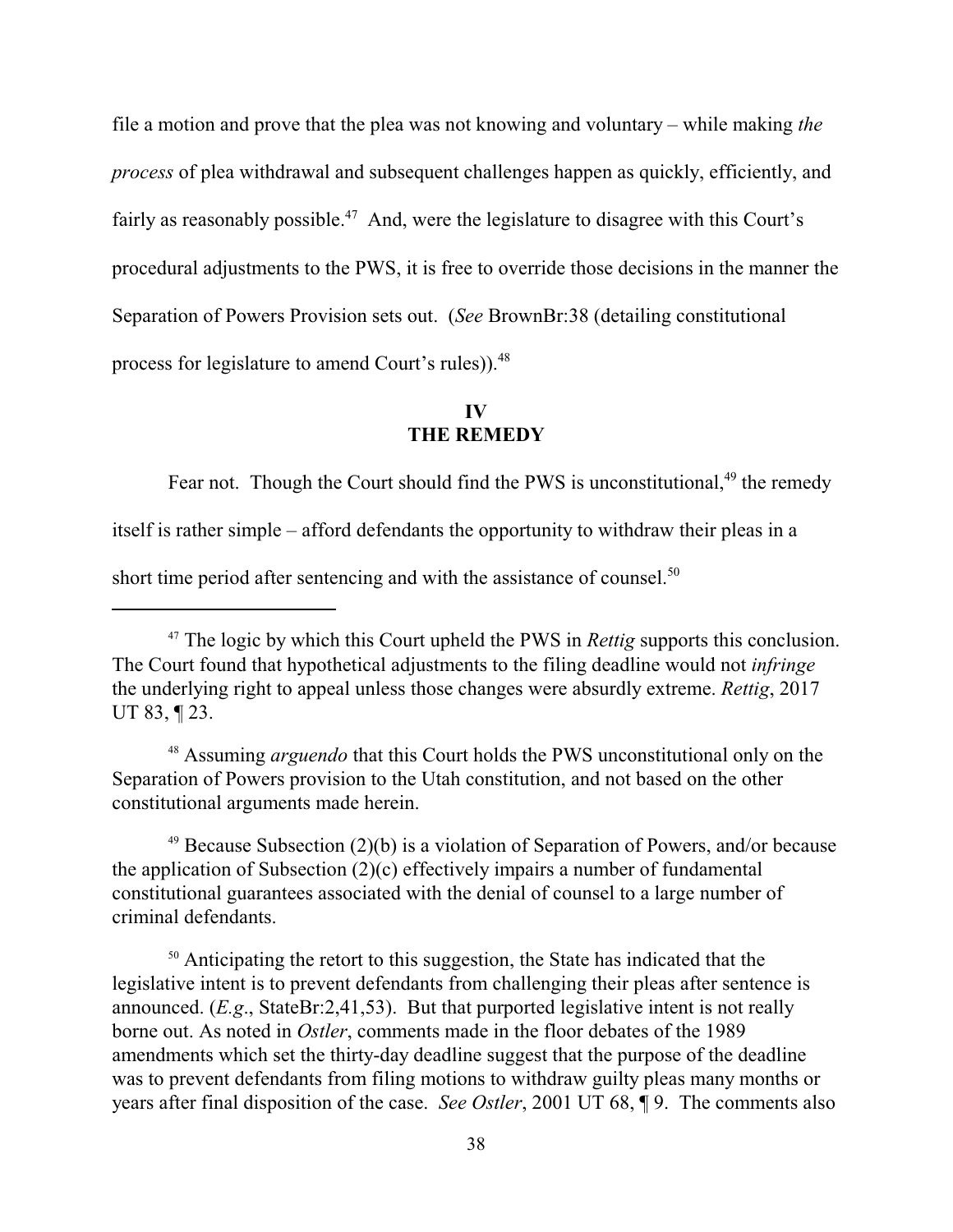In essence, returning to the *Ostler*-era time frame would most effectively solve the problem. *See Ostler*, 2001 UT 68, ¶ 11 (interpreting PWS time limitation to be 30-days after entry of the final judgment at sentencing). To do so, this Court need only invoke its rule-making authority and provide that motions to withdraw a plea be made within a specified time after sentencing, further tolling the time for appeal until any such motion, if filed, is decided.<sup>51</sup> During this time period after sentence but before appeal, the right to counsel still adheres.

Or, if it is found more desireable to keep these issues in the PCRA realm, some remedy must be fashioned to effectuate the right to counsel to aid defendants in litigating these issues both in the district court and thereafter on appeal if necessary. *See* n.35 *supra*.

reflect "an understanding that the thirty-day limitation would not begin to run until *after entry of judgment and sentencing*." *Id*. (quoting comments) (emphasis added). Thus, the State's continued representation that the legislative intent of the time period is to prevent defendants from challenging the plea once sentence is announced is simply not supported.

Indeed, the fact that criminal defendants *who enter pleas in the district court* have, alone, been singled out and denied any opportunity for relief from their sentence and judgment seems to be an unintended consequence in the application of the PWS, rather than true legislative intent. *Every other litigant in the court system* has some brief opportunity to seek relief from an entered judgment, be it a motion for relief from a judgment or order in a civil case, *see* Utah R. Civ. P. 60, or a motion for new trial in the criminal realm. *See* Utah R. Crim. P. 24. Even criminal defendants who pleads guilty to misdemeanor offenses in the justice court (including DUI and domestic violence offenses), are able to obtain relief through the avenue of direct appeal from justice court, a guaranteed trial de novo. *See* Utah Code § 78A-7-118.

<sup>&</sup>lt;sup>51</sup> The caveat to this remedy is that the courts must truly recognize the nuanced distinction that only limited grounds serve as the basis for a motion to withdraw a plea, and that the jurisdictional bar that applies to "[a]ny challenge to a guilty plea" is not the same as independent issues or challenges in the plea bargaining phase of proceedings. The language in *Flora* and *Badikyan* would therefore need to be reconsidered and clarified.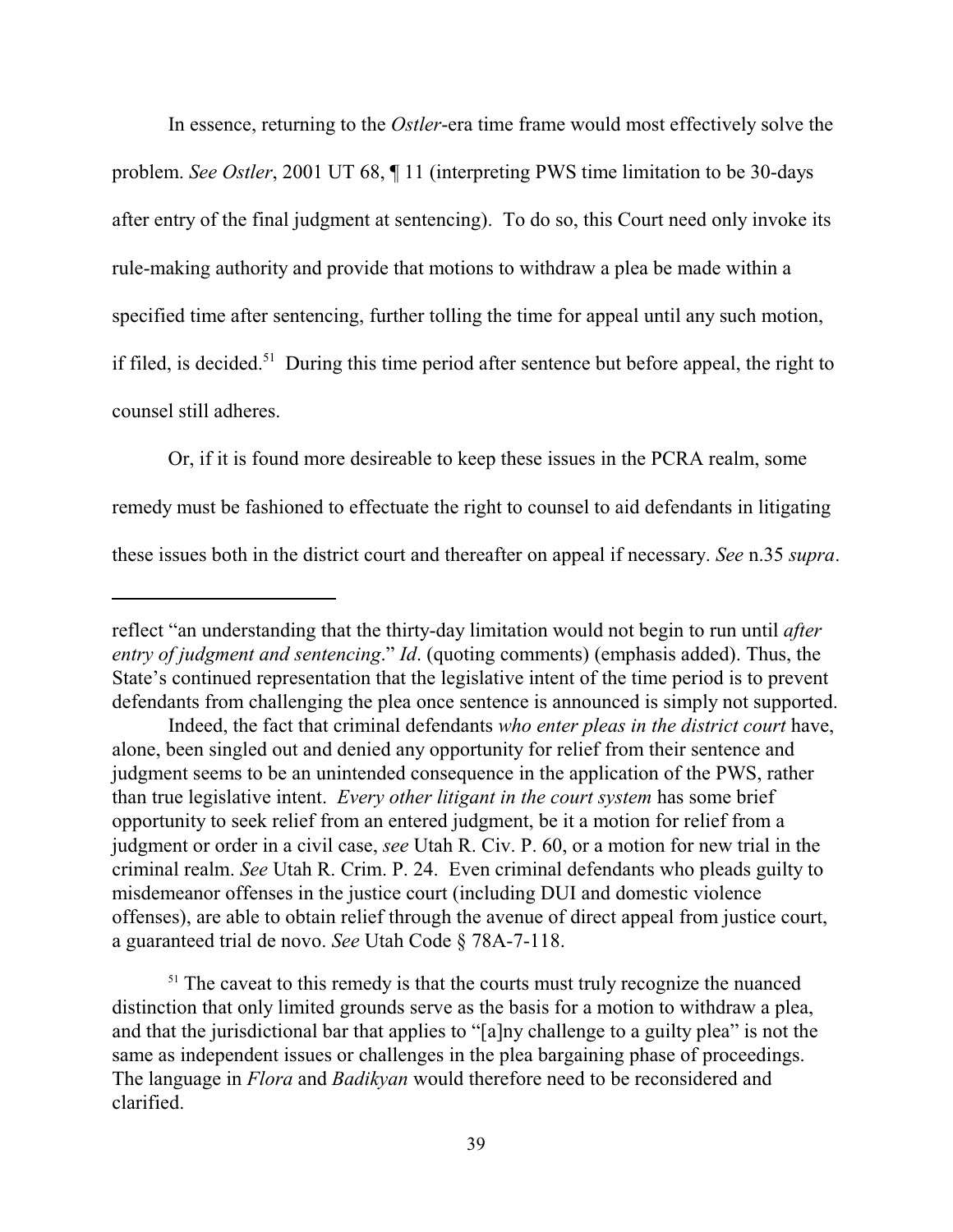Criminal defendants must also be adequately advised of time frames for filing and procedures for obtaining counsel.

The State suggests that any remedy which revives a defendant's ability to try and withdraw his plea after sentence is announced will unleash a parade of horribles: "that could open to challenge every guilty plea that has not already been challenged" and "both district and appellate courts will have to reconsider the validity of guilty pleas entered years or even decades ago." (StateBr:60-61). To the contrary, the type of defendants who would fall into that situation is limited: they necessarily took plea deals, but are unhappy with the results of those plea deals; they necessarily are willing to risk (and affirmatively seek) undoing that plea deal and facing even more serious sentences, and they were unable to have their plea challenges reviewed on the merits previously. That, surely, is not an insignificant group, but neither is it an overwhelming group.

Most importantly, to receive any remedy, a defendant must have *a valid legal argument* for withdrawal and prove it to the court. Again, mere "pleader's remorse"– which the State incorrectly asserts motivates most "untimely" defendants – is not *a valid legal argument* that would be successful. And, if a defendant can demonstrate a valid legal argument, then that defendant absolutely deserves to be able to withdraw his plea.

It is true that allowing remedy will take some additional time and resources, but constitutional rights simply may not be sacrificed in the name of judicial economy. *State v. Gibbons*, 740 P.2d 1309, 1314 (Utah 1987).

40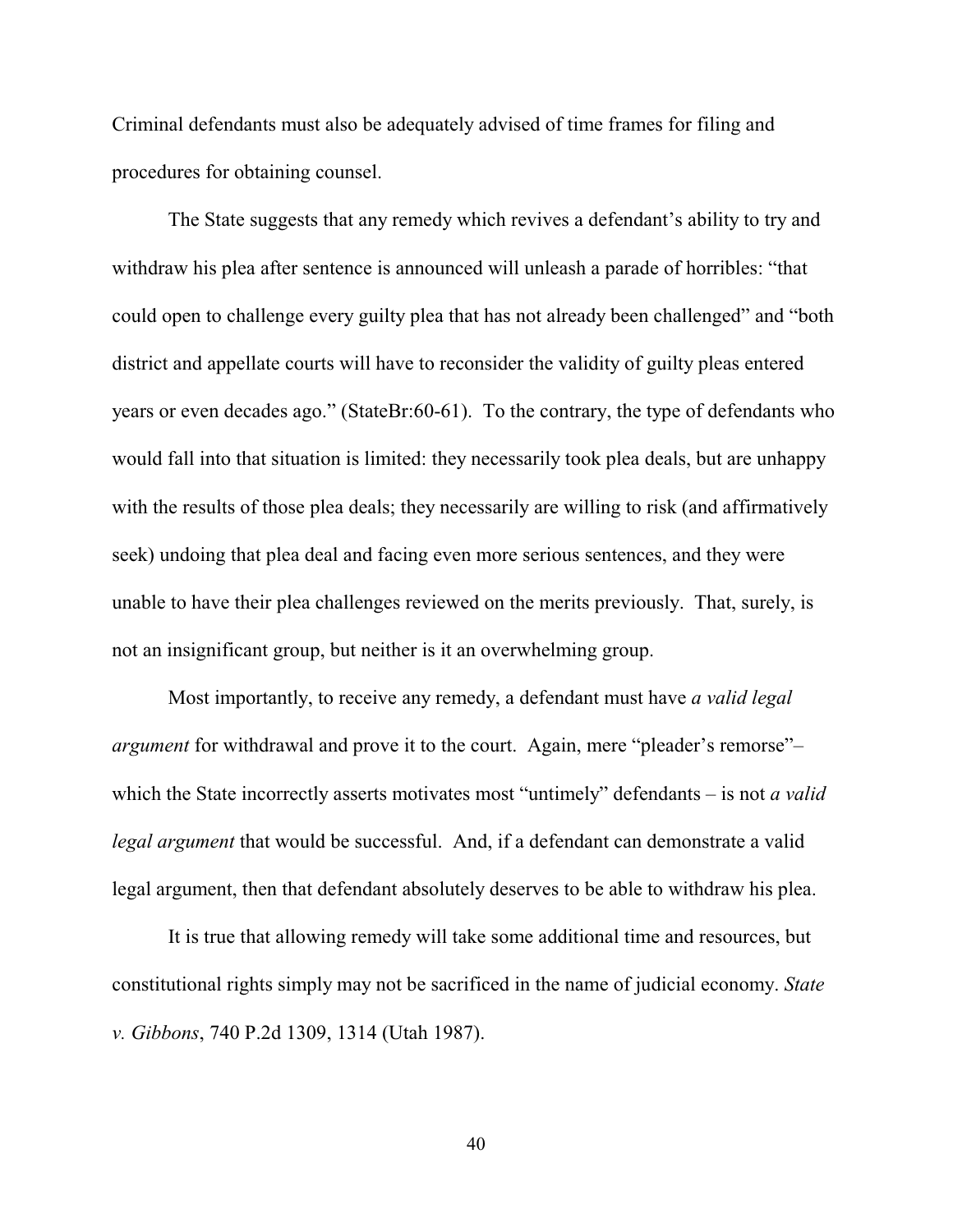### **CONCLUSION**

Based upon the foregoing, the Opening Brief of Appellant, and any further argument, this Court should find the PWS unconsitutional in its current form and application, and fashion a remedy that provides Brown, and others like him, the ability to seek review of his plea-based challenges with the aid of effective assistance of counsel.

RESPECTFULLY SUBMITTED this 15th day of June, 2020.

/s/ *Ann Marie Taliaferro*  ANN MARIE TALIAFERRO Attorney for Appellant Brown

/s/ *Dain Smoland* DAIN SMOLAND Attorney for Appellant Brown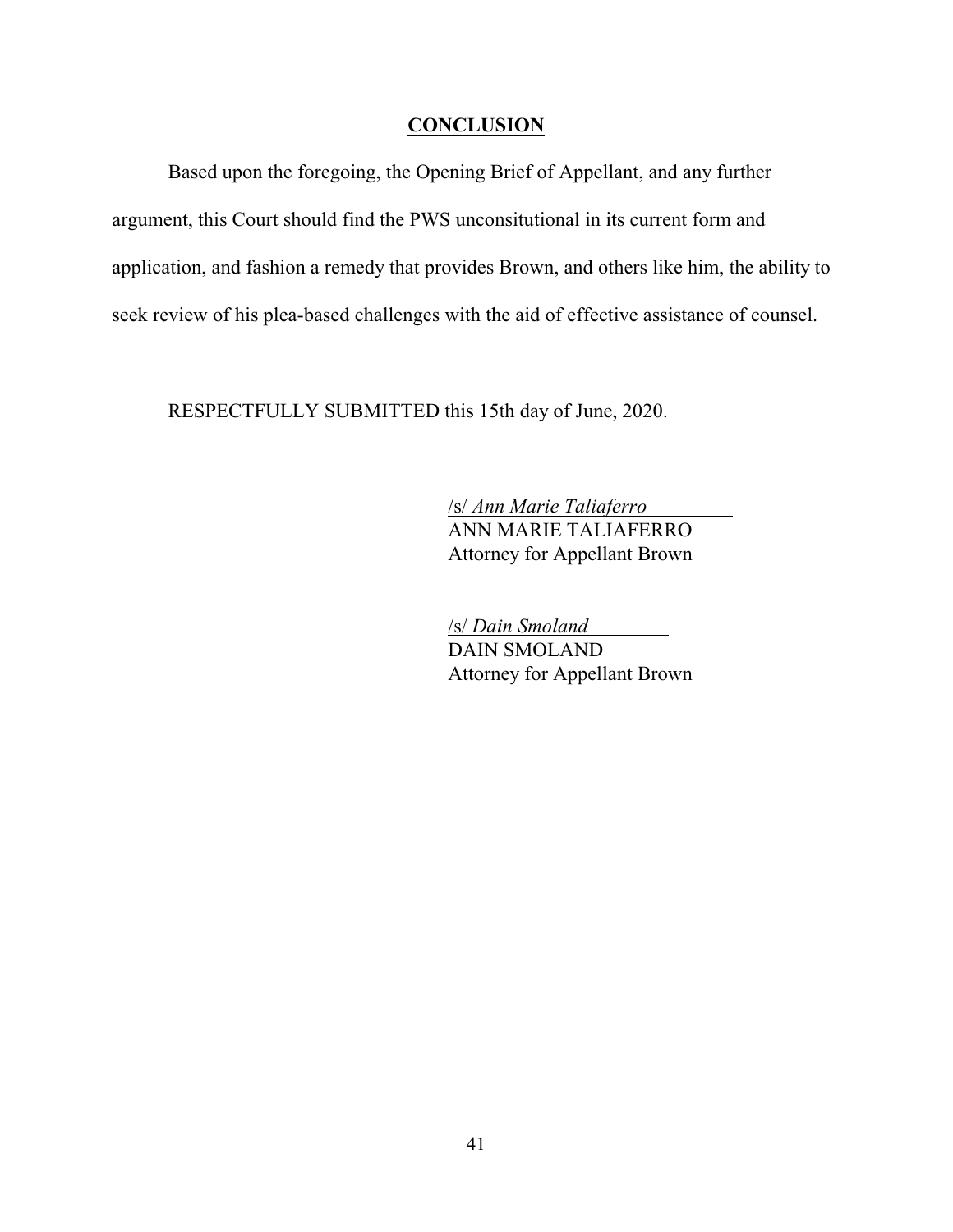### **CERTIFICATE OF COMPLIANCE**

This Reply Brief DOES NOT comply with the type-volume limitation of Utah R. App. P. 24(f)(1). Appellant filed a motion for enlargement of the word limitation, which was granted June 12, 2020.

I, certify that this brief now contains **12,392 words**, excluding the table of contents, table of authorities, addenda, and certificates of compliance and delivery.

In compliance with the typeface requirements of Utah R. App. P. 27(b), I certify that this brief has been prepared in a proportionally spaced font using WordPerfect X6 in Times New Roman 13 point.

I also certify that this brief contains no non-public information in compliance with the non-public information requirements of Utah R. App. P. 21(g).

/s/ *Ann Marie Taliaferro*

 $\overline{\phantom{a}}$  , where  $\overline{\phantom{a}}$  , where  $\overline{\phantom{a}}$  , where  $\overline{\phantom{a}}$ ANN MARIE TALIAFERRO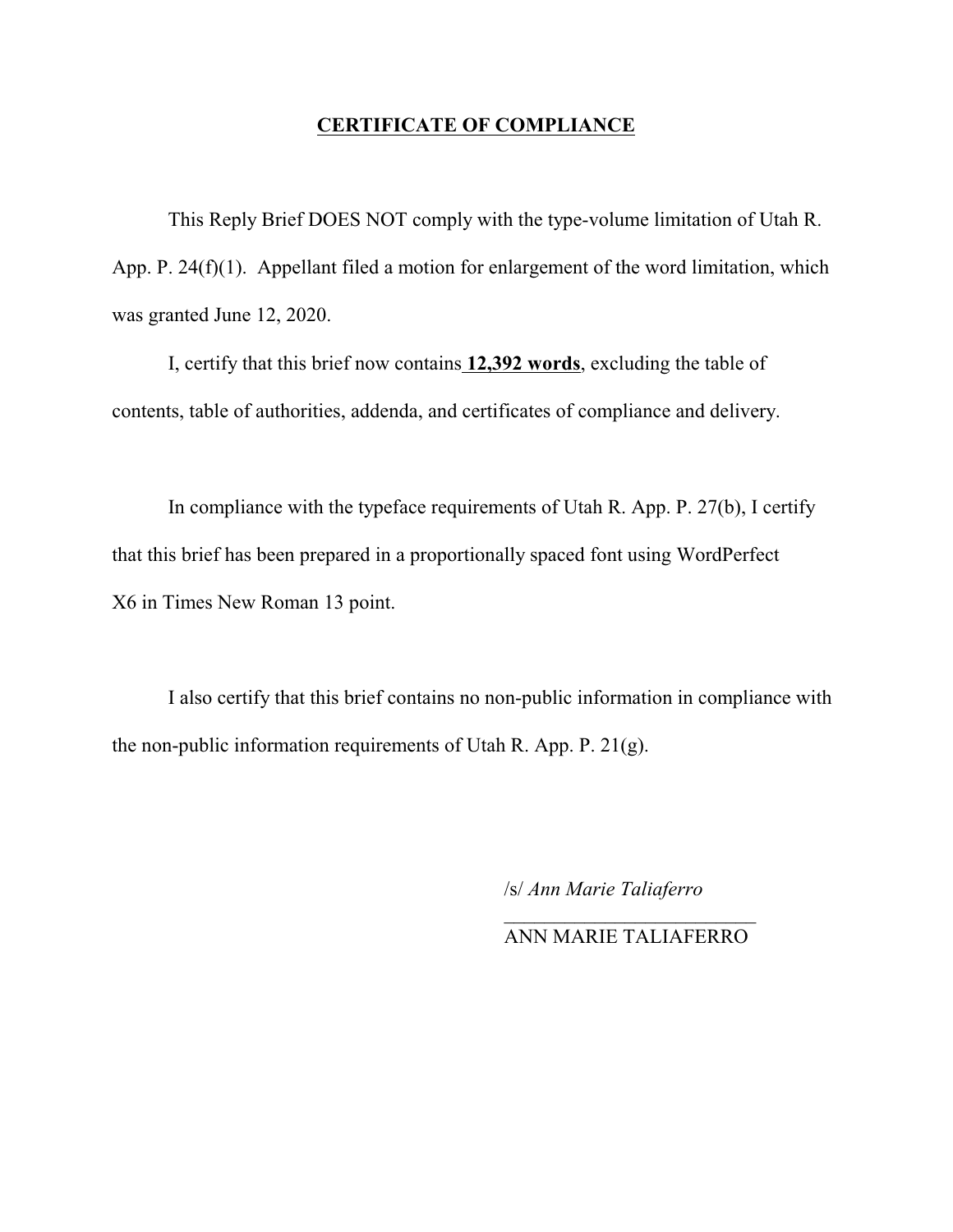### **CERTIFICATE OF DELIVERY**

I hereby certify that on the 15th day of June, 2020, a true and correct copy of the

foregoing REPLY BRIEF OF APPELLANT was mailed, postage prepaid, emailed, or

hand-delivered to:

Chris Ballard Assistant Attorney General Criminal Appeals Division 160 East 300 South, 6th Floor P.O. Box 140854 Salt Lake City, Utah 84111 cballard@agutah.gov

> /s/ *Ann Marie Taliaferro*  ANN MARIE TALIAFERRO Attorney for Appellant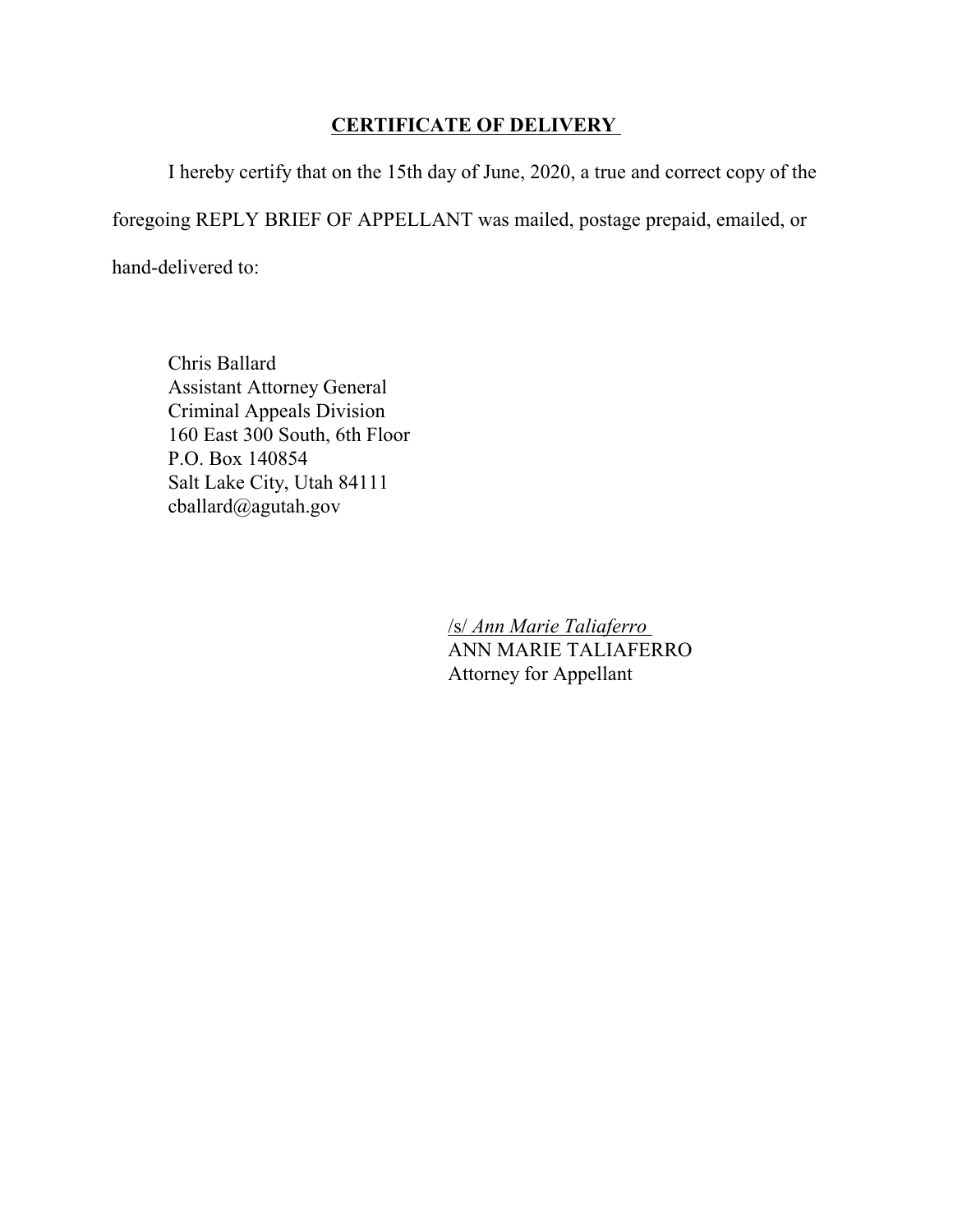### **ADDENDUM A**

### 2014-2019 **Case Data Charts**

Data compiled by the Administrative Office of the Courts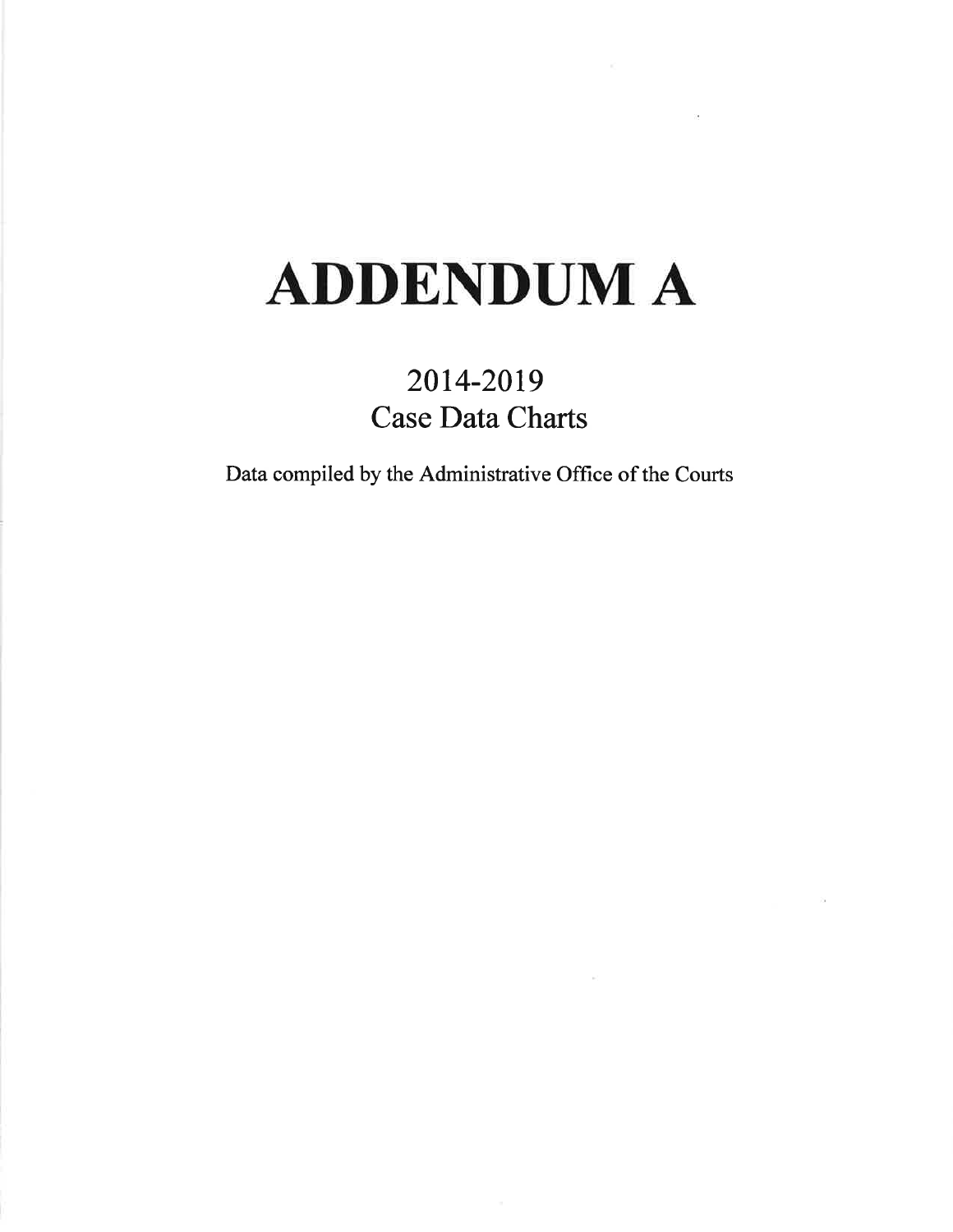### **TOTAL CRIMINAL CASES RESOLVED BY PLEA**

| Cases with<br>by a Plea<br>Resolved<br>$10\%$<br>a Plea      | 93.21  | 93.28  | 92.83  | 93.76  | 93.36  | 91.17  |
|--------------------------------------------------------------|--------|--------|--------|--------|--------|--------|
| Resolved by a Plea<br><b>Criminal Cases</b><br>% of Disposed | 79.94  | 76.92  | 66.46  | 78.09  | 79.15  | 78.31  |
| Cases Resolved by a<br>% of Filed Criminal<br>Plea           | 77.27  | 72.61  | 72.60  | 73.60  | 75.63  | 74.05  |
| Cases Resolved by a<br>Plea                                  | 31,871 | 30,004 | 30,919 | 33,214 | 34,492 | 33,423 |
| ases with<br>a Plea<br>Ő                                     | 34,192 | 32,164 | 33,306 | 35,426 | 36,947 | 36,660 |
| Criminal Cases*<br>Disposed                                  | 39,867 | 39,006 | 46,522 | 42,534 | 43,576 | 42,683 |
| Criminal<br>$\mathbf{Cases}^*$<br>Filed                      | 41,244 | 41,320 | 42,591 | 45,129 | 45,604 | 45,138 |
| Year                                                         | 2014   | 2015   | 2016   | 2017   | 2018   | 2019   |

\* Criminal cases include the following case types: State Felony, Infraction, Misdemeanor DUI, Other Misdemeanor, and Not Applicable

Data compiled by the Administrative Office of the Courts, (received Apr. 3, 2020).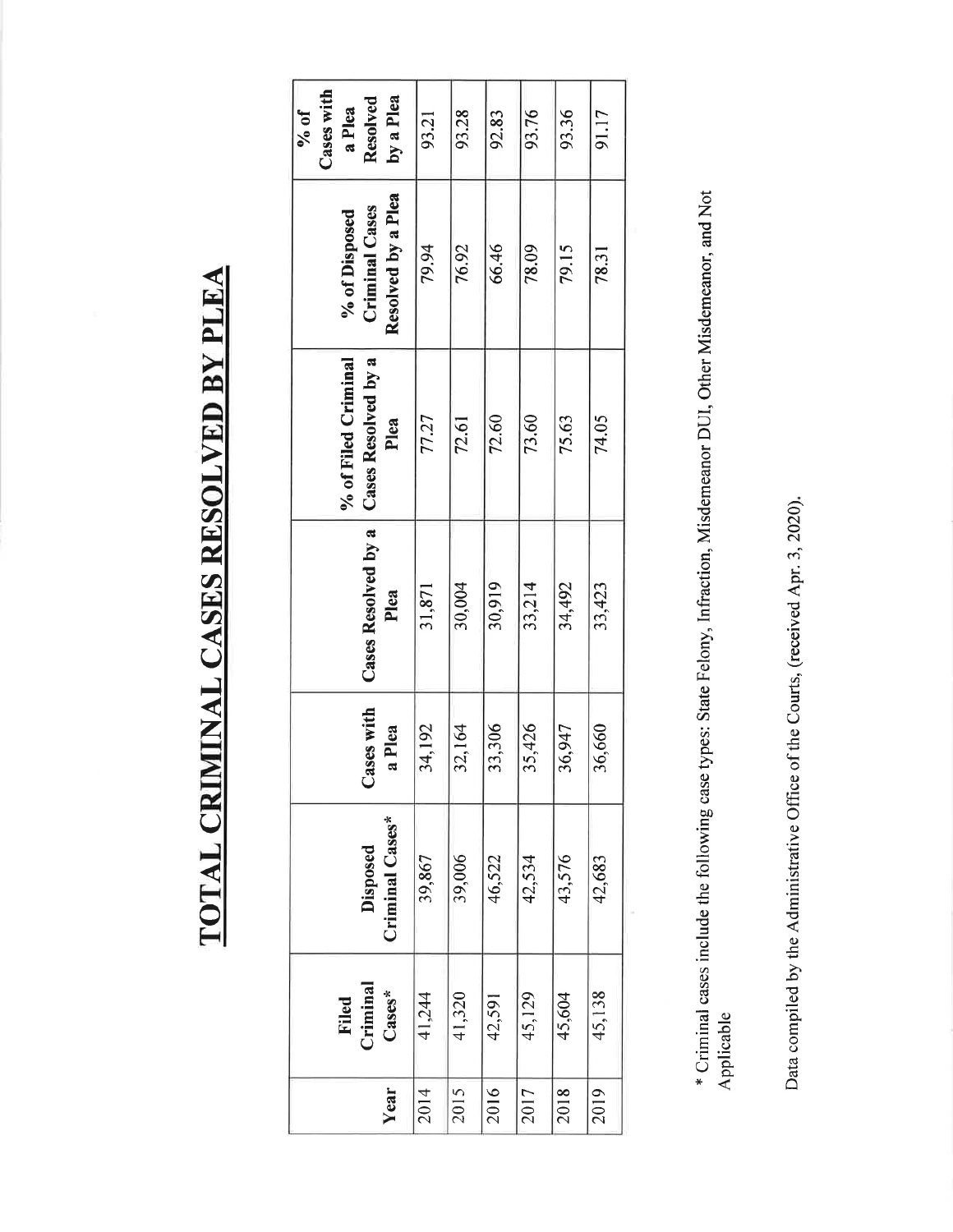## Cases with a Motion to Withdraw Plea before Sentencing

|                                    | Cases with a                          | Motion to Withdraw Plea before<br>Cases with a | % Cases with a Motion to Withdraw Plea before |
|------------------------------------|---------------------------------------|------------------------------------------------|-----------------------------------------------|
| Year                               |                                       | Sentencing                                     | Sentencing                                    |
|                                    | Plea<br>34, 192<br>32, 164<br>33, 426 | 86                                             | 0.25                                          |
| $\frac{2015}{2016} \frac{1}{2017}$ |                                       |                                                | 0.21                                          |
|                                    |                                       |                                                | 0.22                                          |
|                                    |                                       |                                                | 0.26                                          |
|                                    | 36,947                                |                                                | 0.19                                          |
|                                    | 36,660                                |                                                | 0.16                                          |
|                                    |                                       |                                                |                                               |

\* Criminal cases include the following case types: State Felony, Infraction, Misdemeanor DUI, Other Misdemeanor, and Not Applicable

Data compiled by the Administrative Office of the Courts, (received Apr. 3, 2020).